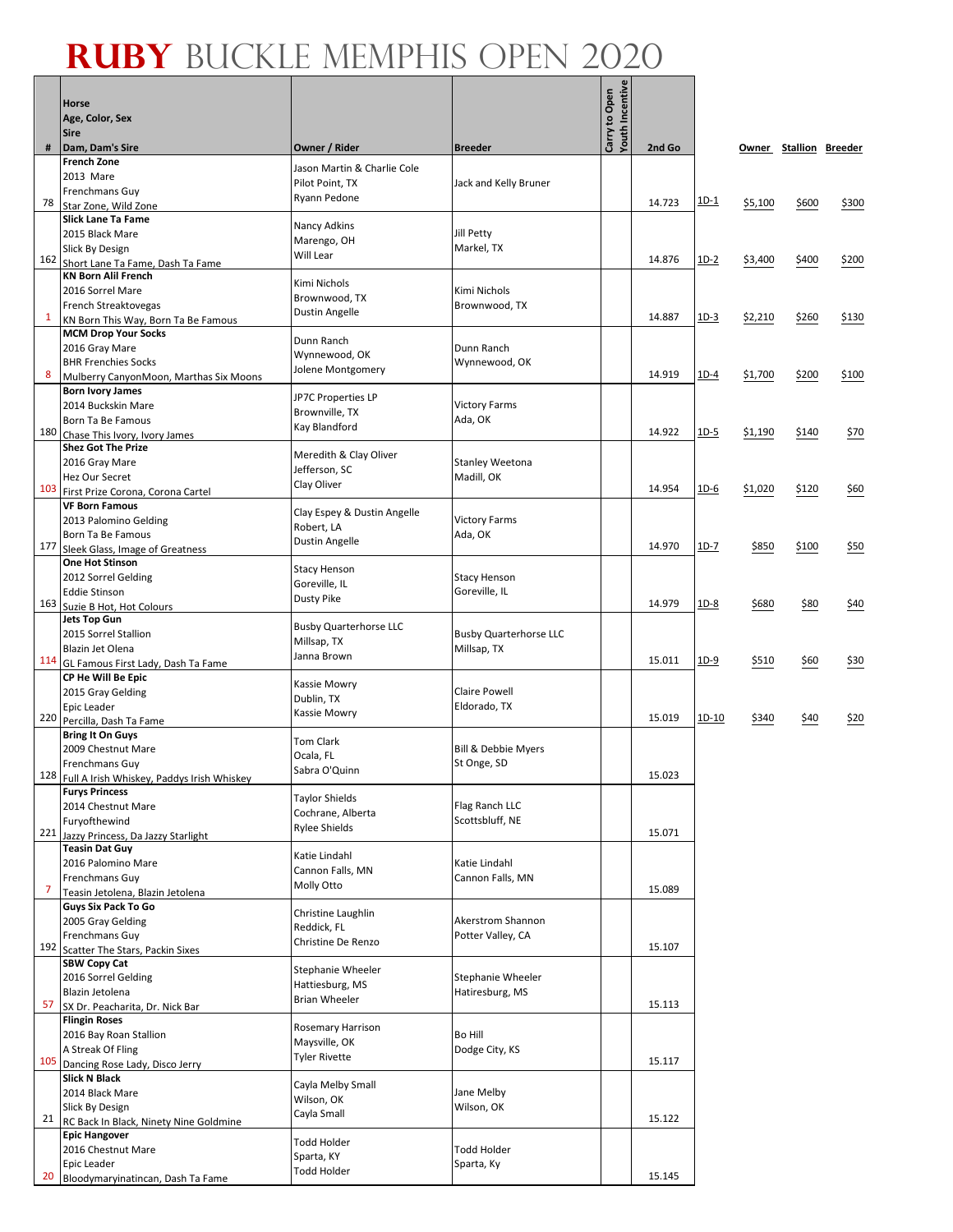|     | <b>Horse</b><br>Age, Color, Sex                                     |                                              |                                  | Youth Incentive<br>Carry to Open |        |        |         |                        |             |
|-----|---------------------------------------------------------------------|----------------------------------------------|----------------------------------|----------------------------------|--------|--------|---------|------------------------|-------------|
| #   | <b>Sire</b><br>Dam, Dam's Sire                                      | Owner / Rider                                | <b>Breeder</b>                   |                                  | 2nd Go |        |         | Owner Stallion Breeder |             |
|     | <b>French Swag</b>                                                  | Norman Dallaire                              |                                  |                                  |        |        |         |                        |             |
|     | 2011 Sorrel Gelding<br><b>BHR Frenchies Socks</b>                   | Morriston, FL                                | Norman Dallaire<br>Morriston, FL |                                  |        |        |         |                        |             |
| 37  | Reds Little Renegade, On The Money Red                              | <b>Brittany Dallaire</b>                     |                                  |                                  | 15.150 |        |         |                        |             |
|     | <b>RR Tooslick Eye Mist</b>                                         | Jason Martin & Charlie Cole                  |                                  |                                  |        |        |         |                        |             |
|     | 2015 Sorrel Gelding                                                 | Pilot Point, TX                              | <b>Robin Weaver</b>              |                                  |        |        |         |                        |             |
| 84  | Slick By Design<br>KN Fabs Mist Of Fame, Frenchmans Fabulous        | Emma Abbott                                  | Mahaffey, PA                     |                                  | 15.154 |        |         |                        |             |
|     | Al Cappone*                                                         | Nickelbar Ranch LLC                          |                                  |                                  |        |        |         |                        |             |
|     | 2016 Sorrel Stallion                                                | San Angelo, TX                               | Thomas Ranch/ Harry Thomas       |                                  |        |        |         |                        |             |
| 120 | Shawne Bug Leo<br>TR Double Cash, Texas High Dasher                 | <b>Dustin Angelle</b>                        | Harrold, SD                      |                                  | 15.179 |        |         |                        |             |
|     | <b>BR Golden Leader *</b>                                           | Garland Ray Baker                            |                                  |                                  |        |        |         |                        |             |
|     | 2013 Stallion                                                       | Russellville, AR                             | Garland Ray Baker                |                                  |        |        |         |                        |             |
| 134 | Confederate Leader<br>KN Docs Grey Gold, Groanies Grey Pony         | <b>Dustin Angelle</b>                        | Russellville, AR                 |                                  | 15.182 |        |         |                        |             |
|     | <b>Jet N For Karats</b>                                             |                                              |                                  |                                  |        |        |         |                        |             |
|     | 2015 Chestnut Gelding                                               | <b>Busby Quarterhorse LLC</b><br>Millsap, TX | <b>Busby Quarterhorse LLC</b>    |                                  |        |        |         |                        |             |
| 49  | Blazin Jetolena<br>Cadillacs N Karats, Whose Dat Bunny              | Sabra O'Quinn                                | Millsap, TX                      |                                  | 15.199 |        |         |                        |             |
|     | Any Guy Of Mine                                                     |                                              |                                  |                                  |        |        |         |                        |             |
|     | 2013 Chestnut Mare                                                  | Joe Beaver<br>Huntsville, TX                 | Jinx Maude                       |                                  |        |        |         |                        |             |
| 188 | Frenchmans Guy                                                      | Jenna Beaver                                 | Hermosa, SD                      |                                  | 15.202 |        |         |                        |             |
|     | UX Firewater Lizzie, Firewater Frost<br><b>TY Dancinintheblaze</b>  |                                              |                                  |                                  |        |        |         |                        |             |
|     | 2016 Sorrel Mare                                                    | Bob & Tracy Haberlandt<br>Okeechobee, FL     | Tara Young                       |                                  |        |        |         |                        |             |
| 59  | Balazin Jetolena                                                    | Kristin Hanchey                              | Monterey, TN                     |                                  | 15.203 |        |         |                        |             |
|     | Magic In The Dance, Ronas Ryon<br><b>Gracies Lane</b>               |                                              |                                  |                                  |        |        |         |                        |             |
|     | 2014 Brown Mare                                                     | Dena Kirkpatrick<br>Post, TX                 | Mark & Linda Jarvis              |                                  |        |        |         |                        |             |
| 72  | The Goodbye Lane                                                    | Dena Kirkpatrick                             | Spanish Fork, UT                 |                                  | 15.206 |        |         |                        |             |
|     | TS Up N Famous, Dash Ta Fame<br><b>VF Eddie Bull</b>                |                                              |                                  |                                  |        |        |         |                        |             |
|     | 2014 Bay Gelding                                                    | Mekenna Davis<br>Huntsville, TX              | <b>Victory Farms</b>             |                                  |        |        |         |                        |             |
|     | <b>Eddie Stinson</b>                                                | Mekenna Davis                                | ΟК                               |                                  | 15.220 |        |         |                        |             |
| 167 | Natural Lady Bullion, Bully Bullion<br><b>TC My Kind Guy</b>        |                                              |                                  |                                  |        |        |         |                        |             |
|     | 2016 Chestnut Gelding                                               | London Gorham                                | Tommy F. Williams                |                                  |        |        |         |                        |             |
|     | <b>BHR Frenchies Socks</b>                                          | Marengo, OH<br>Will Lear                     | Big Spring, TX                   |                                  |        | $2D-1$ |         | \$600                  | \$300       |
| 67  | KT Saucey Leader, Confederate Leader<br><b>Guys Voodoo Bug</b>      |                                              |                                  |                                  | 15.227 |        | \$5,100 |                        |             |
|     | 2003 Sorrel Gelding                                                 | Kaleb Terlip<br>Frontenac, KS                | <b>Bill &amp; Debbie Myers</b>   |                                  |        |        |         |                        |             |
|     | Frenchmans Guy                                                      | Patton Ann Lynch                             | Saint Onge, SD                   |                                  |        |        |         |                        |             |
|     | 138 Voo Doo Martha, Marthas Six Moons<br><b>Streakin Eye Paint</b>  |                                              |                                  |                                  | 15.228 | $2D-2$ | \$3,400 | \$400                  | \$200       |
|     | 2005 Red Roan Mare                                                  | Sherri Cass<br>Pierre, SD                    | Lance Robinson & May<br>Anderson |                                  |        |        |         |                        |             |
|     | A Streak Of Fling                                                   | Sherri Cass                                  | Spanish Fork, UT                 |                                  |        |        |         |                        |             |
| 225 | Miss Eye Paint, Mr. Eye Opener<br><b>VF Miracles Happen</b>         |                                              |                                  |                                  | 15.231 | $2D-3$ | \$2,210 | \$260                  | \$130       |
|     | 2015 Sorrel Mare                                                    | Mia McClory                                  | <b>Victory Farms</b>             |                                  |        |        |         |                        |             |
|     | <b>Eddie Stinson</b>                                                | Lincolnton, NC<br>Mia McClory                | Ada, OK                          |                                  | 15.237 |        |         |                        |             |
| 150 | Lika Miracle, Dean Miracle<br><b>TR DesignerWildChild</b>           |                                              |                                  |                                  |        | $2D-4$ | \$1,700 | \$200                  | \$100       |
|     | 2015 Bay Mare                                                       | Kevin & Trish Charleston                     | Tana Renick                      |                                  |        |        |         |                        |             |
|     | Slick By Design                                                     | Reeds, MO<br>Emma Charleston                 | Kingston, OK                     |                                  |        |        |         |                        |             |
| 85  | XV Wild Child, Whos Salty Dog<br><b>Slicks Famous Design</b>        |                                              |                                  |                                  | 15.239 | $2D-5$ | \$1,190 | \$140                  | \$70        |
|     | 2016 Black Mare                                                     | Jana Bean                                    | Jana Bean                        |                                  |        |        |         |                        |             |
|     | Slick By Design                                                     | Fort Hancock, TX<br>Jana Bean                | Fort Hancock, TX                 |                                  |        |        |         |                        |             |
| 78  | Dasharuth, Dash Ta Fame<br><b>SX Blazin Brucolena</b>               |                                              |                                  |                                  | 15.250 | $2D-6$ | \$1,020 | \$120                  | \$60        |
|     | 2014 Sorrel Gelding                                                 | Greg & Lori Shearer                          | Greg & Lori Shearer              |                                  |        |        |         |                        |             |
|     | Blazin Jetolena                                                     | Interior, SD<br>Lainee Sampson               | Wall, SD                         |                                  |        |        |         |                        |             |
| 104 | SX Docs Digit, Docs Bruce<br><b>VF Cream Rises</b>                  |                                              |                                  |                                  | 15.261 | $2D-7$ | \$850   | \$100                  | <u>\$50</u> |
|     | 2016 Sorrel Mare                                                    | Ademir Jose Rorato                           | <b>Victory Farms</b>             |                                  |        |        |         |                        |             |
|     | <b>Eddie Stinson</b>                                                | Lexington, OK<br>Kelsey Treharne             | Ada, OK                          |                                  |        |        |         |                        |             |
| 60  | Curiocity Corners, Silver Lucky Buck<br><b>Little Honory Streak</b> |                                              |                                  |                                  | 15.268 | $2D-8$ | \$680   | <u>\$80</u>            | \$40        |
|     | 2007 Red Roan Gelding                                               | Wayne R Davis                                | Charles & Carol Weddle           |                                  |        |        |         |                        |             |
|     | A Streak Of Fling                                                   | Warrenton, MO<br>Dalene Schober              | Edmond, OK                       |                                  |        |        |         |                        |             |
| 223 | Lucky Honor, Jet Of Honor                                           |                                              |                                  |                                  | 15.269 | $2D-9$ | \$510   | \$60                   | \$30        |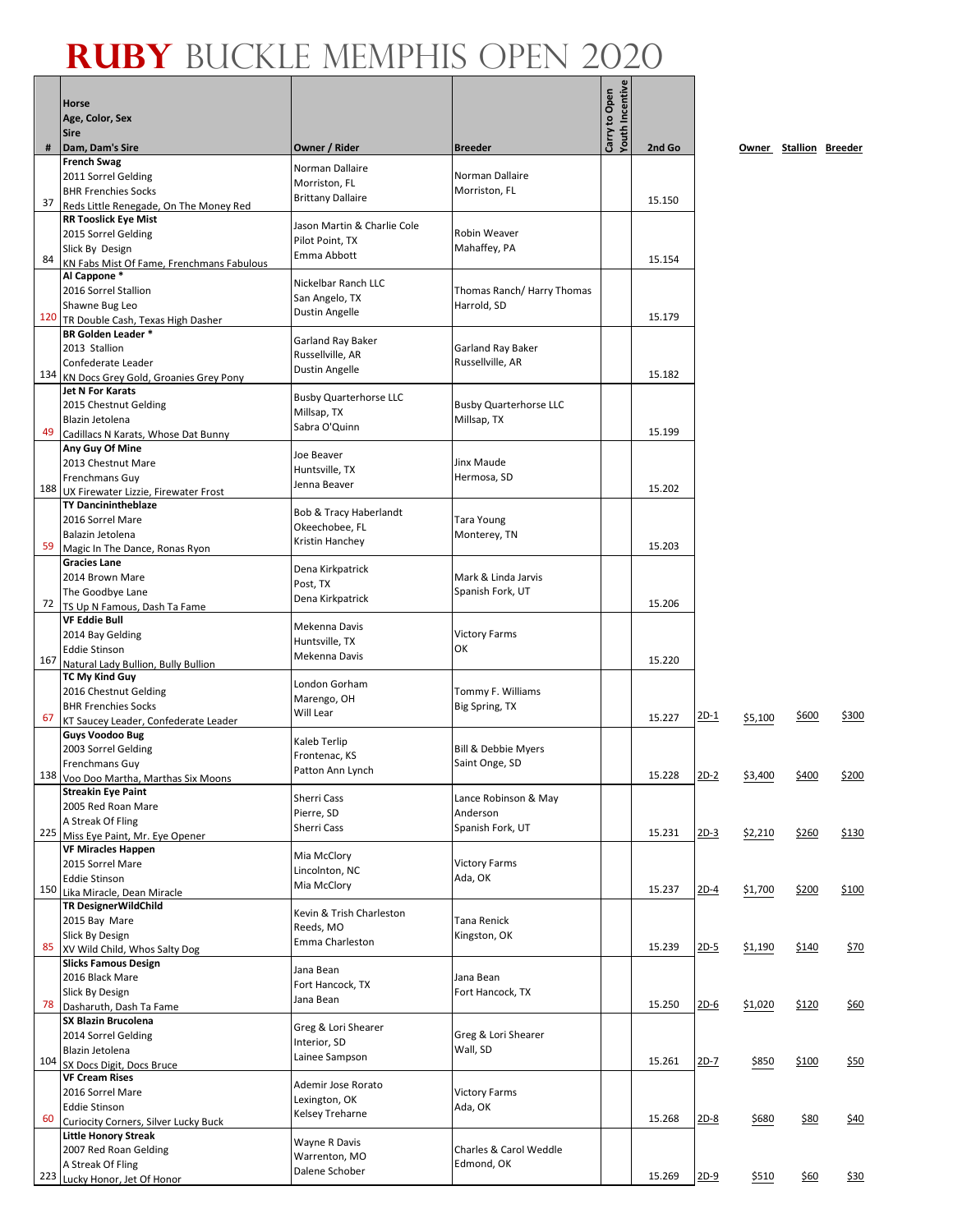ī

|     | Horse<br>Age, Color, Sex<br><b>Sire</b>                               |                                           |                               | Youth Incentive<br>Carry to Open |        |         |       |                        |      |
|-----|-----------------------------------------------------------------------|-------------------------------------------|-------------------------------|----------------------------------|--------|---------|-------|------------------------|------|
| #   | Dam, Dam's Sire                                                       | Owner / Rider                             | <b>Breeder</b>                |                                  | 2nd Go |         |       | Owner Stallion Breeder |      |
|     | <b>Briscos Bug</b>                                                    | Erica Blakeney                            |                               |                                  |        |         |       |                        |      |
|     | 2014 Gelding                                                          | Williamson, GA                            | Elan Brooks                   |                                  |        |         |       |                        |      |
|     | Shawne Bug Leo<br>241 Briscos Dream Gal, Brisco Country Jr            | Craig Brooks                              |                               |                                  | 15.271 | $2D-10$ | \$340 | \$40                   | \$20 |
|     | <b>Hooked On Nick</b>                                                 |                                           |                               |                                  |        |         |       |                        |      |
|     | 2009 Sorrel Gelding                                                   | <b>Bricklee Miller</b>                    | Tamara & Grant Scheer         |                                  |        |         |       |                        |      |
|     | As Good As aNick Gets                                                 | Starkville, MS<br><b>Bricklee Miller</b>  | Weatherford, TX               |                                  |        |         |       |                        |      |
| 240 | Hook Me Easy, Hooked On Cash                                          |                                           |                               |                                  | 15.283 |         |       |                        |      |
|     | <b>Heza Bug Leo</b><br>2005 Chestnut Gelding                          | Jodi Goodrich                             | Sheila Moss                   |                                  |        |         |       |                        |      |
|     | Shawne Bug Leo                                                        | Stanfield, OR                             | Siloam Springs, AR            |                                  |        |         |       |                        |      |
| 247 | County Line Liz, Mister Te Jay                                        | Jodi Goodrich                             |                               |                                  | 15.283 |         |       |                        |      |
|     | <b>French Streaking</b>                                               | Denis Robert                              |                               |                                  |        |         |       |                        |      |
|     | 2016 Bay Roan Stallion                                                | St Pie De Bagot, QC                       | Jon Adams                     |                                  |        |         |       |                        |      |
| 70  | French StreakToVegas<br>VF Ima Famous Lady, DTF                       | Caroline Boucher                          | Pryor, OK                     |                                  | 15.290 |         |       |                        |      |
|     | <b>MCM NotDunnStreakin</b>                                            |                                           |                               |                                  |        |         |       |                        |      |
|     | 2016 Sorrel Mare                                                      | Danielle Collier<br>Hempstead, TX         | Matt & Bendi Dunn             |                                  |        |         |       |                        |      |
|     | A Streak Of Fling                                                     | <b>Brandon Cullins</b>                    | Bismarck, MO                  |                                  | 15.292 |         |       |                        |      |
|     | 131 Mulberry Canyon Moon, Marthas Six Moons<br><b>Flashin My Guns</b> |                                           |                               |                                  |        |         |       |                        |      |
|     | 2014 Gray Gelding                                                     | Ryann Pedone                              | Lee Pedone                    |                                  |        |         |       |                        |      |
|     | Fiestas Gotta Gun                                                     | Sunset, TX<br>Jodee Miller                | Brooksville, FL               |                                  |        |         |       |                        |      |
|     | 170 Red Flash in Money, On the Money Rod                              |                                           |                               |                                  | 15.294 |         |       |                        |      |
|     | <b>Painted Manny</b>                                                  | Steve & Cindy Durham                      | Lance Robinson & Max          |                                  |        |         |       |                        |      |
|     | 2011 Sorrel Gelding<br>PC Redwood Manny                               | Rosendale, IN                             | Anderson                      |                                  |        |         |       |                        |      |
|     | 248 Miss Eye Paint, Mr Eye Opener                                     | Cody Bryant                               | Spanish Fork, UT              |                                  | 15.301 |         |       |                        |      |
|     | <b>Aint God Good</b>                                                  | Sharon Bryant                             |                               |                                  |        |         |       |                        |      |
|     | 2016 Bay Roa Mare                                                     | Appomattox, VA                            | Sharon Bryant                 |                                  |        |         |       |                        |      |
| 77  | A Streak Of Fling<br>Lady La Dash, Dash Ta Fame                       | Cody Bauserman                            | Appomattox, VA                |                                  | 15.301 |         |       |                        |      |
|     | <b>KN Fabulous Boot</b>                                               |                                           |                               |                                  |        |         |       |                        |      |
|     | 2015 Gray Mare                                                        | Kenny Nichols & Dale Barren<br>Nowata, OK | Kenny Nichols & Dale Barren   |                                  |        |         |       |                        |      |
|     | <b>Epic Leader</b>                                                    | Ivy Saebens                               | Nowater, OK                   |                                  |        |         |       |                        |      |
| 31  | KN Fabs Gift of Fame, Frenchman's Fabulous                            |                                           |                               |                                  | 15.302 |         |       |                        |      |
|     | Legsgonewild<br>2013 Bay Mare                                         | Leslie Newman                             | <b>Bielau Oaks</b>            |                                  |        |         |       |                        |      |
|     | <b>Tres Seis</b>                                                      | Corsicana, TX                             | Welmar, TX                    |                                  |        |         |       |                        |      |
| 119 | Stoli Bugs Me, Stoli                                                  | Leslie Newman                             |                               |                                  | 15.304 |         |       |                        |      |
|     | <b>KN First Slick Chick</b>                                           | Tricia Aldridge                           |                               |                                  |        |         |       |                        |      |
|     | 2016 Palomino Mare<br>Slick By Design                                 | Sanger, TX                                | Kimi Nichols<br>Brownwood, TX |                                  |        |         |       |                        |      |
|     | 86 Vanishing Frenchgirl, Frenchmans Guy                               | Tricia Aldridge                           |                               |                                  | 15.304 |         |       |                        |      |
|     | <b>RV Two Dash Ta Vegas</b>                                           | Anita Ellis                               |                               |                                  |        |         |       |                        |      |
|     | 2016 Sorrel Gelding                                                   | Blackfoot, ID                             | Randy & Vauna Walker          |                                  |        |         |       |                        |      |
| 28  | French Streaktovegas<br>Two Dash To Fame, Dash Ta Fame                | Anita Ellis                               | Pingree, ID                   |                                  | 15.309 |         |       |                        |      |
|     | Im A Slick Guy *                                                      |                                           |                               |                                  |        |         |       |                        |      |
|     | 2015 Black Stallion                                                   | David & Elaine Sloan<br>Jermyn, TX        | Cathy Geary                   |                                  |        |         |       |                        |      |
|     | Slick By Design                                                       | Tricia Aldridge                           | Wadsworth, OH                 |                                  | 15.316 |         |       |                        |      |
|     | 148 Frenchmans Perkette, Frenchmans Guy<br>So Ima Slick Guy           |                                           |                               |                                  |        |         |       |                        |      |
|     | 2016 Gelding                                                          | Suzanne Moran                             | Suzanne Moran                 |                                  |        |         |       |                        |      |
|     | Slick By Design                                                       | Shepherd, TX<br><b>Troy Crumrine</b>      | Shepherd, TX                  |                                  |        |         |       |                        |      |
| 72  | Special French Girl, Frenchmans Guy                                   |                                           |                               |                                  | 15.317 |         |       |                        |      |
|     | <b>Slick Just Got Real</b>                                            | <b>Brandi Geiger</b>                      | Sondra Lea Heine              |                                  |        |         |       |                        |      |
|     | 2016 Gray Gelding<br>Slick By Design                                  | Williston, FL                             | Campbell, TX                  |                                  |        |         |       |                        |      |
| 92  | Lavish Eyes, Mr Eye Opener                                            | Rylee Elliott-Howell                      |                               |                                  | 15.317 |         |       |                        |      |
|     | Pressure on A High                                                    | Clayton Hayden                            |                               |                                  |        |         |       |                        |      |
|     | 2016 Sorrel Mare                                                      | Milledgeville, GA                         | Erika Ashley                  |                                  |        |         |       |                        |      |
|     | No Pressure on Me<br>125 A Midnight High, All Night High              | Ryann Pedone                              | Krum, TX                      |                                  | 15.318 |         |       |                        |      |
|     | Tee It Up In My Sox                                                   |                                           |                               |                                  |        |         |       |                        |      |
|     | 2014 Mare                                                             | Kathy Donegan<br>Bluff Dale, TX           | Kathy Donegan                 |                                  |        |         |       |                        |      |
|     | <b>BHR Frenchies Socks</b>                                            | Lacey Harmon                              | <b>Bluff Dale, TX</b>         |                                  |        |         |       |                        |      |
|     | 185 BA Tee It Up Ta Fame, Dash Ta Fame                                |                                           |                               |                                  | 15.328 |         |       |                        |      |
|     | <b>VC Shy Fling</b><br>2014 Bay Mare                                  | Copsey Gaffney Ranch                      | Vernon & Elaine Copsey        |                                  |        |         |       |                        |      |
|     | A Streak Of Fling                                                     | Anselmo, NE                               | Brewster, NE                  |                                  |        |         |       |                        |      |
| 219 | Shynia, Dash Ta Fame                                                  | <b>Dustin Angelle</b>                     |                               |                                  | 15.332 |         |       |                        |      |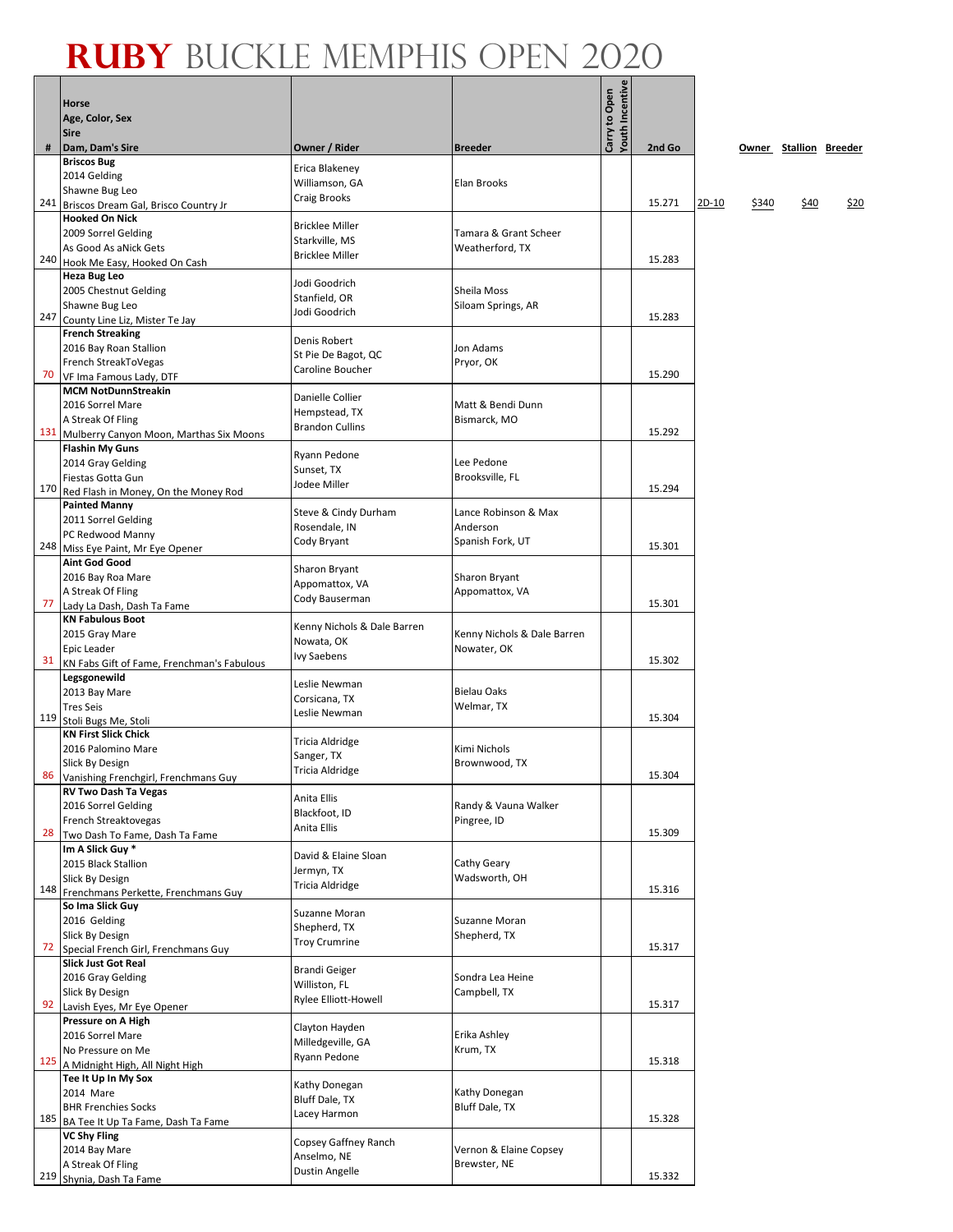|     | <b>Horse</b>                                                |                                         |                             |                                  |        |
|-----|-------------------------------------------------------------|-----------------------------------------|-----------------------------|----------------------------------|--------|
|     | Age, Color, Sex<br><b>Sire</b>                              |                                         |                             | Youth Incentive<br>Carry to Open |        |
| #   | Dam, Dam's Sire                                             | Owner / Rider                           | <b>Breeder</b>              |                                  | 2nd Go |
|     | Knock Ya Socks Off                                          |                                         |                             |                                  |        |
|     | 2016 Bay Gelding                                            | Stephanie Newman<br>Rapid City, SD      | Lyndsey Myers               |                                  |        |
| 82  | <b>BHR Frenchies Socks</b>                                  | Stephanie Newman                        | Tolar, TX                   |                                  | 15.333 |
|     | Special Dream Dash, Dash For Perks<br><b>VF Leo Stinson</b> |                                         |                             |                                  |        |
|     | 2015 Grullo Stallion                                        | Delfarms LLC                            | <b>Victory Farms</b>        |                                  |        |
|     | <b>Eddie Stinson</b>                                        | Bush, LA                                | Ada, OK                     |                                  |        |
| 99  | Licorice Leotard, Coup De Kas                               | Cambrie Delaune                         |                             |                                  | 15.334 |
|     | <b>SizzlinPressure OnMe</b>                                 | Trey Honeyutt & Amber Hall              |                             |                                  |        |
|     | 2016 Sorrel Gelding<br>No Pressure On Me                    | Lancastar, SC                           | Trey Honeycutt & Amber Hall |                                  |        |
| 97  | Sweet Sizzlin Chick, SC Chiseled In Stone                   | <b>Craig Brooks</b>                     | Lancaster, SC               |                                  | 15.334 |
|     | <b>High On Koak</b>                                         |                                         |                             |                                  |        |
|     | 2008 Bay Mare                                               | Ray & Ginger Johnson<br>Conway, AR      | Jill Lane Quarter Horses    |                                  |        |
|     | As Good As Nick Gets                                        | Emma Abbott                             | Fort Benton, MT             |                                  | 15.337 |
| 129 | Koak, Docs Oak<br><b>Tres Leche</b>                         |                                         |                             |                                  |        |
|     | 2016 Brown Mare                                             | Marcie Laughrey                         | Michael Partin              |                                  |        |
|     | <b>Tres Seis</b>                                            | Athens, TX                              | Montalba, TX                |                                  |        |
|     | 121 Easy On Liberty, Shazoom                                | Maggie Carter                           |                             |                                  | 15.341 |
|     | <b>Shez The Woman</b>                                       | James Bruce                             |                             |                                  |        |
|     | 2016 Chestnut Mare<br><b>Eddie Stinson</b>                  | Irvington, KY                           | Danny Carroll               |                                  |        |
| 16  | BW Hard Headed Woman, Dashin Elvis                          | Chris Coffey                            | Raymore, MI                 |                                  | 15.342 |
|     | Mini Gun                                                    |                                         |                             |                                  |        |
|     | 2015 Gray Mare                                              | <b>Shannon McReynolds</b><br>La Luz, NM | Royal D Ranch               |                                  |        |
|     | Fiestas Gotta Gun                                           | Shannon McReynolds                      | Henrietta, TX               |                                  |        |
| 199 | Blazen Martha, Marthas Six Moons                            |                                         |                             |                                  | 15.364 |
|     | <b>Pressure Of A Storm</b><br>2016 Sorrel Mare              | Shannon Jackson                         | Martha Jean Reeves          |                                  |        |
|     | No Pressure On Me                                           | Scottsboro, AL                          | Weatherford, TX             |                                  |        |
| 24  | Whippersnappersnorty, Snorty Lena                           | Abbey Jo Kilgore                        |                             |                                  | 15.370 |
|     | <b>VF Chasin Cans</b>                                       | Kaycie Teague                           |                             |                                  |        |
|     | 2014 Bay Mare                                               | Ellensburg, WA                          | <b>Victory Farms</b>        |                                  |        |
|     | <b>Eddie Stinson</b><br>215 Chase This Ivory, Ivory James   | Kelsey Treharne                         | Ada, OK                     |                                  | 15.371 |
|     | <b>Streakin Queenie</b>                                     |                                         |                             |                                  |        |
|     | 2012 Bay Roan Mare                                          | Ryann Pedone<br>Sunset, TX              | Brian & Lisa Fulton         |                                  |        |
|     | A Streak of Fling                                           | Ryann Pedone                            | Valentine, NE               |                                  |        |
| 197 | Queen Fa Tima, Dash Ta Fame                                 |                                         |                             |                                  | 15.376 |
|     | Sexy Lil Fritz<br>2015 Bay Mare                             | Kevin & Summer Kosel                    | Ron Reed                    |                                  |        |
|     | Aint Seen Nothin Yet                                        | Glenham, SD                             | Lawrence, KS                |                                  |        |
| 95  | Dallas Fritz Finale, Dallas Fritz                           | Summer Kosel                            |                             |                                  | 15.379 |
|     | <b>Fames French Captain</b>                                 | Stacy A Bason                           |                             |                                  |        |
|     | 2014 Sorrel Gelding                                         | Tularosa, NM                            | Karen Lynn Ottinger         |                                  |        |
| 230 | Ur One Famous Rebel<br>Biankusfrenchshasta, Captian Biankus | Dakota Danley                           | Hondo, TX                   |                                  | 15.385 |
|     | <b>Gunnin For Vegas</b>                                     |                                         |                             |                                  |        |
|     | 2016 Chestnut Mare                                          | Lee Standeford<br>Atlanta, IN           | Karissa Wyeth               |                                  |        |
|     | French Streaktovegas                                        | Krista Standeford                       | North Salem, IN             |                                  |        |
| 17  | Hollywood Gunnit, Gunsmoke Fritz                            |                                         |                             |                                  | 15.386 |
|     | <b>Too Slick To Wait</b><br>2015 Chestnut Mare              | Calvin & Becky Rhodes                   | Calvin & Becky Rhodes       |                                  |        |
|     | Slick By Design                                             | Pilot Point, TX                         | Pilot Point, TX             |                                  |        |
| 5   | Waiting For You, Sorrel Doc Eddie                           | <b>Tyler Crosby</b>                     |                             |                                  | 15.389 |
|     | <b>Absolut Hollywood</b>                                    | Lynn Hinds & Patsy McCaffety            |                             |                                  |        |
|     | 2015 Bay Gelding                                            | Waller, TX                              | Patsy McCaffey & Lynn Hinds |                                  |        |
| 159 | Triple Vodka<br>JG Zacks Hollywood, Zack T Wood             | Lynn Hinds                              | Waller, TX                  |                                  | 15.389 |
|     | <b>Ethyls Eyes</b>                                          |                                         |                             |                                  |        |
|     | 2015 Brown Mare                                             | Jason & Leslie Willis<br>Chester, SC    | Dolores Hill                |                                  |        |
|     | Furyofthewind                                               | Leslie Willis                           | Moore, OK                   |                                  |        |
| 47  | Joyous Eyes, Mr Eye Opener                                  |                                         |                             |                                  | 15.401 |
|     | This Lady Takin Cash<br>2015 Chestnut Mare                  | Kayla Copenhaver                        | Ron Reed                    |                                  |        |
|     | Aint Seen Nothin Yet                                        | Saint James, MO                         | Lawrence, KS                |                                  |        |
| 18  | Fuels Billy Jean, Oklahoma Fuel                             | Kayla Copenhaver                        |                             |                                  | 15.401 |
|     | <b>Me Flingin Diamonds</b>                                  | Limitless Performance Horses, LLC       |                             |                                  |        |
|     | 2016 Buckskin Mare                                          | Dublin, TX                              | Cami Morgan                 |                                  |        |
| 68  | A Streak Of Fling<br>Sister Golden Bug, Runaway Bug         | <b>Billie Ann Harmon</b>                | Westville, FL               |                                  | 15.411 |
|     |                                                             |                                         |                             |                                  |        |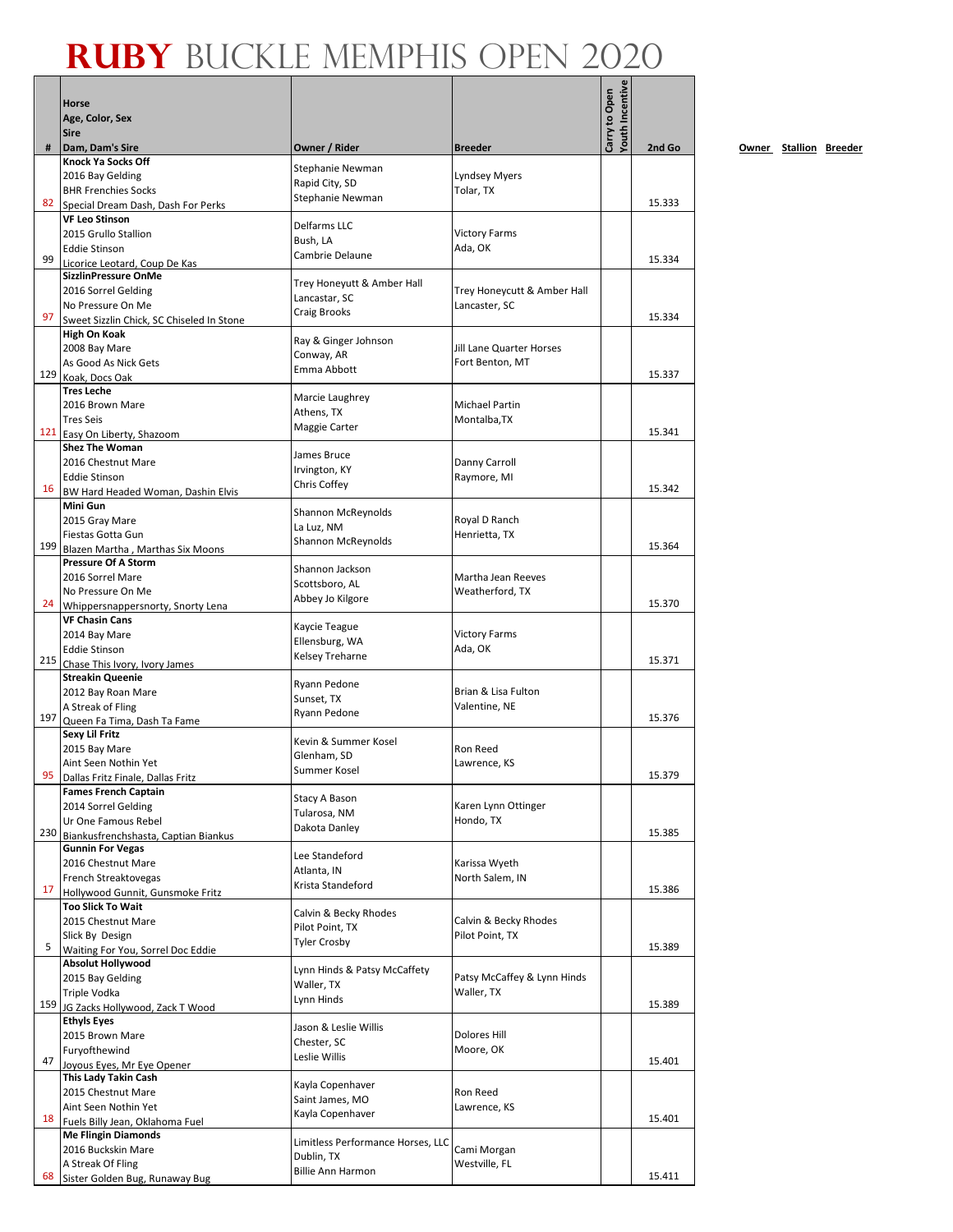|                | <b>Horse</b>                                                    |                                   |                                               | <b>Touth Incentive</b><br>Carry to Open |        |
|----------------|-----------------------------------------------------------------|-----------------------------------|-----------------------------------------------|-----------------------------------------|--------|
|                | Age, Color, Sex<br><b>Sire</b>                                  |                                   |                                               |                                         |        |
| #              | Dam, Dam's Sire                                                 | Owner / Rider                     | <b>Breeder</b>                                |                                         | 2nd Go |
|                | Mr Cool Eddie                                                   | <b>Rick Mckinney</b>              |                                               |                                         |        |
|                | 2015 Sorrel Gelding<br><b>Eddie Stinson</b>                     | Carbondale, IL                    | <b>Rick Mckinney</b><br>Carbondale, IL        |                                         |        |
| 29             | Driftin Cool, Driftinwinner                                     | <b>Dusty Pike</b>                 |                                               |                                         | 15.413 |
|                | <b>KW Frenchmans Fame</b>                                       | Melissa Carr                      |                                               |                                         |        |
|                | 2009 Chestnut Gelding                                           | Platteville, WI                   | Ken & Karen Wearin                            |                                         |        |
| 60             | Frenchmans Guy                                                  | Melissa Carr                      | De Leon, TX                                   |                                         | 15.434 |
|                | Dashin N Blushin, Dash Ta Fame<br><b>VR Bugsnthemoonlight</b>   |                                   |                                               |                                         |        |
|                | 2015 Sorrel Gelding                                             | Five L Farm                       | Leah Rogers Sochor- Ventana                   |                                         |        |
|                | Shawne Bug Leo                                                  | Portage, PA<br>Jarrett Long       | Ranch<br>Noble, OK                            |                                         |        |
| 154            | Kailua Creek, Marthas Six Moons                                 |                                   |                                               |                                         | 15.439 |
|                | <b>Pressured By Destiny</b><br>2016 Brown Mare                  | Ryann Pedone                      | Janey S Stovay                                |                                         |        |
|                | No Pressure on Me                                               | Sunset, TX                        | Springtown, TX                                |                                         |        |
| 42             | Destinys Child, Dash for Destiny                                | Ryann Pedone                      |                                               |                                         | 15.439 |
|                | Velma Kellie                                                    | Stephanie Newman                  |                                               |                                         |        |
|                | 2015 Sorrel Mare<br>Epic Leader                                 | Rapid City, SD                    | Kassie Mowry<br>Dublin, TX                    |                                         |        |
| $\overline{2}$ | Streakin Silvercreek, A Streak Of Fling                         | Lacey Harmon                      |                                               |                                         | 15.445 |
|                | Royal French Jet                                                | <b>Maurice Creson</b>             |                                               |                                         |        |
|                | 2006 Sorrel Gelding                                             | Fayetteville, TN                  | Kelly Joe Carr                                |                                         |        |
| 41             | <b>BHR Frenchies Socks</b><br>Debbys Royal Jet, A Royal Jet     | <b>Madison Shelton</b>            | Madison, IN                                   |                                         | 15.449 |
|                | Naduah                                                          |                                   |                                               |                                         |        |
|                | 2013 Bay Mare                                                   | Roy Gene Evans<br>Dallas, TX      | Roy Gene Evans                                |                                         |        |
|                | Bet Hesa Cat                                                    | Morgan Anderson                   | Dallas, TX                                    |                                         | 15.453 |
|                | 243 Someone Found, First N Kool<br><b>KN Snap Back</b>          |                                   |                                               |                                         |        |
|                | 2016 Sorrel Mare                                                | Julien Veilleux                   | Nichols Stephen/ Kimi Nichols                 |                                         |        |
|                | <b>Eddie Stinson</b>                                            | St-Alfred, QC<br>Caroline Boucher | Brownwood, TX                                 |                                         |        |
| 25             | KN Hankes Design Dila, Designer Red                             |                                   |                                               |                                         | 15.454 |
|                | Smooth Ruby Jean                                                | Cindy Wright                      | <b>Barlow Livestock</b>                       |                                         |        |
|                | 2013 Bay Mare<br>A Smooth Guy                                   | Gillette, WY                      | Gillette, WY                                  |                                         |        |
|                | 106 Fame Ta Throw, Dash Ta Fame                                 | Maggie Carter                     |                                               |                                         | 15.461 |
|                | <b>KB Epic Angel</b>                                            | Kay Blandford                     |                                               |                                         |        |
|                | 2015 Sorrel Mare                                                | Sutherland Springs, TX            | Kay Blandford                                 |                                         |        |
| 6              | Epic Leader<br>Talents Dark Angel, Flaming Talent               | Kay Blandford                     | Sutherford Springs, TX                        |                                         | 15.466 |
|                | <b>Coats Guys Astreakin</b>                                     | Larry Coats                       |                                               |                                         |        |
|                | 2014 Buckskin Mare                                              | San Angelo, TX                    | Larry Coats                                   |                                         |        |
|                | Frenchmans Guy<br>222 Streakin Form, Rare Form                  | Kay Blandford                     | San Angelo, TX                                |                                         | 15.472 |
|                | Famous Sierra *                                                 |                                   |                                               |                                         |        |
|                | 2015 Brown Stallion                                             | Jolene Montgomery<br>Purdon, TX   | Jud Little Ranch                              |                                         |        |
| 54             | JL Dash Ta Heaven                                               | Jolene Montgomery                 | Ardmore, OK                                   |                                         | 15.473 |
|                | Sierras Cashin In, Cash Not Credit<br><b>Firin To Be A Hero</b> |                                   |                                               |                                         |        |
|                | 2010 Sorrel Gelding                                             | Dusty Lynch                       | Jud Little                                    |                                         |        |
|                | Valiant Hero                                                    | Crawford, TX<br>Patton Ann Lynch  | Ardmore, OK                                   |                                         |        |
| 147            | Shebe Firin For Cash, Cash Not Credit                           |                                   |                                               |                                         | 15.476 |
|                | <b>VF Eddies Alive</b><br>2016 Chestnut Gelding                 | <b>Victory Farms</b>              | <b>Victory Farms</b>                          |                                         |        |
|                | <b>Eddie Stinson</b>                                            | Ada, OK                           | Ada, OK                                       |                                         |        |
| 130            | VF Burrs Alive, Burrs First Down                                | Kelsey Trehanne                   |                                               |                                         | 15.496 |
|                | <b>Smooth Aces</b>                                              | Carole Strickland                 |                                               |                                         |        |
|                | 2010 Red Dun Mare                                               | Kiowa, CO                         | <b>Bill &amp; Debbie Myers</b><br>St Onge, SD |                                         |        |
| 90             | A Smooth Guy<br>Red Ace Three, Laughing Dun Bar                 | Carole Strickland                 |                                               |                                         | 15.499 |
|                | HP Dash to Fiesta *                                             | Jason Martin & Charlie Cole       |                                               |                                         |        |
|                | 2013 Stallion                                                   | Pilot Point, TX                   | <b>Kelly Yates</b>                            |                                         |        |
| 40             | Dash Ta Fame                                                    | Ryann Pedone                      |                                               |                                         | 15.505 |
|                | Fire Water Fiesta, Fire Water Flit<br><b>MR Repete Pete</b>     |                                   |                                               |                                         |        |
|                | 2016 Sorrel Gelding                                             | <b>MR Performance Horses</b>      | Jayme Robison                                 |                                         |        |
|                | French Streaktovegas                                            | Bellville, TX<br>Jodee Miller     | Bellville, TX                                 |                                         |        |
| 52             | Repete Fame, Dash ta Fame                                       |                                   |                                               |                                         | 15.510 |
|                | <b>SBW Repeat</b><br>2016 Sorrel Gelding                        | Stephanie Wheeler                 | Stephanie Wheeler                             |                                         |        |
|                | Blazin Jetolena                                                 | Hattiesburg, MS                   | Hatiresburg, MS                               |                                         |        |
| 99             | SX Dr. Peacharita, Dr. Nick Bar                                 | <b>Brian Wheeler</b>              |                                               |                                         | 15.511 |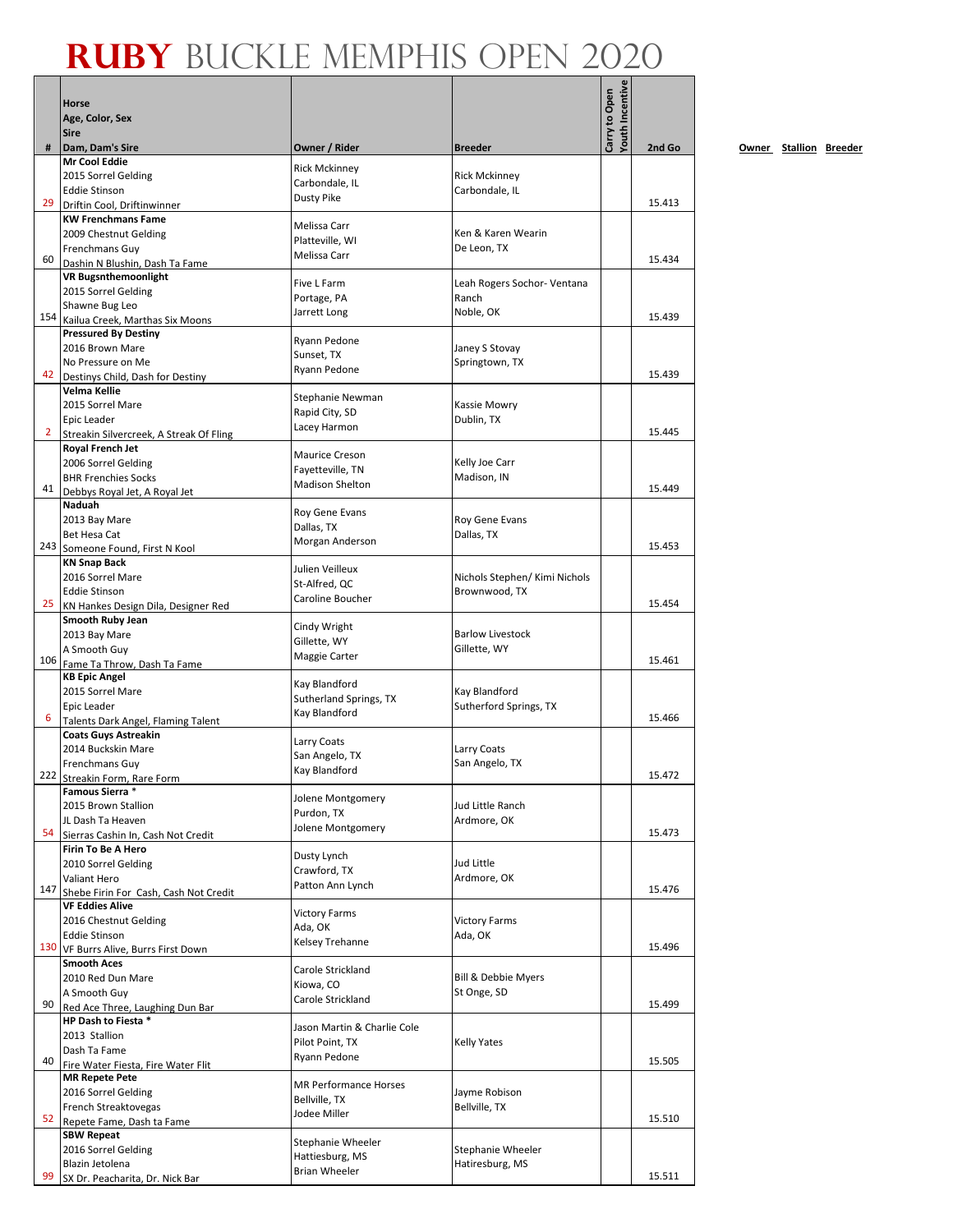|     |                                                                      |                                               |                                        | <b>Youth Incentive</b> |        |
|-----|----------------------------------------------------------------------|-----------------------------------------------|----------------------------------------|------------------------|--------|
|     | <b>Horse</b><br>Age, Color, Sex                                      |                                               |                                        |                        |        |
|     | <b>Sire</b>                                                          |                                               |                                        | Carry to Open          |        |
| #   | Dam, Dam's Sire                                                      | Owner / Rider                                 | <b>Breeder</b>                         |                        | 2nd Go |
|     | <b>BT Buddy Stinson</b><br>2009 Bay Gelding                          | <b>Bridget Thomas</b>                         | <b>CR Herbert</b>                      |                        |        |
|     | <b>Eddie Stinson</b>                                                 | Combine, TX<br><b>Bridget Thomas</b>          | Combine, TX                            |                        |        |
| 12  | Scores Big Time, Even The Score                                      |                                               |                                        |                        | 15.514 |
|     | A Prime Design<br>2007 Sorrel Mare                                   | Bob & Tracy Haberlandt                        | Flat Get It Farm Inc                   |                        |        |
|     | Designer Red                                                         | Okeechobee, FL                                | Villa Rica, GA                         |                        |        |
|     | 144 Prime Time Cash, Blackjack Cash                                  | Kaycee Raye Hanchey                           |                                        | Y                      | 15.515 |
|     | <b>Slick French Mimosa</b>                                           | Wendie Scheidle                               |                                        |                        |        |
|     | 2016 Mare<br>Slick By Design                                         | French Village, MO                            | Shannon Akerstorm<br>Potter Valley, CA |                        |        |
|     | 237 Native French Girl, Frenchmans Guy                               | Savannah Shumpert                             |                                        | Y                      | 15.517 |
|     | <b>KN Czar Episode</b>                                               | Kimi Nichols                                  |                                        |                        |        |
|     | 2016 Chestnut Mare                                                   | Brownwood, TX                                 | Kimi Nichols                           |                        |        |
| 64  | <b>KN Famous Czar</b><br>MCM Tres Episode, Tres Seis                 | Dustin Angelle                                | Brownwood, TX                          |                        | 15.520 |
|     | <b>MR Vegas Fame</b>                                                 |                                               |                                        |                        |        |
|     | 2016 Mare                                                            | <b>MR Performance Horses</b><br>Bellville, TX | <b>MR Performance Horses</b>           |                        |        |
|     | French Streaktovegas                                                 | Jodee Miller                                  | Bellville, TX                          |                        | 15.520 |
| 94  | JL Sweet Fame, Dash ta Fame<br><b>Eddies Lil Cat</b>                 |                                               |                                        |                        |        |
|     | 2013 Sorrel Mare                                                     | <b>Aubrey Smith</b>                           | <b>Victory Farms</b>                   |                        |        |
|     | <b>Eddie Stinson</b>                                                 | Binghamton, NY<br><b>Aubrey Smith</b>         | Ada, OK                                |                        |        |
|     | 130 Longshot Lover, Little Cat Olena                                 |                                               |                                        |                        | 15.521 |
|     | Froze My Socks Off<br>2013 Sorrel Mare                               | Summer Shafer                                 | Elain Brooks                           |                        |        |
|     | <b>BHR Frenchies Socks</b>                                           | Ironton, OH                                   | Eastanollee, GA                        |                        |        |
| 66  | Briscos Dream Gal, Brisco County Jr                                  | Summer Shafer                                 |                                        |                        | 15.524 |
|     | <b>Fortunate Frenchgirl</b>                                          | For The Fame LLC                              |                                        |                        |        |
|     | 2012 Chestnut Mare                                                   | Micanopy, FL                                  | Crystal Shumate                        |                        |        |
| 209 | <b>BHR Frenchies Socks</b><br>For The Fame, Dash Ta Fame             | Crystal Shumate                               | Micanopy, FL                           |                        | 15.529 |
|     | <b>Famous By Design</b>                                              | Donna Workman                                 |                                        |                        |        |
|     | 2015 Brown Mare                                                      | Katy, TX                                      | Nicole Logan                           |                        |        |
|     | Slick By Design                                                      | <b>Brielle Workman</b>                        | Rapid City, SD                         |                        | 15.530 |
|     | 142 Nick Of Guy, Frenchmans Guy<br>Slicknslide                       |                                               |                                        |                        |        |
|     | 2015 Bay Gelding                                                     | Maria Norman<br>Cabot, AR                     | Maria Norman                           |                        |        |
|     | Slick By Design                                                      | Maggie Carter                                 | Cabot, AR                              |                        |        |
| 76  | Red Pepa Jet, Rene Dan Jet<br><b>Sheza Free Bug</b>                  |                                               |                                        |                        | 15.533 |
|     | 2015 Bay Mare                                                        | Jana Bean                                     | Jana Bean                              |                        |        |
|     | Shawne Bug Leo                                                       | Fort Hancock, TX<br>Jana Bean                 | Fort Hancock, TX                       |                        |        |
| 13  | Pistol N A Petticoat. Lins First Bullet                              |                                               |                                        |                        | 15.535 |
|     | Runnin Jetolena<br>2010 Gray Mare                                    | Tyra Kane                                     | Williamson W J Jr.                     |                        |        |
|     | Blazin Jetolena                                                      | Weatherford, TX                               | Gray Court, SC                         |                        |        |
| 132 | Maggie Quick Dash, Royal Quick Dash                                  | Tyra Kane                                     |                                        |                        | 15.538 |
|     | <b>Guys Dashing Jet</b>                                              | Lisa Cline                                    |                                        |                        |        |
|     | 2012 Buckskin Mare<br>Frenchmans Guy                                 | Circleville, OH                               | Cahty Geary<br>Wadsworth, OH           |                        |        |
| 93  | Perks Dashing Jet, Dash For Perks                                    | Caleb Cline                                   |                                        |                        | 15.545 |
|     | <b>Wheres My Soxx</b>                                                | Ashley Harvey                                 |                                        |                        |        |
|     | 2013 Sorrel Mare                                                     | Decatur, TX                                   | Amanda Kay                             |                        |        |
| 131 | <b>BHR Frenchies Socks</b><br>Picabo Gold, Dash Ta Fame              | Ashley Harvey                                 | Joaquin, TX                            |                        | 15.547 |
|     | Dreamin N French                                                     |                                               |                                        |                        |        |
|     | 2012 Bay Mare                                                        | Mekenna Davis<br>Huntsville, TX               | <b>Barricklow Crystal</b>              |                        |        |
| 210 | First Down French                                                    | Mekenna Davis                                 | Magnolia, TX                           |                        | 15.549 |
|     | Miracle Chic Dream, Magnum Chic Dream<br><b>Shez Gota Poker Face</b> |                                               |                                        |                        |        |
|     | 2010 Mare                                                            | Garland Ray Baker                             | Garland Ray Baker                      |                        |        |
|     | A Streak Of Fling                                                    | Russellville, AR<br><b>Billie Ann Harmon</b>  | Russellville, AR                       |                        |        |
|     | 214 French Fancy Face, Frenchmans Guy                                |                                               |                                        |                        | 15.553 |
|     | <b>Lethal by Design</b><br>2016 Bay Mare                             | Paige Brauer                                  | <b>Birgit Self</b>                     |                        |        |
|     | Slick by Design                                                      | Belleville, IL                                | Pilot Point, TX                        |                        |        |
| 12  | TR Miss Graygun, Playgun                                             | Paige Brauer                                  |                                        |                        | 15.562 |
|     | <b>Aztecsdontwearsocks</b>                                           | Camron P Fambro                               |                                        |                        |        |
|     | 2013 Bay Mare<br><b>BHR Frenchies Socks</b>                          | Stephenville, TX                              | Camron P Fambro<br>Stephenville, TX    |                        |        |
| 45  | Vaqueros Aztec, Drifts Vaquero                                       | <b>Timber Allenbrand</b>                      |                                        |                        | 15.565 |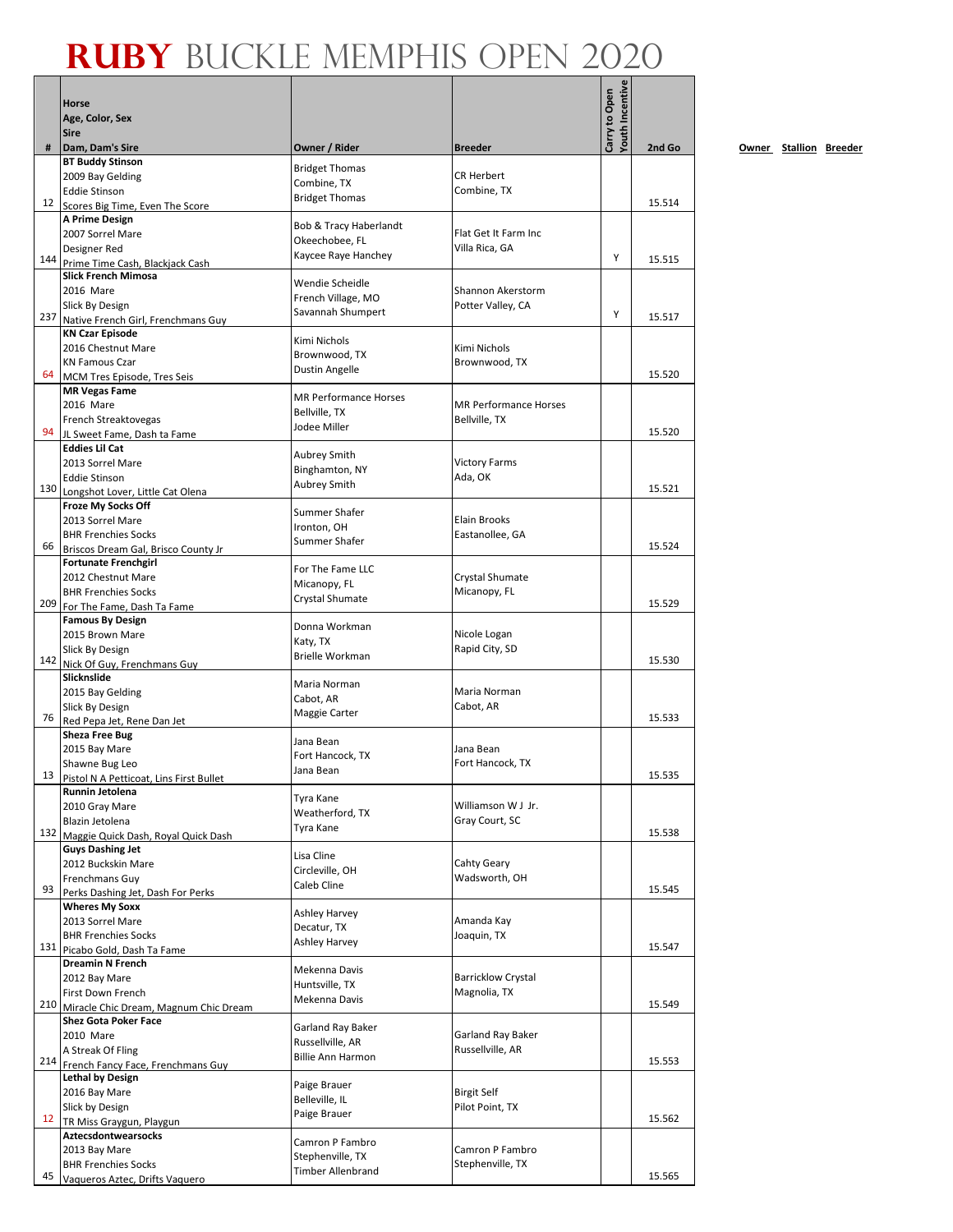|              | Horse<br>Age, Color, Sex                                             |                                      |                                | Youth Incentive<br>Carry to Open |        |
|--------------|----------------------------------------------------------------------|--------------------------------------|--------------------------------|----------------------------------|--------|
| #            | <b>Sire</b><br>Dam, Dam's Sire                                       | Owner / Rider                        | <b>Breeder</b>                 |                                  | 2nd Go |
|              | <b>French Streakin Slew</b>                                          |                                      |                                |                                  |        |
|              | 2016 Sorrel Gelding                                                  | Donna Workman                        | Donna Workman                  |                                  |        |
|              | French Streaktovegas                                                 | Katy, TX<br>Ashley Schafer           | Katy, TX                       |                                  |        |
| 44           | After School Lou, Louisiana Swamp                                    |                                      |                                |                                  | 15.573 |
|              | <b>GL Six Flits N Fame</b>                                           | Abigail Poe                          |                                |                                  |        |
|              | 2015 Chestnut Gelding                                                | Fitzgerald, GA                       | Gun Lake Performance Horses    |                                  |        |
| $\mathbf{1}$ | Aint Seen Nothin Yet                                                 | Abigail Poe                          | Tifton, GA                     | Y                                | 15.576 |
|              | Looks To Kill For, Flit To Kill<br><b>KN Johnny Be Good</b>          |                                      |                                |                                  |        |
|              | 2015 Gelding                                                         | Sarina Landers                       | Kimi Nichols                   |                                  |        |
|              | Epic Leader                                                          | Franktown. CO                        | Brownwood, TX                  |                                  |        |
| 207          | Vanishing Frenchgirl, Frenchmans Guy                                 | Lorissa Jo Merritt                   |                                |                                  | 15.576 |
|              | Citigirl                                                             | Chad Walker                          |                                |                                  |        |
|              | 2013 Gray Mare                                                       | Monongahahela, PA                    | Danny Carrol                   |                                  |        |
| 3            | <b>Eddie Stinson</b>                                                 | <b>Bert Skimehorn</b>                | Raymore, MO                    |                                  | 15.589 |
|              | Dash Royal Fleet, Royal Quick Dash<br><b>Streakers Queen</b>         |                                      |                                |                                  |        |
|              | 2015 Sorrel Mare                                                     | <b>Shelly Shields</b>                | <b>Fulton Ranch LLC</b>        |                                  |        |
|              | A Streak Of Fling                                                    | Cochrane, AB CANADA                  | Valentine, NE                  |                                  |        |
| 6            | Queen Fatima, Dash Ta Fame                                           | <b>Shelly Shields</b>                |                                |                                  | 15.592 |
|              | <b>BR Cake by the Ocean</b>                                          | <b>Garland Ray Baker</b>             |                                |                                  |        |
|              | 2016 Mare                                                            | Russellville, AR                     | Garland Ray Baker              |                                  |        |
|              | A Streak Of Fling                                                    | Craig Brooks                         | Russellville, AR               |                                  | 15.601 |
| 53           | Rods Last Ladybug,                                                   |                                      |                                |                                  |        |
|              | <b>SM A Royal PYC</b><br>2011 Bay Gelding                            | Stefani Barnett                      | Rafter SM Ranch                |                                  |        |
|              | PYC Paint Your Wagon                                                 | Muskogee, OK                         | Wagoner, OK                    |                                  |        |
| 140          | A Royal Country Miss, A Royale High                                  | Stefani Barnett                      |                                |                                  | 15.602 |
|              | Vanila Gold                                                          |                                      |                                |                                  |        |
|              | 2008 Palomino Stallion                                               | Hazelwood Ranch<br>Holly Springs, MS | Harry & Vivian Blackwell       |                                  |        |
|              | Designer Red                                                         | Chad Henlsey                         | Naylor, MO                     |                                  |        |
|              | 232 SX Frenchmans Vanila, Frenchmans Guy                             |                                      |                                |                                  | 15.606 |
|              | Born In A Hot Lane                                                   | Elizabeth Akins                      |                                |                                  |        |
|              | 2015 Palomino Gelding                                                | Lebanon, TN                          | Kris Suard                     |                                  |        |
|              | Born Ta Be Famous<br>111 One Hot Lane, Lanes Leinster                | <b>Brittany Tonozzi</b>              | Thibodaux, LA                  |                                  | 15.612 |
|              | Ima Friendly Guy                                                     |                                      |                                |                                  |        |
|              | 2010 Bay Gelding                                                     | <b>MR Performance Horses</b>         | <b>Bill &amp; Debbie Myers</b> |                                  |        |
|              | A Smooth Guy                                                         | Bellville, TX<br>Jodee Miller        | St. Onge, SD                   |                                  |        |
| 127          | Dash Of Hot Colours, Dashing Val                                     |                                      |                                |                                  | 15.612 |
|              | Babygoterblujeanson                                                  | <b>Bailey Dotten/Wesley Pell</b>     |                                |                                  |        |
|              | 2013 Chestnut Mare                                                   | New Smyrna Beach, FL                 | <b>Curtis Beck</b>             |                                  |        |
| 80           | <b>BHR Frenchies Socks</b><br>Sweet Bonnie Bunny, Hold On Hes Coming | <b>Bailey Dotten</b>                 | Tiger, GA                      |                                  | 15.617 |
|              | <b>Toast Your Socks Off</b>                                          |                                      |                                |                                  |        |
|              | 2016 Sorrel Mare                                                     | Tesha Fredericks                     | <b>Lyndsey Myers</b>           |                                  |        |
|              | <b>BHR Frenchies Socks</b>                                           | Weatherford, TX<br>Molli Montgomery  | Tolar, TX                      |                                  |        |
| 47           | Toast Your Bug, Raise Your Glass                                     |                                      |                                |                                  | 15.638 |
|              | <b>Fast N Frosty Fling</b>                                           | Coy & Maesa Kummer                   |                                |                                  |        |
|              | 2015 Bay Roan Mare                                                   | Briggsdale, CO                       | Monica McClung                 |                                  |        |
| 73           | A Streak Of Fling<br>Bugs With Frosting, Dash Ta Fame                | Maesa Kummer                         | May, OK                        |                                  | 15.654 |
|              | <b>Rocknroll Frenchgirl</b>                                          |                                      |                                |                                  |        |
|              | 2008 Buckskin Mare                                                   | Bert Skimehorn                       | Cross Creek Ranch              |                                  |        |
|              | Frenchmens Guy                                                       | Springfield, TN                      | Ashville, OH                   |                                  |        |
| 92           | Spear the Cash, Roll the Cash                                        | <b>Bert Skinehorn</b>                |                                |                                  | 15.658 |
|              | <b>Miss Etta Stinson</b>                                             | Lee Pedone                           |                                |                                  |        |
|              | 2015 Bay Mare                                                        | Sunset, TX                           | <b>Victory Farms</b>           |                                  |        |
| 19           | <b>Eddie Stinson</b>                                                 | Amanda Hardee                        | Ada, OK                        |                                  | 15.671 |
|              | A Dash Of Reality, Some Dasher<br><b>Dashin French Socks</b>         |                                      |                                |                                  |        |
|              | 2016 Mare                                                            | Suade Furr                           | Michelle Blanchet              |                                  |        |
|              | <b>BHR Frenchies Socks</b>                                           | Boerne, TX                           | Rosedale, LA                   |                                  |        |
| 81           | Jess Dashin For Cash, Visionarian                                    | Suade Furr                           |                                |                                  | 15.672 |
|              | <b>SH Streak Of Fame</b>                                             | Sherri Cass                          |                                |                                  |        |
|              | 2013 Sorrel Mare                                                     | Pierre, SD                           | Shaina Huffman                 |                                  |        |
|              | A Streak Of Fling                                                    | Sherri Cass                          | Selby, SD                      |                                  |        |
|              | 183 Sudden Susan, Das Ta Fame                                        |                                      |                                |                                  | 15.685 |
|              | <b>Sissys Slick Design</b>                                           | Southern Rose Ranch                  | Southern Rose Ranch            |                                  |        |
|              | 2015 Bay Stallion<br>Slick By Design                                 | Pelzer, SC                           | Pelzer, SC                     |                                  |        |
| 102          | Sissys Little Coin, Packin Sixes                                     | Mike Green                           |                                |                                  | 15.705 |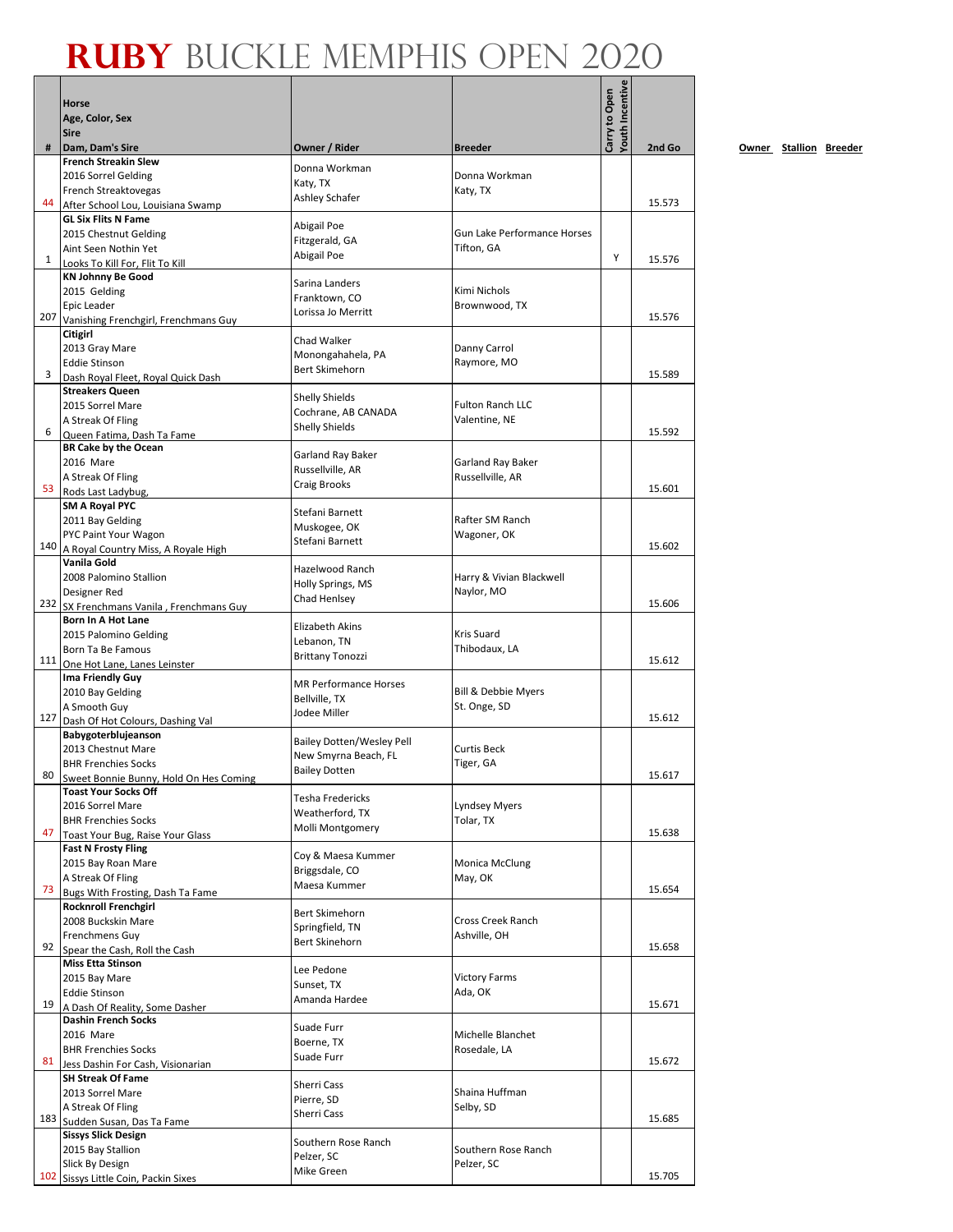|     | Horse<br>Age, Color, Sex<br><b>Sire</b>                           |                                    |                                     | Youth Incentive<br>Carry to Open |        |             |         |                        |       |
|-----|-------------------------------------------------------------------|------------------------------------|-------------------------------------|----------------------------------|--------|-------------|---------|------------------------|-------|
| #   | Dam, Dam's Sire                                                   | Owner / Rider                      | <b>Breeder</b>                      |                                  | 2nd Go |             |         | Owner Stallion Breeder |       |
|     | Lkstreakinfrenchdown                                              | <b>Sherri Cass</b>                 |                                     |                                  |        |             |         |                        |       |
|     | 2009 Sorrel Mare<br>Frenchmans Guy                                | Pierre, SD                         | Aimee & Kay Olson<br>Bluff Dale, TX |                                  |        |             |         |                        |       |
| 141 | Dashing Minstral, First Down Dash                                 | <b>Taylyn Cass</b>                 |                                     | Υ                                | 15.712 |             |         |                        |       |
|     | Aintseennaughtyyet                                                | Slash S Ranch                      |                                     |                                  |        |             |         |                        |       |
|     | 2016 Bay Gelding                                                  | Belcher, LA                        | Jim & Darlene Pollard               |                                  |        |             |         |                        |       |
| 34  | Aint Seen Nothin Yet<br>Miss Pecos Brown, My Leroy Brown          | Kyndal Schley                      | Rush Springs, OK                    |                                  | 15.719 |             |         |                        |       |
|     | RH Eyes Firen On Fame                                             |                                    |                                     |                                  |        |             |         |                        |       |
|     | 2016 Bay Mare                                                     | Ron Hesselgesser<br>New Castle, PA | Ron Hesselgesser                    |                                  |        |             |         |                        |       |
|     | This Fame Is On Fire                                              | <b>Brandon Cullins</b>             | New Castle, PA                      |                                  |        | <u>3D-1</u> |         | \$600                  | \$300 |
|     | 113 Velvet Stuff, Mystic Eye                                      |                                    |                                     |                                  | 15.724 |             | \$5,100 |                        |       |
|     | <b>SL French Meteorite</b><br>2014 Bay Mare                       | Sitnal Livestock LLC               | Sitnal Livestock LLC                |                                  |        |             |         |                        |       |
|     | Frenchmans Guy                                                    | Spearfish, SD                      | Spearfish, SD                       |                                  |        |             |         |                        |       |
| 16  | Dashing Meteror, Dashing With Cash                                | <b>Tres Schaack</b>                |                                     |                                  | 15.725 | 3D-2        | \$3,400 | \$400                  | \$200 |
|     | <b>French Wasabi</b>                                              | Jennifer McGraw                    |                                     |                                  |        |             |         |                        |       |
|     | 2015 Sorrel Geldiing<br><b>BHR Frenchies Socks</b>                | Ocala, FL                          | Kim Landry<br>Starke, FL            |                                  |        |             |         |                        |       |
| 48  | Bells Contender, Title Contender                                  | <b>Rylee Elliott</b>               |                                     |                                  | 15.727 | $3D-3$      | \$2,210 | \$260                  | \$130 |
|     | Irosesuchastinson                                                 | <b>Tammy Brown</b>                 |                                     |                                  |        |             |         |                        |       |
|     | 2014 Palomino Mare                                                | Bishopville, SC                    | Danny K Carroll                     |                                  |        |             |         |                        |       |
| 59  | <b>Eddie Stinson</b><br>Oro Rose, Man In The Money                | Jordan Brown                       | Raymore, MO                         |                                  | 15.729 | $3D-4$      | \$1,700 | \$200                  | \$100 |
|     | <b>Designed To Gab</b>                                            |                                    |                                     |                                  |        |             |         |                        |       |
|     | 2016 Black Mare                                                   | Lee Pedone<br>Sunset, TX           | Kathy Donegan                       |                                  |        |             |         |                        |       |
|     | Slick By Design                                                   | Ryann Pedone                       | Bluff Dale, TX                      |                                  |        |             |         |                        |       |
| 43  | BA Tee It Up Ta Fame, Dash Ta Fame<br><b>Famous Blazin Boxers</b> |                                    |                                     |                                  | 15.730 | 3D-5        | \$1,190 | \$140                  | \$70  |
|     | 2015 Sorrel Gelding                                               | Erika Boucher                      | <b>Busby Quarterhorse LLC</b>       |                                  |        |             |         |                        |       |
|     | Blazin Jetolena                                                   | Galion, OH<br><b>Kelly Bowser</b>  | Millsap, TX                         |                                  |        |             |         |                        |       |
| 13  | Famous Silk Panties, Dash Ta Fame                                 |                                    |                                     |                                  | 15.732 | 3D-6        | \$1,020 | \$120                  | \$60  |
|     | A Smooth Flit Bar<br>2012 Sorrel Gelding                          | Juan & Bobbie Jo Alcazar           | Brenda F. Raley                     |                                  |        |             |         |                        |       |
|     | A Smooth Guy                                                      | Okeechobee, FL                     | Whitney, TX                         |                                  |        |             |         |                        |       |
|     | 136 Halley Flit Bar, Flit Bar Beggar                              | Bobbie Jo Alcazar                  |                                     |                                  | 15.744 | 3D-7/8      | \$850   | \$100                  | \$50  |
|     | <b>SJS Designedbyflair</b>                                        | <b>Rylee Shields</b>               |                                     |                                  |        |             |         |                        |       |
|     | 2015 Bay Stallion                                                 | Cochrane, AB CANADA                | Hope Sickler<br>Gladstone, ND       |                                  |        |             |         |                        |       |
| 152 | Slick By Design<br>Famous French Flair, Dash Ta Fame              | <b>Rylee Shields</b>               |                                     |                                  | 15.744 | 3D-7/8      | \$850   | \$100                  | \$50  |
|     | My Epic Miracle                                                   | Laney Fowler                       |                                     |                                  |        |             |         |                        |       |
|     | 2015 Sorrel Mare                                                  | Grandview, TX                      | <b>Schiller Ranch</b>               |                                  |        |             |         |                        |       |
| 49  | Epic Leader<br>LRH Ali Marae, Miracle Streak                      | <b>Tyler Crosby</b>                | College Station, TX                 |                                  | 15.747 | $3D-9$      | \$510   | <u>\$60</u>            | \$30  |
|     | A Streak Of Sunshine                                              |                                    |                                     |                                  |        |             |         |                        |       |
|     | 2010 Red Roan Mare                                                | Jenny Jo Kijac<br>Jay, OK          | Teresa Bolander                     |                                  |        |             |         |                        |       |
|     | A Streak Of Fling                                                 | Jenny Jo Kijac                     | Dannebrog, NE                       |                                  | 15.758 | 3D-10       |         |                        |       |
|     | 135 Elusive Keepsake, The Big Te<br><b>Outstanding Pay</b>        |                                    |                                     |                                  |        |             | \$340   | \$40                   | \$20  |
|     | 2014 Brown Mare                                                   | Mary Ellen Bullard                 | David & Lisa O'Keeffee              |                                  |        |             |         |                        |       |
|     | Irish Pay                                                         | Andalusia, AL<br>Kayla Coker       | Mohall, ND                          |                                  |        |             |         |                        |       |
| 26  | Elite Mercedes, Freckles Elite<br><b>Assuredly Slick</b>          |                                    |                                     |                                  | 15.765 |             |         |                        |       |
|     | 2016 Sorrel Gelding                                               | <b>Kim Squires</b>                 | <b>Kim Squires</b>                  |                                  |        |             |         |                        |       |
|     | Slick By Design                                                   | Carnegie, OK                       | Carnegie, OK                        |                                  |        |             |         |                        |       |
| 55  | Nothing Assured, Honors A Bounding                                | Ceri Ward/Pete Oen                 |                                     |                                  | 15.767 |             |         |                        |       |
|     | <b>Frenchgirl Fame</b>                                            | For The Fame LLC                   |                                     |                                  |        |             |         |                        |       |
|     | 2011 Chestnut Mare<br><b>BHR Frenchies Socks</b>                  | Micanopy, FL                       | Crystal Shumate<br>Micanopy, FL     |                                  |        |             |         |                        |       |
| 79  | For The Fame, Dash Ta Fame                                        | Derek Piel                         |                                     |                                  | 15.786 |             |         |                        |       |
|     | <b>Miss Mango Tango</b>                                           | <b>Nealey Dalton</b>               |                                     |                                  |        |             |         |                        |       |
|     | 2006 Palomino Mare                                                | Adamsville, TN                     | Tom Camp                            |                                  |        |             |         |                        |       |
| 169 | Frenchmans Guy<br>Misty Moon Lite, Rare Jet                       | <b>Nealey Dalton</b>               | Condon, MT                          |                                  | 15.797 |             |         |                        |       |
|     | Pocketfullapaychecks                                              |                                    |                                     |                                  |        |             |         |                        |       |
|     | 2009 Bay Mare                                                     | Susan Justus<br>Hendersonville, NC | Susan Justus                        |                                  |        |             |         |                        |       |
| 17  | Carrizzo                                                          | Susan Justus                       | Hendersonville, NC                  |                                  | 15.802 |             |         |                        |       |
|     | This Bullys For You, Bully Bullion<br>A Wealthy Design            |                                    |                                     |                                  |        |             |         |                        |       |
|     | 2015 Chestnut Mare                                                | Bob & Tracy Haberlandt             | Bob & Tracy Haberlandt              |                                  |        |             |         |                        |       |
|     | Slick By Design                                                   | Okeechobee, FL<br>Kristin Hanchey  | Okeechobee, FL                      |                                  |        |             |         |                        |       |
|     | 156 RGR Miss Hugo Cash, MR. Beaudash                              |                                    |                                     |                                  | 15.805 |             |         |                        |       |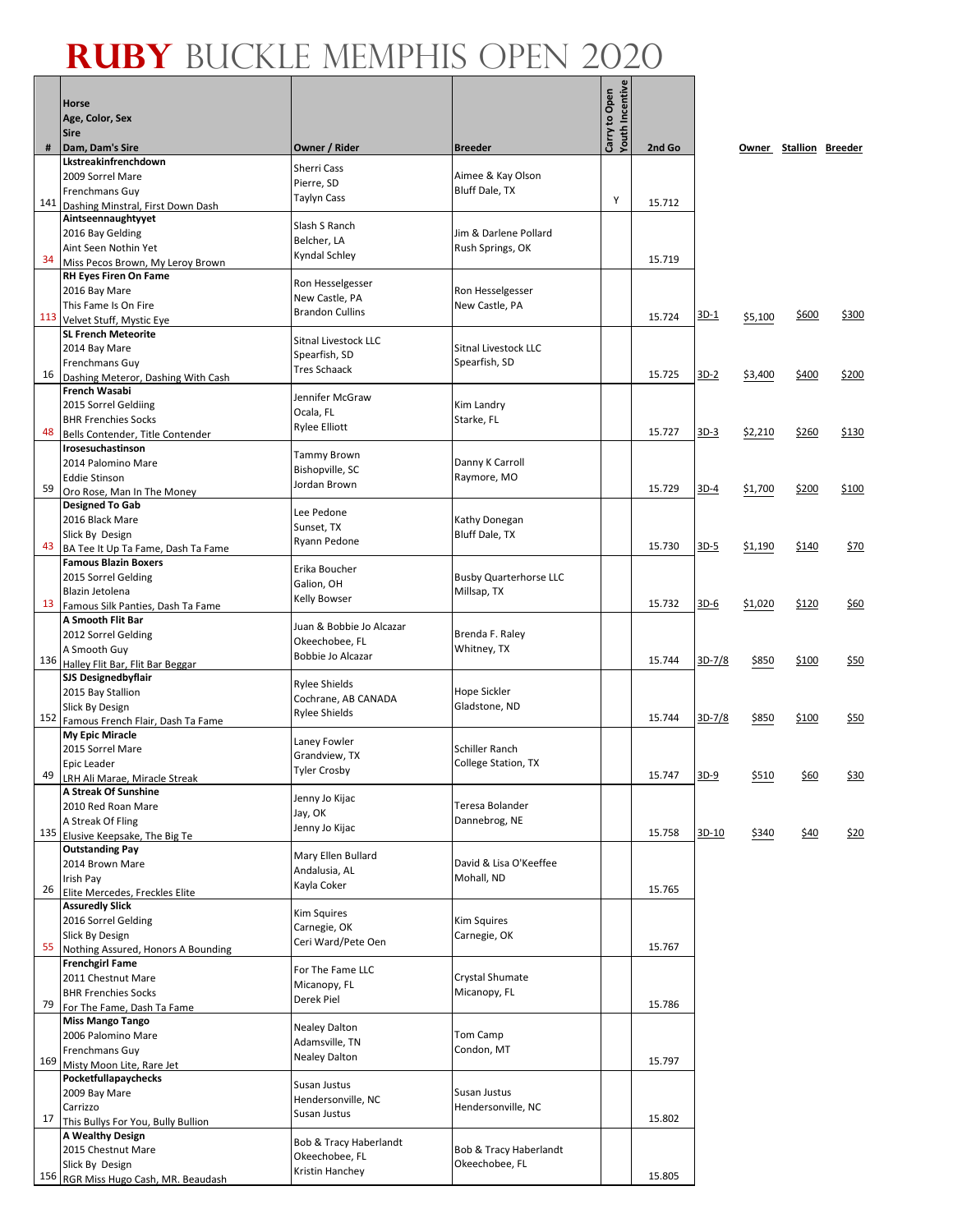|    | <b>Horse</b>                                                          |                                   |                              |                                  |        |
|----|-----------------------------------------------------------------------|-----------------------------------|------------------------------|----------------------------------|--------|
|    | Age, Color, Sex                                                       |                                   |                              | Youth Incentive<br>Carry to Open |        |
|    | <b>Sire</b>                                                           |                                   |                              |                                  |        |
| #  | Dam, Dam's Sire<br><b>Frenchmans Kid Rock</b>                         | Owner / Rider                     | <b>Breeder</b>               |                                  | 2nd Go |
|    | 2007 Sorrel Gelding                                                   | Stephanie Newman                  | Lacey Donegan                |                                  |        |
|    | Frenchmans Guy                                                        | Rapid City, SD                    | Bluff Dale, TX               |                                  |        |
|    | 216 Mamies Leavin, This Jets Leavin                                   | Stephanie Newman                  |                              |                                  | 15.808 |
|    | Gambleonthestreaker                                                   | Sherri Cass                       |                              |                                  |        |
|    | 2008 Sorrel Gelding                                                   | Pierre, SD                        | Stephen Harvey               |                                  |        |
|    | A Streak Of Fling                                                     | <b>Taylyn Cass</b>                | Lebanon, IN                  | Υ                                |        |
| 97 | Pressey Gamble, Raise The Gamble                                      |                                   |                              |                                  | 15.812 |
|    | <b>Royal Slick Design</b>                                             | Ally Hayes Lyshon                 |                              |                                  |        |
|    | 2015 Brown Gelding<br>Slick By Design                                 | Fort Pierce, FL                   | Dawn Perry<br>Longford, KS   |                                  |        |
|    | 104 RS Bling Bling, Royal Shake Em                                    | Caryn Henry                       |                              |                                  | 15.813 |
|    | <b>Epic Bit Of Fame</b>                                               |                                   |                              |                                  |        |
|    | 2015 Gray Stallion                                                    | Kaylon & Seth Rodriguez           | Kaylon & Seth Rodriguez      |                                  |        |
|    | Epic Leader                                                           | Polk City, FL<br>Kaylon Rodriguez | Polk City, FL                |                                  |        |
| 33 | Madams Bit of Fame, Zippy Zevi Dasher                                 |                                   |                              |                                  | 15.824 |
|    | Uknowmydaddyisslick                                                   | Julee Daulton                     |                              |                                  |        |
|    | 2015 Bay Gelding                                                      | Jamestown, ND                     | <b>Terry Vogel</b>           |                                  |        |
| 50 | Slick By Design                                                       | Molly Otto                        | Gainsville, TX               |                                  | 15.833 |
|    | Firey Contender, Title Contender<br><b>VC Fuel Fling</b>              |                                   |                              |                                  |        |
|    | 2010 Sorrel Gelding                                                   | Lindsay & Willie Leverington      | Vernon & Elaine Copsey       |                                  |        |
|    | A Streak Of Fling                                                     | Jonesburg, MO                     | Brewster, NE                 |                                  |        |
|    | 173 Easy Credit Fuel, Oklahoma Fuel                                   | Lindsay Leverington               |                              |                                  | 15.842 |
|    | <b>Flying T Strikin Fling</b>                                         | Julie Hardcastle                  |                              |                                  |        |
|    | 2014 Blue Roan Mare                                                   | Crane, TX                         | <b>Bunker Livestock</b>      |                                  |        |
|    | A Streak Of Fling                                                     | Lorissa Jo Merritt                | Highland, UT                 |                                  |        |
| 7  | Aint She Strikin, Striking Distance                                   |                                   |                              |                                  | 15.843 |
|    | <b>Guys Dash of Fame</b>                                              | Cindy Kinnebrew                   |                              |                                  |        |
|    | 2013 Palomino Mare                                                    | Indian Springs, AL                | <b>Bill and Debbie Myers</b> |                                  |        |
|    | Frenchmans Guy<br>160 Miss Dash of Fame, Dash Ta Fame                 | Silivia Kinnebrew                 | Saint Onge, SD               |                                  | 15.844 |
|    | <b>Guys Merridoc Girl</b>                                             |                                   |                              |                                  |        |
|    | 2011 Sorrel Mare                                                      | Camron P Fambro                   | Troy & Jaime Ashford         |                                  |        |
|    | Frenchmans Guy                                                        | Stephenville, TX                  | Lott, TX                     |                                  |        |
|    | 98 JB Docs Lil Tootsle, Merridoc                                      | <b>Timber Allenbrand</b>          |                              |                                  | 15.853 |
|    | <b>Frenchmans Cash Bar</b>                                            | <b>Ben Heithcock</b>              |                              |                                  |        |
|    | 2013 Palomino Gelding                                                 | College Grove, TN                 | <b>Ben Heithcock</b>         |                                  |        |
|    | First Down French                                                     | <b>Ben Heithcock</b>              | College Grove, TN            |                                  | 15.856 |
|    | 139 Luthers Suzi Blue, Luther Bar Blue<br><b>Blazinredrhinestones</b> |                                   |                              |                                  |        |
|    | 2015 Sorrel Mare                                                      | Linda Jett Mosley                 | Dale E. Reed                 |                                  |        |
|    | Blazin Jetolena                                                       | Vidalia, GA                       | Powathan, OA                 |                                  |        |
|    | 36 Dyna Rae Honor, Jet of Honor                                       | <b>Troy Crumrine</b>              |                              |                                  | 15.859 |
|    | <b>Dash Ta Perfection</b>                                             | Lee Pedone                        |                              |                                  |        |
|    | 2015 Sorrel Mare                                                      | Brooksville, TX                   | James                        |                                  |        |
|    | A Dash to Streak                                                      | Ryann Pedone                      | Purcell, OK                  |                                  | 15.868 |
|    | 158 Perfection in Brown, Dashing Cleat<br><b>Rivons Blazin Jetty</b>  |                                   |                              |                                  |        |
|    | 2008 Mare                                                             | Suzanne Moran                     | Suzanne Moran                |                                  |        |
|    | Blazin Jetolena                                                       | Shepherd, TX                      | Shepherd, TX                 |                                  |        |
|    | 203 Star Marlitta, Truckle Feature                                    | Katy Moran                        |                              |                                  | 15.874 |
|    | Firewaterfrenchfame                                                   | Kevin & Summer Kosel              |                              |                                  |        |
|    | 2014 Chestnut Gelding                                                 | Glenham, SD                       | Carol. T Warren              |                                  |        |
|    | Aint Seen Nothin Yet                                                  | Summer Kosel                      | Hermiston, OR                |                                  |        |
| 95 | Fire Water Flyer, Fire Water Flit                                     |                                   |                              |                                  | 15.879 |
|    | OE Money In My Socks                                                  | Ashley Harvey                     |                              |                                  |        |
|    | 2015 Bay Mare<br><b>BHR Frenchies Socks</b>                           | Decatur, TX                       | Ashley Harvey<br>Decatur, TX |                                  |        |
| 88 | Reds Dancing Duck, On The Money Red                                   | Ashley Harvey                     |                              |                                  | 15.881 |
|    | <b>Famoso Tres Sietes</b>                                             |                                   |                              |                                  |        |
|    | 2011 Stallion                                                         | <b>Grandview Farms LLC</b>        | <b>Shannon Akerstrom</b>     |                                  |        |
|    | <b>Tres Seis</b>                                                      | Canonsburg, PA<br>Abby Yarkosky   | Potter Valley, CA            |                                  |        |
|    | 201 Fanny May Dash, Dash Ta Fame                                      |                                   |                              |                                  | 15.882 |
|    | <b>RF Chrome In Black</b>                                             | Ryan & Fonda Melby                |                              |                                  |        |
|    | 2015 Black Mare                                                       | Backus, MN                        | Jane & Ryan Melby            |                                  |        |
|    | Slick By Design                                                       | Fonda Melby                       | Backus, MN                   |                                  | 15.902 |
|    | 111 RC Back In Black, Ninety Nine Goldmine<br><b>Bobbysocks</b>       |                                   |                              |                                  |        |
|    | 2015 Brown Mare                                                       | Linda Jett Mosley                 | Andy E. McClune              |                                  |        |
|    | <b>BHR Frenchies Socks</b>                                            | Vidalia, GA                       | Palmetto, GA                 |                                  |        |
| 4  | Bids April Twist, Dink Double Bid                                     | <b>Troy Crumrine</b>              |                              |                                  | 15.907 |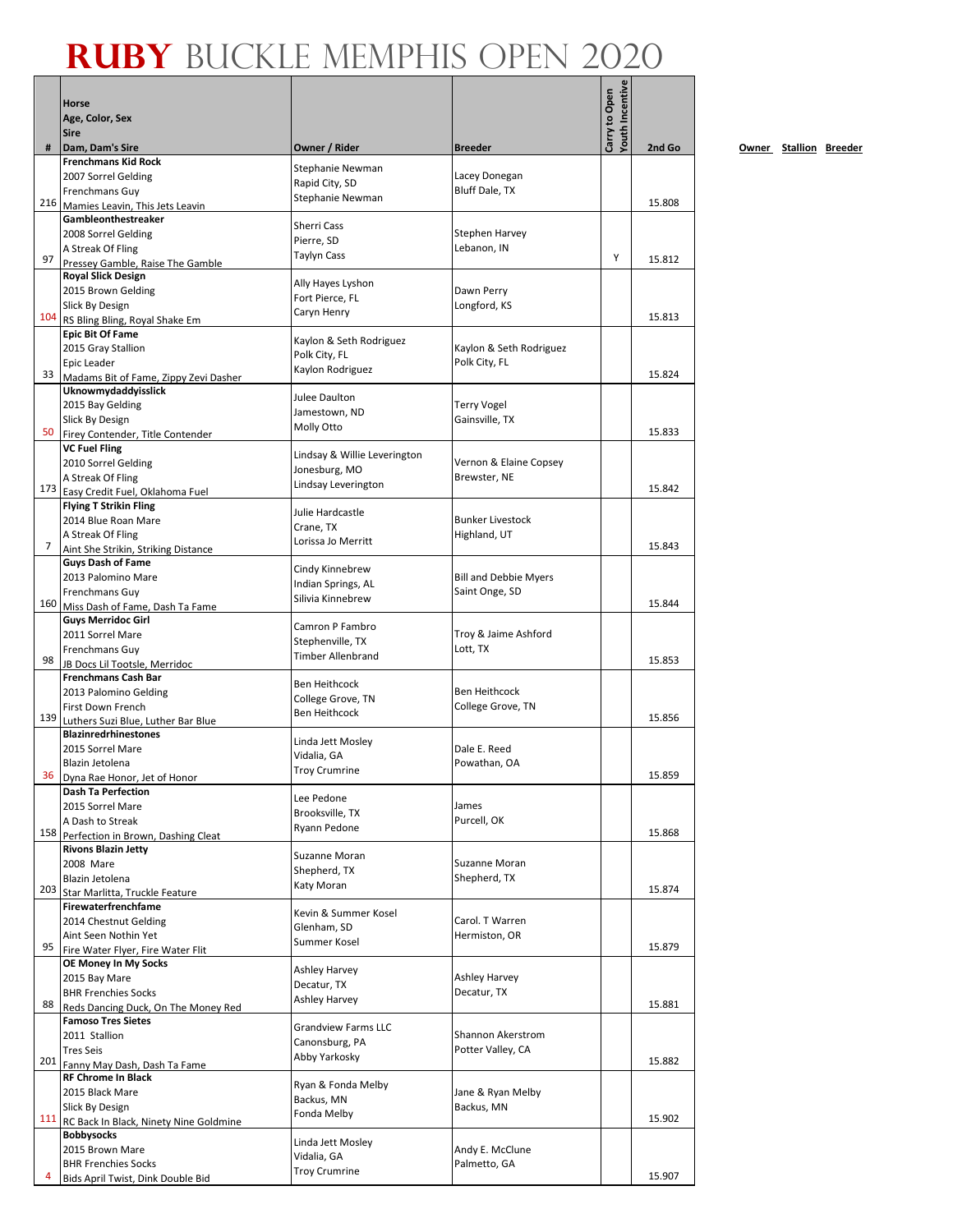|     | <b>Horse</b>                                                         |                                             |                                 | <b>Youth Incentive</b><br>Carry to Open |        |
|-----|----------------------------------------------------------------------|---------------------------------------------|---------------------------------|-----------------------------------------|--------|
|     | Age, Color, Sex<br><b>Sire</b>                                       |                                             |                                 |                                         |        |
| #   | Dam, Dam's Sire                                                      | Owner / Rider                               | <b>Breeder</b>                  |                                         | 2nd Go |
|     | <b>Shesa Crowd Pleaser</b>                                           | Priscilla Heyward                           |                                 |                                         |        |
|     | 2016 Sorrel Mare<br>Carrizzo                                         | Prosperity, SC                              | Frank Moore Jr                  |                                         |        |
| 90  | Gracies Little Jewel, Streakin Jewel                                 | Priscilla Heyward                           | Pendleton, SC                   |                                         | 15.912 |
|     | <b>Design To Flash</b>                                               | Pattie Marshall                             |                                 |                                         |        |
|     | 2016 Bay Gelding                                                     | Plainwell, MI                               | Pattie Marshall                 |                                         |        |
| 83  | Slick By Design<br>Flashy Ms Ease, First To Flash                    | <b>Kaily Scoy</b>                           | Plainwell, MI                   |                                         | 15.920 |
|     | <b>Kittens Dynamo</b>                                                |                                             |                                 |                                         |        |
|     | 2013 Sorrel Mare                                                     | <b>Troy Carnes</b><br>Wapakoneta, OH        | Coronet Farm                    |                                         |        |
| 35  | Dashin Dynamo                                                        | <b>Troy Carnes</b>                          | Galesburg, MI                   |                                         | 15.921 |
|     | Kittens Line, Sun Line<br>Easy On The Vodka                          |                                             |                                 |                                         |        |
|     | 2016 Sorrel Gelding                                                  | Malissa Blackmon                            | Kimberly Blackmon               |                                         |        |
|     | Triple Vodka                                                         | Odessa, TX<br>Lorissa Jo Merritt            | Ganado, TX                      |                                         |        |
| 56  | IB Striking, Trux Boy                                                |                                             |                                 |                                         | 15.922 |
|     | <b>Fuelish Flings</b><br>2014 Bay Roan Gelding                       | Kendall Purgatorio                          | Kendall Purgatorio              |                                         |        |
|     | A Streak Of Fling                                                    | Richmond, TX                                | Richmond, TX                    |                                         |        |
| 193 | Real Easy Fuel, Oklahoma Fuel                                        | Kendall Purgatorio                          |                                 |                                         | 15.923 |
|     | <b>Eddie BJ</b>                                                      | Stacy A. Bason                              |                                 |                                         |        |
|     | 2015 Sorrel Gelding<br><b>Eddie Stinson</b>                          | Tularosa, NM                                | <b>Victory Farms</b><br>Ada, OK |                                         |        |
| 9   | Royal Sisters Hot, Royal Quick Dash                                  | Dakota Danley                               |                                 |                                         | 15.925 |
|     | <b>VF Hot Tamale</b>                                                 | <b>Randall Hartley</b>                      |                                 |                                         |        |
|     | 2014 Sorrel Gelding                                                  | Ocala, FL                                   | <b>Victory Farms</b>            |                                         |        |
| 68  | <b>Eddie Stinson</b><br>Royal Sisters Hot, Royal Quick Dash          | Randy Hartley                               | Ada, OK                         |                                         | 15.935 |
|     | Ima Tres Princess                                                    | <b>Charles Crider</b>                       |                                 |                                         |        |
|     | 2012 Buckskin Mare                                                   | Huntingdon, TN                              | Shelly Weaver                   |                                         |        |
| 30  | <b>Tres Seis</b>                                                     | <b>Chad Crider</b>                          | Drumright, OK                   |                                         | 15.936 |
|     | Imanonstop Princess, Letta Hank Do It<br><b>Flip Flops A Floppin</b> |                                             |                                 |                                         |        |
|     | 2014 Bay Roan Gelding                                                | <b>Trent Roorda</b><br>Rensselaer, IN       | Sammy Crooks                    |                                         |        |
|     | <b>Best Advice</b>                                                   | <b>Trent Roorda</b>                         | Arlington, KY                   |                                         |        |
|     | 200 Foxy Blu Hancock, Hancocks Blue Try<br><b>Magnolia Moonshine</b> |                                             |                                 |                                         | 15.947 |
|     | 2016 Chestnut Mare                                                   | <b>Bobbi Heller</b>                         | <b>Brittany Tonozzi</b>         |                                         |        |
|     | A Guy With Proof                                                     | Victoria, TX<br><b>Brittany Tonozzi</b>     | Lampasas, TX                    |                                         |        |
| 58  | Willaw Wisp Moon, Runnerelse                                         |                                             |                                 |                                         | 15.957 |
|     | <b>Blazin Boss</b><br>2016 Sorrel Stallion                           | Hayle Gibson                                |                                 |                                         |        |
|     | Blazin Jetolena                                                      | Redcrest, CA                                | Tiffany E Cooper                |                                         |        |
| 65  | Famous Moonlight, Dash Ta Fame                                       | <b>Troy Crumrine</b>                        |                                 |                                         | 15.981 |
|     | AintSeen Ziva Streak<br>2014 Palomino Mare                           | Tanya Conklin                               | Tanya Conklin                   |                                         |        |
|     | Aint Seen Nothin Yet                                                 | Callahan, FL                                | Callahan, Fl                    |                                         |        |
| 64  | A Moneys Bit O Honey, Mr Money To Burn                               | Tanya Conklin                               |                                 |                                         | 15.989 |
|     | JJ Carrizzo Fire Bug                                                 | <b>Dorminy Plantation</b>                   |                                 |                                         |        |
|     | 2016 Chestnut Gelding<br>Carrizzo                                    | Fitzgerald, GA                              | Sandra Fulghum<br>Lavonia, GA   |                                         |        |
| 19  | Admire My Fire, Turn N Fire                                          | Roger Odom                                  |                                 |                                         | 15.991 |
|     | Streaken Frenchman                                                   | Gay Wynn                                    |                                 |                                         |        |
|     | 2006 Buckskin Mare                                                   | Newberry, FL                                | <b>Robert E Blocher Estate</b>  |                                         |        |
| 117 | Frenchmans Guy<br>Robos Miss Streaker, Streaker Six                  | Gay Wynn                                    | Waterford, CA                   |                                         | 15.993 |
|     | Shesadesignerteddy                                                   | Emma Abbott                                 |                                 |                                         |        |
|     | 2015 Bay Mare                                                        | Bluff Dale, TX                              | Savannah Reeves                 |                                         |        |
| 96  | Slick By Design                                                      | Emma Abbott                                 | Cross Plains, TX                |                                         | 15.996 |
|     | Shes Free To Flame, Flaming Fire Water<br><b>Straight Up Smooth</b>  |                                             |                                 |                                         |        |
|     | 2015 Buckskin Mare                                                   | Kristine & Josh Jacobsen<br>Weatherford, TX | Mike Oden Cattle Co.            |                                         |        |
| 69  | A Smooth Guy                                                         | Alexi Schaapveld                            | Williams, AZ                    |                                         | 16.010 |
|     | UP Straight, Lean With Me<br>Fols Blazin By Ya                       |                                             |                                 |                                         |        |
|     | 2015 Sorrel Stallion                                                 | <b>Busby Quarterhorse LLC</b>               | <b>Busby Quarterhorse LLC</b>   |                                         |        |
|     | Blazin Jetolena                                                      | Millsap, TX<br>Sabra O'Quinn                | Millsap, TX                     |                                         |        |
| 5   | Fols Dream Of Cash, Takin On The Cash                                |                                             |                                 |                                         | 16.012 |
|     | <b>Slick Behind Bars</b><br>2015 Chestnut Gelding                    | <b>Ben Heithcock</b>                        | Ben Heithcock                   |                                         |        |
|     | Slick By Design                                                      | College Grove, TN                           | College Grove, TN               |                                         |        |
| 187 | Corrare Bar Reed, Diamond Feature                                    | <b>Ben Heithcock</b>                        |                                 |                                         | 16.051 |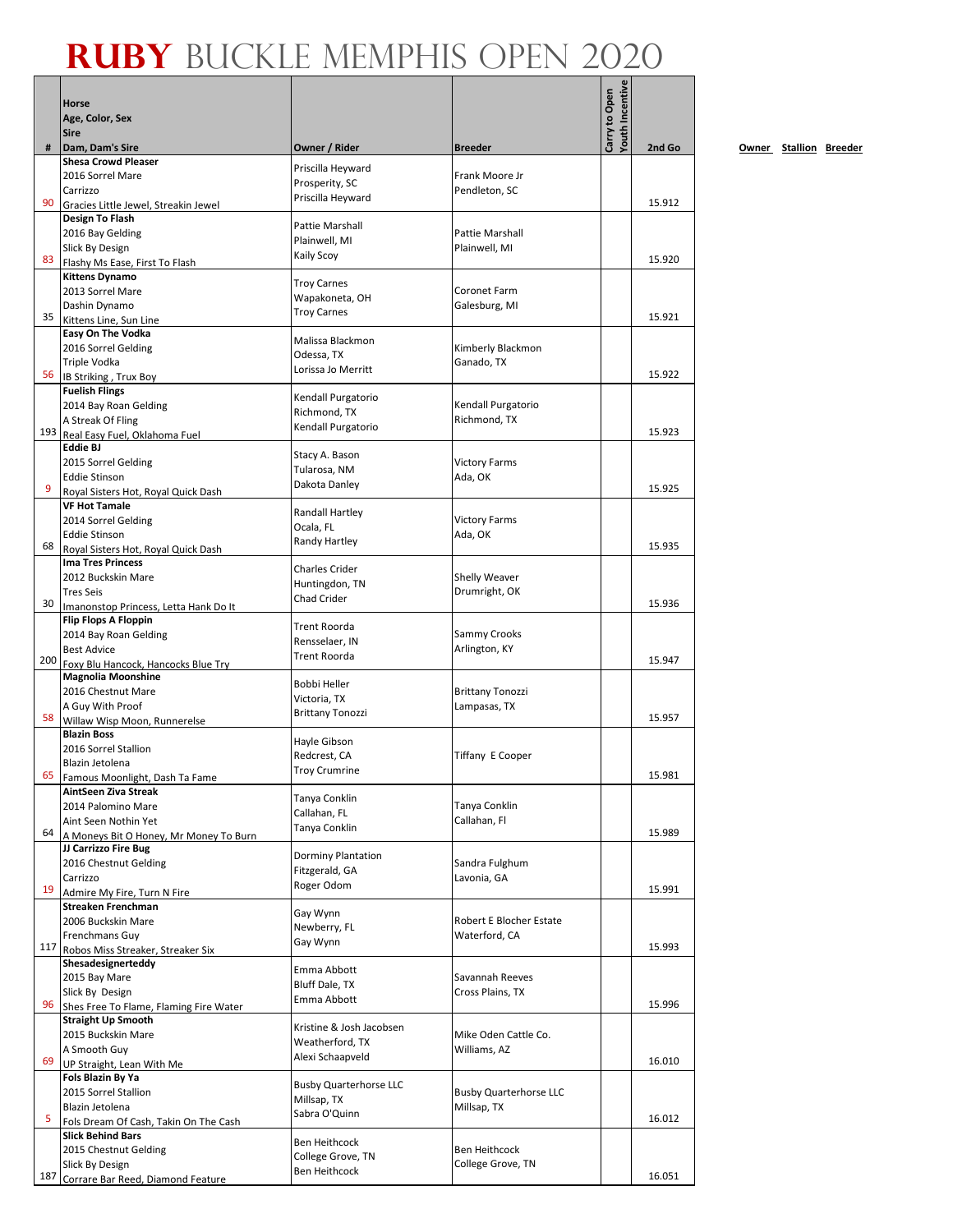Г

|     | <b>Horse</b><br>Age, Color, Sex                              |                                           |                               | <b>Touth Incentive</b><br>Carry to Open |        |               |         |                        |       |
|-----|--------------------------------------------------------------|-------------------------------------------|-------------------------------|-----------------------------------------|--------|---------------|---------|------------------------|-------|
| #   | <b>Sire</b><br>Dam, Dam's Sire                               | Owner / Rider                             | <b>Breeder</b>                |                                         | 2nd Go |               |         | Owner Stallion Breeder |       |
|     | <b>LSR AppleBottom Jeans</b>                                 |                                           |                               |                                         |        |               |         |                        |       |
|     | 2015 Mare                                                    | Lazy Susan Ranch LLC                      |                               |                                         |        |               |         |                        |       |
|     | Jet Streakin                                                 | Flint, TX<br><b>Emily Thompson Taylor</b> | Kacey Brunner                 |                                         |        |               |         |                        |       |
|     | 124 Spotless Pocket, Spot Pocket                             |                                           |                               |                                         | 16.054 |               |         |                        |       |
|     | <b>Breezy PYC</b>                                            | Richard Johnson                           |                               |                                         |        |               |         |                        |       |
|     | 2015 Brown Mare                                              | Morning View, KY                          | Keith Carol                   |                                         |        |               |         |                        |       |
| 206 | PYC Paint Your Wagon<br>Wind N My Sails, Okey Dokey Dale     | Maliah Johnson                            | Washington, OK                |                                         | 16.056 |               |         |                        |       |
|     | <b>French Prospector</b>                                     |                                           |                               |                                         |        |               |         |                        |       |
|     | 2011 Overo Gelding                                           | Jessica Cooper                            | Jessica Johnson Cooper        |                                         |        |               |         |                        |       |
|     | Frenchmans Guy                                               | Jackson. TN                               | Oakfield, Tn                  |                                         |        |               |         |                        |       |
|     | 213 Alakazam, Siyah Kalem                                    | Jessica Cooper                            |                               |                                         | 16.077 |               |         |                        |       |
|     | <b>Blazin Monkey Wrench</b>                                  | <b>Houck Horse Company</b>                |                               |                                         |        |               |         |                        |       |
|     | 2007 Sorrel Mare                                             | North Branch, MN                          | <b>Candice Chintis</b>        |                                         |        |               |         |                        |       |
|     | Blazin Jetolena<br>242 Ooh Bunny Lala, Sail On Bunny         | Lana Houck                                | Tucson, AZ                    | Υ                                       | 16.106 |               |         |                        |       |
|     | <b>Epic Party In Vegas</b>                                   |                                           |                               |                                         |        |               |         |                        |       |
|     | 2014 Sorrel Mare                                             | <b>Mission Ranch LLC</b>                  | Jimmy Leek                    |                                         |        |               |         |                        |       |
|     | Epic Leader                                                  | Wynne, AR                                 | Wynne, AR                     |                                         |        |               |         |                        |       |
|     | 146 Shootin Tootin Party, Shoot Yeah                         | Niki Lewis                                |                               |                                         | 16.125 |               |         |                        |       |
|     | <b>Epic Vanilla Ice Cream</b>                                | Jason Eagle                               |                               |                                         |        |               |         |                        |       |
|     | 2016 Sorrel Mare                                             | Ward, AR                                  | Nickelbar Ranch LLC           |                                         |        |               |         |                        |       |
| 44  | Epic Leader                                                  | Jason Eagle                               | Abilene, TX                   |                                         | 16.130 |               |         |                        |       |
|     | SR Shades Of Vanilla, Dash Ta Fame<br><b>French Ta Vegas</b> |                                           |                               |                                         |        |               |         |                        |       |
|     | 2016 Sorrel Gelding                                          | Louis Paradis                             | LP Martineau Centaur          |                                         |        |               |         |                        |       |
|     | French Streaktovegas                                         | Thetford Mines, QC                        | Chambly, QC                   |                                         |        |               |         |                        |       |
| 23  | Keen On Kash, Dash For Cash                                  | Louis Paradis                             |                               |                                         | 16.140 |               |         |                        |       |
|     | A Signature Firewater                                        | <b>Whitney Bradford</b>                   |                               |                                         |        |               |         |                        |       |
|     | 2015 Gray Gelding                                            | Kenett, MO                                | Tera Barks                    |                                         |        |               |         |                        |       |
|     | Firewater Canyon                                             | <b>Whitney Bradford</b>                   | Dexter, MO                    |                                         |        |               |         |                        |       |
|     | 110 Sheza Fast Chaz, Heza Fast Man                           |                                           |                               |                                         | 16.140 |               |         |                        |       |
|     | <b>Roll Jordan Roll</b><br>2016 Bay Mare                     | River and Ray Stuckey                     | River and Ray Stuckey         |                                         |        |               |         |                        |       |
|     | Fast Prize Jordan                                            | Whitesboro, TX                            | Whitesboro, TX                |                                         |        |               |         |                        |       |
|     | 125 Send the Vision, Perks Alive                             | <b>River Stuckey</b>                      |                               |                                         | 16.173 |               |         |                        |       |
|     | <b>KN Shesa Epic Girl</b>                                    | Kimi Nichols                              |                               |                                         |        |               |         |                        |       |
|     | 2016 Sorrel Mare                                             | Brownwood, TX                             | Kimi Nichols                  |                                         |        |               |         |                        |       |
|     | Epic Leader                                                  | Kay Blandford                             | Brownwood, TX                 |                                         |        |               |         |                        |       |
| 51  | KN Shesa Regulargirl, Nothin But Cash                        |                                           |                               |                                         | 16.178 |               |         |                        |       |
|     | <b>Dancin Streak</b><br>2015 Sorrel Gelding                  | Mandi Jo Fox                              | Julie Wetering                |                                         |        |               |         |                        |       |
|     | A Streak Of Fling                                            | Hempstead, TX                             | Parker, SD                    |                                         |        |               |         |                        |       |
|     | 71 French Dana Girl, Frenchmans Guy                          | Mandi Jo Fox                              |                               |                                         | 16.188 |               |         |                        |       |
|     | <b>Streakin French Biankus</b>                               | Double Nickel Ranch                       |                               |                                         |        |               |         |                        |       |
|     | 2016 Mare                                                    | Shepherd, TX                              | Suzanne Moran                 |                                         |        |               |         |                        |       |
|     | A Streak Of Fling                                            | Kasey Moran                               | Shepherd, TX                  |                                         |        |               |         |                        |       |
| 41  | Biankus French Shasta, Captain Biankus                       |                                           |                               |                                         | 16.190 |               |         |                        |       |
|     | <b>Peaks and Valleys</b><br>2015 Gray Mare                   | Jaime Barrow                              | <b>Byron Forehand</b>         |                                         |        |               |         |                        |       |
|     | Firewater Canyon                                             | Snyder, TX                                | Green Cove Springs, FL        |                                         |        |               |         |                        |       |
|     | 21 Go On Luck, Krimps Elmer                                  | Tara Lee Woodall                          |                               |                                         | 16.195 |               |         |                        |       |
|     | <b>Missin No Sixes</b>                                       |                                           |                               |                                         |        |               |         |                        |       |
|     | 2016 Gray Gelding                                            | Ashley Weldon<br>Waynetown, IN            | Gary Hess                     |                                         |        |               |         |                        |       |
|     | Sixes Liaison                                                | Ashley Weldon                             | North East, Pennsylvania      |                                         |        |               |         |                        |       |
| 74  | La Futura Miss, Feature Mr. Jess                             |                                           |                               |                                         | 16.208 |               |         |                        |       |
|     | <b>Red Hot Lady Rebel</b>                                    | Katelyn Scott                             |                               |                                         |        |               |         |                        |       |
|     | 2015 Sorrel Mare<br>Ur One Famous Rebel                      | Odessa, TX                                | Jana Bean<br>Fort Hancock, TX |                                         |        |               |         |                        |       |
| 50  | Who Dat Tiger, Banjo Rondo Red TX                            | Lorissa Jo Merritt                        |                               |                                         | 16.213 |               |         |                        |       |
|     | Streakinfrankiefling                                         |                                           |                               |                                         |        |               |         |                        |       |
|     | 2015 Bay Roan Mare                                           | Thomas & Jennifer Overly<br>Peck, MI      | Thomas & Jennifer Overly      |                                         |        |               |         |                        |       |
|     | A Dash Ta Streak                                             | TJ Overly                                 | Peck, MI                      |                                         |        |               |         |                        |       |
|     | 175 Rare Louise, Rare Form                                   |                                           |                               |                                         | 16.217 |               |         |                        |       |
|     | <b>Classic Ivory</b>                                         | <b>Courtney Moose</b>                     |                               |                                         |        |               |         |                        |       |
|     | 2009 Brown Gelding                                           | Midland, TX                               | <b>Bullard Farms</b>          |                                         |        |               |         |                        |       |
| 23  | Ivory James<br>Classic Angle, Kiptys Charger                 | <b>Courtney Moose</b>                     | Weatherford, TX               |                                         | 16.227 | <u>4D-1/2</u> | \$5,100 | \$600                  | \$300 |
|     | <b>RSL Remember My Fame</b>                                  |                                           |                               |                                         |        |               |         |                        |       |
|     | 2015 Bay Mare                                                | Tom J Wylie                               | <b>RSL Enterprises LLC</b>    |                                         |        |               |         |                        |       |
|     | <b>Eddie Stinson</b>                                         | Perrysburg, OH<br><b>Troy Crumrine</b>    | Bromide, OK                   |                                         |        |               |         |                        |       |
|     | 236 Royal First Down, Royal Quick Dash                       |                                           |                               |                                         | 16.227 | $4D-1/2$      | \$5,100 | \$600                  | \$300 |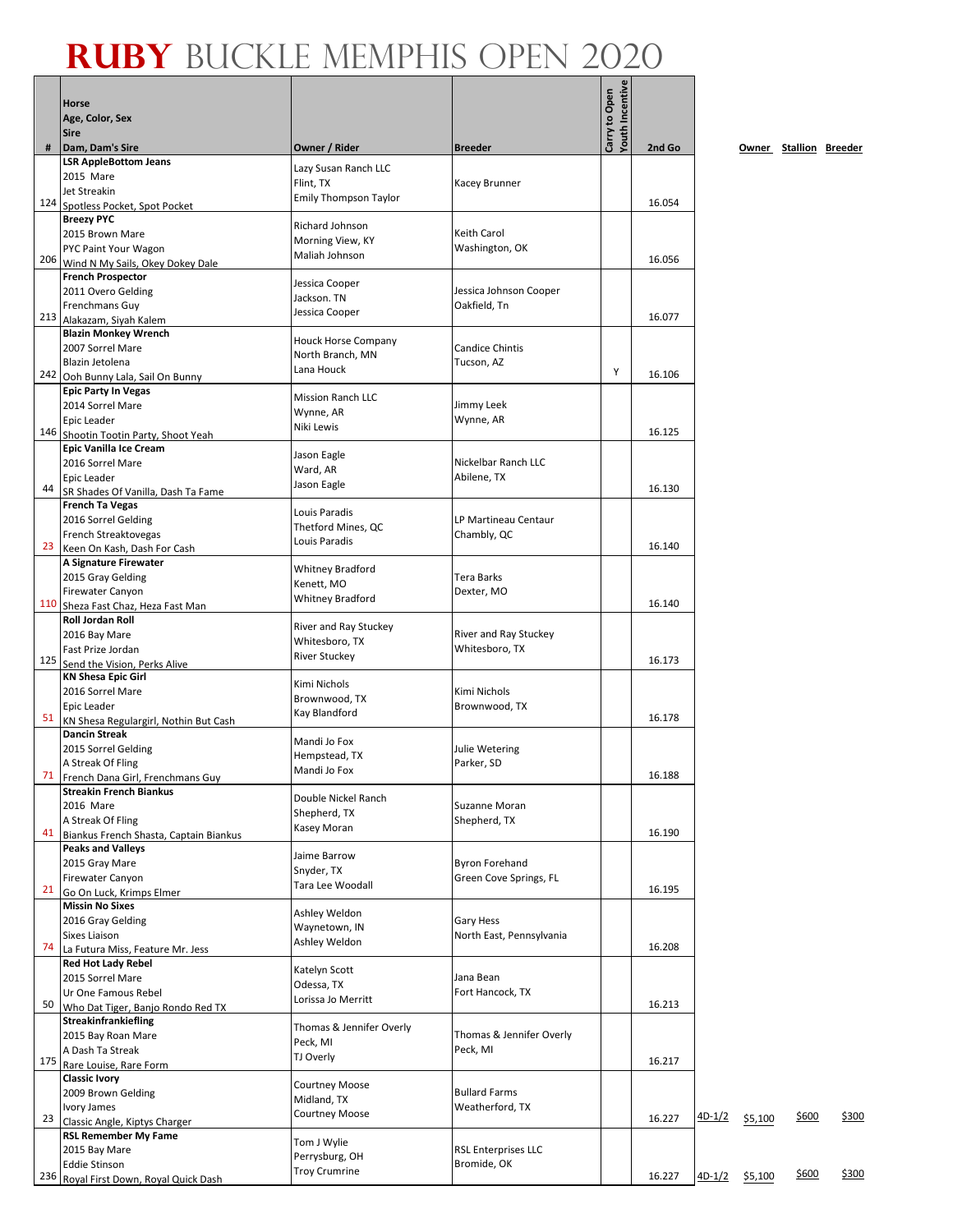#### **Ruby** Buckle Memphis Open 2020 ┱

Г

 $\overline{\phantom{0}}$ 

|     | <b>Horse</b><br>Age, Color, Sex<br><b>Sire</b>               |                                     |                                          | <b>Youth Incentive</b><br>Carry to Open |        |             |         |                        |              |
|-----|--------------------------------------------------------------|-------------------------------------|------------------------------------------|-----------------------------------------|--------|-------------|---------|------------------------|--------------|
| #   | Dam, Dam's Sire                                              | Owner / Rider                       | <b>Breeder</b>                           |                                         | 2nd Go |             |         | Owner Stallion Breeder |              |
|     | <b>Cains Mary Etta</b>                                       | James David and Renee Cain          |                                          |                                         |        |             |         |                        |              |
|     | 2016 Bay Mare                                                | Dry Creek, LA                       | James David and Renee Cain               |                                         |        |             |         |                        |              |
| 32  | <b>JB Proud N Famous</b><br>NF Guys Tarita, Frenchmans Guy   | <b>Dustin Angelle</b>               | Dry Creek, LA                            |                                         | 16.230 | 4D-3        | \$2,210 | \$260                  | <u>\$130</u> |
|     | <b>VF Slick Trick</b>                                        |                                     |                                          |                                         |        |             |         |                        |              |
|     | 2015 Sorrel Mare                                             | Rebecca Clark<br>Pleasant Plans, AR | Rebecca Stimax                           |                                         |        |             |         |                        |              |
|     | Slick By Design                                              | Rebecca Clark                       | Marion, IN                               |                                         |        |             |         |                        |              |
| 38  | Six Fols Dash, First Down Dash<br><b>Chularitas Fling</b>    |                                     |                                          |                                         | 16.231 | <u>4D-4</u> | \$1,700 | \$200                  | \$100        |
|     | 2015 Bay Roan Gelding                                        | Amanda & Paul Eaves                 | Utah State University                    |                                         |        |             |         |                        |              |
|     | A Streak Of Fling                                            | Millsap, TX<br>Amanda Eaves         | Logan, UT                                |                                         |        |             |         |                        |              |
| 35  | Chularita Hickory, Bingo Hickory                             |                                     |                                          |                                         | 16.237 | $4D-5$      | \$1,190 | \$140                  | \$70         |
|     | Slickgun                                                     | Maddi Cripe                         | Self Birgit                              |                                         |        |             |         |                        |              |
|     | 2015 Gray Mare<br>Slick By Design                            | Vandalia, IL                        | Pilot Point, TX                          |                                         |        |             |         |                        |              |
| 122 | TR Miss Graygun, Playgun                                     | Maddi Cripe                         |                                          |                                         | 16.255 | 4D-6        | \$1,020 | \$120                  | \$60         |
|     | <b>Barr Belle</b>                                            | <b>Diron Clements</b>               |                                          |                                         |        |             |         |                        |              |
|     | 2016 Sorrel Mare                                             | Danville, VA                        | Jamie Torres                             |                                         |        |             |         |                        |              |
| 129 | <b>Five Bar Cartel</b><br>Streakin Patch, Streakin Jewel     | <b>Diron Clements</b>               | Cedar Creek, TX                          |                                         | 16.278 | 4D-7        | \$850   | \$100                  | \$50         |
|     | PT Barefoot N Famous                                         |                                     |                                          |                                         |        |             |         |                        |              |
|     | 2013 Sorrel Mare                                             | Bert Skimehorn<br>Springfield, TN   | Danny Kingins                            |                                         |        |             |         |                        |              |
|     | <b>BHR Frenchies Socks</b>                                   | Bert Skinehorn                      | Hazel, KY                                |                                         |        |             |         |                        |              |
| 46  | Rickashay Ta Fame, Dash Ta Fame<br><b>King Tyrone</b>        |                                     |                                          |                                         | 16.291 | 4D-8        | \$680   | \$80                   | \$40         |
|     | 2015 Sorrel Stallion                                         | <b>Riverview Quarter Horses LLC</b> | Jessica Worley                           |                                         |        |             |         |                        |              |
|     | Blazin Jetolena                                              | Little River, SC                    | Little River, SC                         |                                         |        |             |         |                        |              |
| 80  | From The Money Red, On The Money Red                         | Nicole Love                         |                                          |                                         | 16.295 | $4D-9$      | \$510   | \$60                   | \$30         |
|     | Bay Area Barbara                                             | Delfarms LLC                        |                                          |                                         |        |             |         |                        |              |
|     | 2012 Palomino Mare<br>As Good As Nick Gets                   | Bush, LA                            | Amy Williams<br>Sandia, TX               |                                         |        |             |         |                        |              |
| 57  | Six Moons Blonde, PC Frenchman                               | Cambrie Delaune                     |                                          |                                         | 16.297 | 4D-10       | \$340   | \$40                   | \$20         |
|     | <b>UX Check Jess Or No</b>                                   | Kaley Wilkerson                     |                                          |                                         |        |             |         |                        |              |
|     | 2016 Palomino Gelding                                        | Montgomery City, MO                 | Marlin & Jinx Maude                      |                                         |        |             |         |                        |              |
| 61  | French Streakin Jess<br>UX Frenchmans Kimmie, Frenchmans Guy | Kaley Wilkerson                     | Hermosa, SD                              |                                         | 16.310 |             |         |                        |              |
|     | <b>Clever Quick Leo</b>                                      |                                     |                                          |                                         |        |             |         |                        |              |
|     | 2014 Sorrel Gelding                                          | Mandi Jo Fox<br>Hempstead, TX       | Kelsey Jones Cawley                      |                                         |        |             |         |                        |              |
|     | Shawne Bug Leo                                               | Mandi Jo Fox                        | Bloomington, TX                          |                                         |        |             |         |                        |              |
|     | 110 Clever Curve, Clever Deceit<br><b>WF Wahini Stinson</b>  |                                     |                                          |                                         | 16.331 |             |         |                        |              |
|     | 2016 Sorrel Gelding                                          | Morgan Nay                          | <b>Victory Farms</b>                     |                                         |        |             |         |                        |              |
|     | <b>Eddie Stinson</b>                                         | Madison, IN<br>Morgan Nay           | Ada, OK                                  |                                         |        |             |         |                        |              |
|     | 108 Wahini Jet Bug, Ninnekah Bug                             |                                     |                                          |                                         | 16.348 |             |         |                        |              |
|     | <b>VR Bugsinthewind</b><br>2016                              | <b>Rylee Shields</b>                |                                          |                                         |        |             |         |                        |              |
|     | Furyofthewind                                                | Cochrane, AB CANADA                 |                                          |                                         |        |             |         |                        |              |
| 122 | VR the Last Bug, Shawnee Bug                                 | <b>Rylee Shields</b>                |                                          |                                         | 16.408 |             |         |                        |              |
|     | <b>Graves Slick Nickbar</b>                                  | Susan Lousberg                      |                                          |                                         |        |             |         |                        |              |
|     | 2015 Sorrel Mare<br>Slick By Design                          | Mt. Pleasant, TX                    | <b>Curtis Graves</b><br>Collinsville, TX |                                         |        |             |         |                        |              |
|     | 218 Docs Heart Attack, Dr. Nick Bar                          | Susan Lousberg                      |                                          |                                         | 16.410 |             |         |                        |              |
|     | <b>HP Ima Slick Guy</b>                                      | Melanie Reynolds                    |                                          |                                         |        |             |         |                        |              |
|     | 2015 Gelding                                                 | Conway, AR                          | <b>Brittany Tonozzi</b>                  |                                         |        |             |         |                        |              |
| 234 | Slick By Design<br>Guys Fancy LadyBug, Frenchmans Guy        | Melanie Reynolds                    | Lampasas, TX                             |                                         | 16.435 |             |         |                        |              |
|     | <b>Frenchgirl Cocoa</b>                                      |                                     |                                          |                                         |        |             |         |                        |              |
|     | 2008 Palomino Mare                                           | Pam Mueller<br>Collinsville, OK     | Dick & Vicki Armer                       |                                         |        |             |         |                        |              |
|     | Frenchmans Guy                                               | Pam Mueller                         | Wichita, KS                              |                                         |        |             |         |                        |              |
| 101 | Mecca Ciara, Mecca San Leo                                   |                                     |                                          |                                         | 16.440 |             |         |                        |              |
|     | <b>Big Time Tonight</b><br>2012 Brown Stallion               | Karey Potter                        | L Joe & Judith O Chappell Trust          |                                         |        |             |         |                        |              |
|     | <b>Bigtime Favorite</b>                                      | Hastings, MI<br>David Williams      | Santaquin, UT                            |                                         |        |             |         |                        |              |
| 71  | Tonight I Might, Shazoom                                     |                                     |                                          |                                         | 16.444 |             |         |                        |              |
|     | <b>Blazin Easy Pie</b>                                       | Schelista Glenn                     | Susan Rest                               |                                         |        |             |         |                        |              |
|     | 2011 Gelding<br>Blazin Jetolena                              | Traskwood, AR                       | Tucson, AZ                               |                                         |        |             |         |                        |              |
| 202 | Flyin Cuttie Pie, Pie In The Sky                             | Schelista Glenn                     |                                          |                                         | 16.454 |             |         |                        |              |
|     | Aces Bug Leo                                                 | Stefani Barnett                     |                                          |                                         |        |             |         |                        |              |
|     | 2009 Sorrel Mare                                             | Muskogee, OK                        | Jerry Smith                              |                                         |        |             |         |                        |              |
| 184 | Shawne Bug Leo<br>Aces Pretty Assault, Aces Sonny King       | Stefani Barnett                     | Fayetteville, AR                         |                                         | 16.473 |             |         |                        |              |
|     |                                                              |                                     |                                          |                                         |        |             |         |                        |              |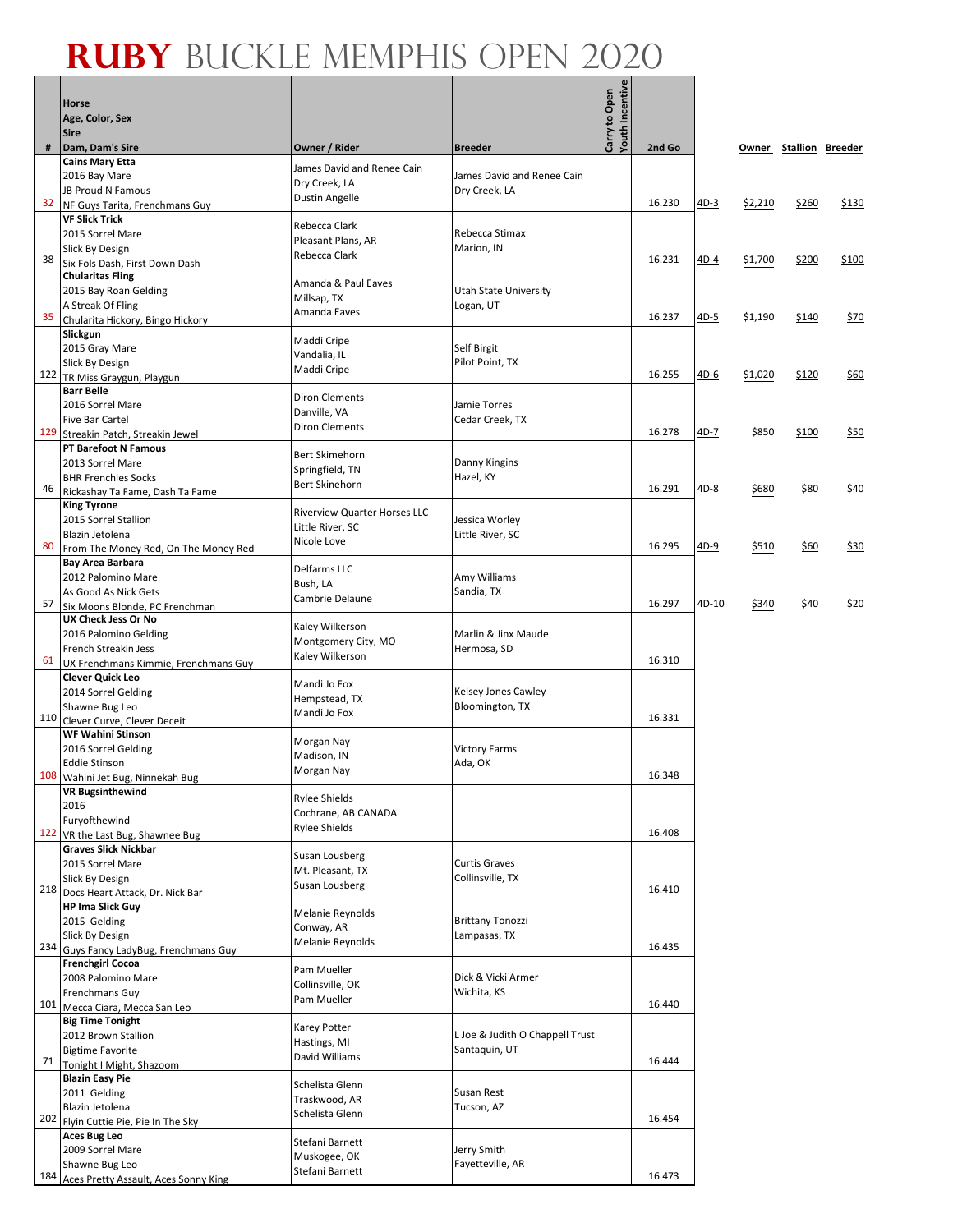Г ┱

| <b>Youth Incentive</b><br>Carry to Open<br>Age, Color, Sex<br><b>Sire</b><br>Owner / Rider<br>2nd Go<br>#<br>Dam, Dam's Sire<br><b>Breeder</b><br><b>Nehi Socks</b><br>Barbara Morgan<br>2016 Sorrel Gelding<br>Donna Morgan Martin<br>Atmore, AL<br><b>BHR Frenchies Socks</b><br>Atmore, AL<br>Cody Bauserman<br>115<br>16.475<br>BA Runner Ta Fame, Dash Ta Fame<br><b>Bully Fling N Stones</b><br>Crystal Tebbe<br>Gloria J Leopard DVM<br>2014 Bay Roan Mare<br>SW Ranches, FL<br>A Streak Of Fling<br>Purcell, OK<br>Crystal Tebbe<br>74<br>16.503<br>Pebbles Bit O Bully, Bully Bullion<br><b>Shez Guy Crazy</b><br>Emma Wildiensen<br>2015 Sorrel Mare<br><b>Bill and Deb Meyers</b><br>Wentzville, MO<br>Frenchmans Guy<br>St. Onge, SD<br>Emma Wildiensen<br>94<br>16.520<br>Country Crazy, Special Show<br><b>Marthas Playgirl</b><br>Alysha Benitez & Jon Leroux<br>Royal D Ranch<br>2011 Gray Mare<br>Whitesboro, TX<br>Fiestas Gotta Gun<br>Henrietta, TX<br>Alysha Benitez<br>195<br>16.524<br>Thelastdanceismine, Marthas Six Moons<br>Sunny Ceas A Blazin<br><b>Tara Young</b><br>2014 Palomino Stallion<br>Rebecca & Tyson Campidilli<br>Monterey, TN<br>Bluejacket, OK<br>Blazin Jetolena<br>Lee Ed Hurst<br>63<br>16.558<br>TT Bailey Sue, TT Five Times Bar<br>Tio James<br><b>Hilary Hightower</b><br>C L Anderson<br>2013 Brown Gelding<br>Stephenville, TX<br>Olmito, TX<br>Ivory James<br><b>Hilary Hightower</b><br>24<br>16.618<br>Hi Class Bling, Dashin Chico<br><b>Rudustys Tres Seis</b><br>Kathryne Marion<br>Womack/ Cavender Farms<br>2015 Gray Gelding<br>Blythewood, SC<br>Levelland, TX<br><b>Tres Seis</b><br>Kathryne Marion<br>133 RDustys Fury, Furyofthewind<br>16.673<br><b>French Contender</b><br>Charmayne J Pike<br>Joanna Parker<br>2014 Bay Mare<br>Inverness, FL<br>Opelika, AL<br><b>BHR Frenchies Socks</b><br>McLayne Roebuck<br>Υ<br>16.680<br>75<br>Roses Moonlady, Title Contender<br>Firstdownthecanyon<br>Mary E Hudson<br>Vickie Adams<br>2015 Sorrel Mare<br>Auburn, KY<br>Collinsville, TX<br><b>Firewater Canyon</b><br>Mary Hudson<br>16.721<br>67<br>Miss Dallas is First, First Down Dash<br><b>Warrior B Princess</b><br>John J. Maubach<br>Running C. Ranch LLC<br>2015 Brown Mare<br>Purcell, OK<br>Freighttrain B<br>Centerview, MO<br>Carole Strickland<br>16.730<br>137 Royal Sissy Irish, Royal Shake Em<br><b>VF Questlove</b><br>John Floyd<br><b>Victory Farms</b><br>2016 Gelding<br>Weatherford, TX<br>Ada, OK<br><b>Eddie Stinson</b><br>John Floyd<br>16.764<br>211 VF Burrs Alive, Burrs First Down<br>Takethisjetnfly<br>Jessica Worley<br>Lisa Stafford<br>2007 Chestnut Mare<br>Little River, SC<br>Blazin Jetolena<br>Whitesboro, TX<br>Jessica Worley<br>61<br>16.928<br>This Girls Takin, Takin On The Cash<br>Untresable Lad<br><b>Blair Knight</b><br><b>Ronald Bullock</b><br>2015 Sorrel Gelding<br>Princeton, KY<br><b>Tres Seis</b><br>Aubrey, TX<br><b>Blair Knight</b><br>39<br>16.932<br>Bootsie Lassie, Holland Ease<br><b>Azoomin Fury</b><br>Crystal Tebbe<br><b>GFR Equine Services</b><br>2015 Black Mare<br>SW Ranches, FL<br>Ponty Pool, ON<br>Furyofthewind<br>Doug Hammond<br>20<br>17.071<br>Azooma, Shazoom<br>Diva Rae Devil Child<br>Bert Skimehorn<br>G4 Horse Ranch<br>2015 Gray Mare<br>Springfield, TN<br>Firewater Canyon<br>West Salem, OH<br>Dawn Shirey<br>36<br>17.071<br>Smashed Investment, Easy Lovin Fool<br><b>Ritzy Ivory</b><br>Sarah Sweringen<br>2016 Bay Mare<br>Zory Kuzyk<br>Ormond Beach, FL<br>Ivory James<br>Lancaster, CA<br>Jamie Hawkins<br>84<br>17.106<br>Gentle Autumn Rain, First Down Dash<br><b>Magie Trixx</b><br>Jennifer Bergmann<br>2015 Red Roan Mare<br>Erin Chrisman<br>Ft Davis, TX<br>A Streak Of Fling<br>Kaplan, LA<br>Logan Whiteman<br>17.167<br>37<br>Fames Magic, Dash Ta Fame<br><b>CLF Famous Lingerie</b><br>Katelin Finissi<br>Katelin Finissi<br>2016 Sorrel Mare<br>Raymond, OH<br>Raymond, OH<br>This Fame Is On Fire<br>Katelin Finissi<br>205<br>17.272 | <b>Horse</b>                  |  |  |
|------------------------------------------------------------------------------------------------------------------------------------------------------------------------------------------------------------------------------------------------------------------------------------------------------------------------------------------------------------------------------------------------------------------------------------------------------------------------------------------------------------------------------------------------------------------------------------------------------------------------------------------------------------------------------------------------------------------------------------------------------------------------------------------------------------------------------------------------------------------------------------------------------------------------------------------------------------------------------------------------------------------------------------------------------------------------------------------------------------------------------------------------------------------------------------------------------------------------------------------------------------------------------------------------------------------------------------------------------------------------------------------------------------------------------------------------------------------------------------------------------------------------------------------------------------------------------------------------------------------------------------------------------------------------------------------------------------------------------------------------------------------------------------------------------------------------------------------------------------------------------------------------------------------------------------------------------------------------------------------------------------------------------------------------------------------------------------------------------------------------------------------------------------------------------------------------------------------------------------------------------------------------------------------------------------------------------------------------------------------------------------------------------------------------------------------------------------------------------------------------------------------------------------------------------------------------------------------------------------------------------------------------------------------------------------------------------------------------------------------------------------------------------------------------------------------------------------------------------------------------------------------------------------------------------------------------------------------------------------------------------------------------------------------------------------------------------------------------------------------------------------------------------------------------------------------------------------------------------------------------------------------------------------------------------------------------------------------------------------------------------------------------------------------------------------------------------------------------------------------------------------------------------------------------------------------------------------------------------------------------------------------------------------------------------------------------------------------------------------------------------------------------------------------------------------------------------------------------------------------------------------------------------------------------------------------------------------------------------------------------------------------------------|-------------------------------|--|--|
|                                                                                                                                                                                                                                                                                                                                                                                                                                                                                                                                                                                                                                                                                                                                                                                                                                                                                                                                                                                                                                                                                                                                                                                                                                                                                                                                                                                                                                                                                                                                                                                                                                                                                                                                                                                                                                                                                                                                                                                                                                                                                                                                                                                                                                                                                                                                                                                                                                                                                                                                                                                                                                                                                                                                                                                                                                                                                                                                                                                                                                                                                                                                                                                                                                                                                                                                                                                                                                                                                                                                                                                                                                                                                                                                                                                                                                                                                                                                                                                                                              |                               |  |  |
|                                                                                                                                                                                                                                                                                                                                                                                                                                                                                                                                                                                                                                                                                                                                                                                                                                                                                                                                                                                                                                                                                                                                                                                                                                                                                                                                                                                                                                                                                                                                                                                                                                                                                                                                                                                                                                                                                                                                                                                                                                                                                                                                                                                                                                                                                                                                                                                                                                                                                                                                                                                                                                                                                                                                                                                                                                                                                                                                                                                                                                                                                                                                                                                                                                                                                                                                                                                                                                                                                                                                                                                                                                                                                                                                                                                                                                                                                                                                                                                                                              |                               |  |  |
|                                                                                                                                                                                                                                                                                                                                                                                                                                                                                                                                                                                                                                                                                                                                                                                                                                                                                                                                                                                                                                                                                                                                                                                                                                                                                                                                                                                                                                                                                                                                                                                                                                                                                                                                                                                                                                                                                                                                                                                                                                                                                                                                                                                                                                                                                                                                                                                                                                                                                                                                                                                                                                                                                                                                                                                                                                                                                                                                                                                                                                                                                                                                                                                                                                                                                                                                                                                                                                                                                                                                                                                                                                                                                                                                                                                                                                                                                                                                                                                                                              |                               |  |  |
|                                                                                                                                                                                                                                                                                                                                                                                                                                                                                                                                                                                                                                                                                                                                                                                                                                                                                                                                                                                                                                                                                                                                                                                                                                                                                                                                                                                                                                                                                                                                                                                                                                                                                                                                                                                                                                                                                                                                                                                                                                                                                                                                                                                                                                                                                                                                                                                                                                                                                                                                                                                                                                                                                                                                                                                                                                                                                                                                                                                                                                                                                                                                                                                                                                                                                                                                                                                                                                                                                                                                                                                                                                                                                                                                                                                                                                                                                                                                                                                                                              |                               |  |  |
|                                                                                                                                                                                                                                                                                                                                                                                                                                                                                                                                                                                                                                                                                                                                                                                                                                                                                                                                                                                                                                                                                                                                                                                                                                                                                                                                                                                                                                                                                                                                                                                                                                                                                                                                                                                                                                                                                                                                                                                                                                                                                                                                                                                                                                                                                                                                                                                                                                                                                                                                                                                                                                                                                                                                                                                                                                                                                                                                                                                                                                                                                                                                                                                                                                                                                                                                                                                                                                                                                                                                                                                                                                                                                                                                                                                                                                                                                                                                                                                                                              |                               |  |  |
|                                                                                                                                                                                                                                                                                                                                                                                                                                                                                                                                                                                                                                                                                                                                                                                                                                                                                                                                                                                                                                                                                                                                                                                                                                                                                                                                                                                                                                                                                                                                                                                                                                                                                                                                                                                                                                                                                                                                                                                                                                                                                                                                                                                                                                                                                                                                                                                                                                                                                                                                                                                                                                                                                                                                                                                                                                                                                                                                                                                                                                                                                                                                                                                                                                                                                                                                                                                                                                                                                                                                                                                                                                                                                                                                                                                                                                                                                                                                                                                                                              |                               |  |  |
|                                                                                                                                                                                                                                                                                                                                                                                                                                                                                                                                                                                                                                                                                                                                                                                                                                                                                                                                                                                                                                                                                                                                                                                                                                                                                                                                                                                                                                                                                                                                                                                                                                                                                                                                                                                                                                                                                                                                                                                                                                                                                                                                                                                                                                                                                                                                                                                                                                                                                                                                                                                                                                                                                                                                                                                                                                                                                                                                                                                                                                                                                                                                                                                                                                                                                                                                                                                                                                                                                                                                                                                                                                                                                                                                                                                                                                                                                                                                                                                                                              |                               |  |  |
|                                                                                                                                                                                                                                                                                                                                                                                                                                                                                                                                                                                                                                                                                                                                                                                                                                                                                                                                                                                                                                                                                                                                                                                                                                                                                                                                                                                                                                                                                                                                                                                                                                                                                                                                                                                                                                                                                                                                                                                                                                                                                                                                                                                                                                                                                                                                                                                                                                                                                                                                                                                                                                                                                                                                                                                                                                                                                                                                                                                                                                                                                                                                                                                                                                                                                                                                                                                                                                                                                                                                                                                                                                                                                                                                                                                                                                                                                                                                                                                                                              |                               |  |  |
|                                                                                                                                                                                                                                                                                                                                                                                                                                                                                                                                                                                                                                                                                                                                                                                                                                                                                                                                                                                                                                                                                                                                                                                                                                                                                                                                                                                                                                                                                                                                                                                                                                                                                                                                                                                                                                                                                                                                                                                                                                                                                                                                                                                                                                                                                                                                                                                                                                                                                                                                                                                                                                                                                                                                                                                                                                                                                                                                                                                                                                                                                                                                                                                                                                                                                                                                                                                                                                                                                                                                                                                                                                                                                                                                                                                                                                                                                                                                                                                                                              |                               |  |  |
|                                                                                                                                                                                                                                                                                                                                                                                                                                                                                                                                                                                                                                                                                                                                                                                                                                                                                                                                                                                                                                                                                                                                                                                                                                                                                                                                                                                                                                                                                                                                                                                                                                                                                                                                                                                                                                                                                                                                                                                                                                                                                                                                                                                                                                                                                                                                                                                                                                                                                                                                                                                                                                                                                                                                                                                                                                                                                                                                                                                                                                                                                                                                                                                                                                                                                                                                                                                                                                                                                                                                                                                                                                                                                                                                                                                                                                                                                                                                                                                                                              |                               |  |  |
|                                                                                                                                                                                                                                                                                                                                                                                                                                                                                                                                                                                                                                                                                                                                                                                                                                                                                                                                                                                                                                                                                                                                                                                                                                                                                                                                                                                                                                                                                                                                                                                                                                                                                                                                                                                                                                                                                                                                                                                                                                                                                                                                                                                                                                                                                                                                                                                                                                                                                                                                                                                                                                                                                                                                                                                                                                                                                                                                                                                                                                                                                                                                                                                                                                                                                                                                                                                                                                                                                                                                                                                                                                                                                                                                                                                                                                                                                                                                                                                                                              |                               |  |  |
|                                                                                                                                                                                                                                                                                                                                                                                                                                                                                                                                                                                                                                                                                                                                                                                                                                                                                                                                                                                                                                                                                                                                                                                                                                                                                                                                                                                                                                                                                                                                                                                                                                                                                                                                                                                                                                                                                                                                                                                                                                                                                                                                                                                                                                                                                                                                                                                                                                                                                                                                                                                                                                                                                                                                                                                                                                                                                                                                                                                                                                                                                                                                                                                                                                                                                                                                                                                                                                                                                                                                                                                                                                                                                                                                                                                                                                                                                                                                                                                                                              |                               |  |  |
|                                                                                                                                                                                                                                                                                                                                                                                                                                                                                                                                                                                                                                                                                                                                                                                                                                                                                                                                                                                                                                                                                                                                                                                                                                                                                                                                                                                                                                                                                                                                                                                                                                                                                                                                                                                                                                                                                                                                                                                                                                                                                                                                                                                                                                                                                                                                                                                                                                                                                                                                                                                                                                                                                                                                                                                                                                                                                                                                                                                                                                                                                                                                                                                                                                                                                                                                                                                                                                                                                                                                                                                                                                                                                                                                                                                                                                                                                                                                                                                                                              |                               |  |  |
|                                                                                                                                                                                                                                                                                                                                                                                                                                                                                                                                                                                                                                                                                                                                                                                                                                                                                                                                                                                                                                                                                                                                                                                                                                                                                                                                                                                                                                                                                                                                                                                                                                                                                                                                                                                                                                                                                                                                                                                                                                                                                                                                                                                                                                                                                                                                                                                                                                                                                                                                                                                                                                                                                                                                                                                                                                                                                                                                                                                                                                                                                                                                                                                                                                                                                                                                                                                                                                                                                                                                                                                                                                                                                                                                                                                                                                                                                                                                                                                                                              |                               |  |  |
|                                                                                                                                                                                                                                                                                                                                                                                                                                                                                                                                                                                                                                                                                                                                                                                                                                                                                                                                                                                                                                                                                                                                                                                                                                                                                                                                                                                                                                                                                                                                                                                                                                                                                                                                                                                                                                                                                                                                                                                                                                                                                                                                                                                                                                                                                                                                                                                                                                                                                                                                                                                                                                                                                                                                                                                                                                                                                                                                                                                                                                                                                                                                                                                                                                                                                                                                                                                                                                                                                                                                                                                                                                                                                                                                                                                                                                                                                                                                                                                                                              |                               |  |  |
|                                                                                                                                                                                                                                                                                                                                                                                                                                                                                                                                                                                                                                                                                                                                                                                                                                                                                                                                                                                                                                                                                                                                                                                                                                                                                                                                                                                                                                                                                                                                                                                                                                                                                                                                                                                                                                                                                                                                                                                                                                                                                                                                                                                                                                                                                                                                                                                                                                                                                                                                                                                                                                                                                                                                                                                                                                                                                                                                                                                                                                                                                                                                                                                                                                                                                                                                                                                                                                                                                                                                                                                                                                                                                                                                                                                                                                                                                                                                                                                                                              |                               |  |  |
|                                                                                                                                                                                                                                                                                                                                                                                                                                                                                                                                                                                                                                                                                                                                                                                                                                                                                                                                                                                                                                                                                                                                                                                                                                                                                                                                                                                                                                                                                                                                                                                                                                                                                                                                                                                                                                                                                                                                                                                                                                                                                                                                                                                                                                                                                                                                                                                                                                                                                                                                                                                                                                                                                                                                                                                                                                                                                                                                                                                                                                                                                                                                                                                                                                                                                                                                                                                                                                                                                                                                                                                                                                                                                                                                                                                                                                                                                                                                                                                                                              |                               |  |  |
|                                                                                                                                                                                                                                                                                                                                                                                                                                                                                                                                                                                                                                                                                                                                                                                                                                                                                                                                                                                                                                                                                                                                                                                                                                                                                                                                                                                                                                                                                                                                                                                                                                                                                                                                                                                                                                                                                                                                                                                                                                                                                                                                                                                                                                                                                                                                                                                                                                                                                                                                                                                                                                                                                                                                                                                                                                                                                                                                                                                                                                                                                                                                                                                                                                                                                                                                                                                                                                                                                                                                                                                                                                                                                                                                                                                                                                                                                                                                                                                                                              |                               |  |  |
|                                                                                                                                                                                                                                                                                                                                                                                                                                                                                                                                                                                                                                                                                                                                                                                                                                                                                                                                                                                                                                                                                                                                                                                                                                                                                                                                                                                                                                                                                                                                                                                                                                                                                                                                                                                                                                                                                                                                                                                                                                                                                                                                                                                                                                                                                                                                                                                                                                                                                                                                                                                                                                                                                                                                                                                                                                                                                                                                                                                                                                                                                                                                                                                                                                                                                                                                                                                                                                                                                                                                                                                                                                                                                                                                                                                                                                                                                                                                                                                                                              |                               |  |  |
|                                                                                                                                                                                                                                                                                                                                                                                                                                                                                                                                                                                                                                                                                                                                                                                                                                                                                                                                                                                                                                                                                                                                                                                                                                                                                                                                                                                                                                                                                                                                                                                                                                                                                                                                                                                                                                                                                                                                                                                                                                                                                                                                                                                                                                                                                                                                                                                                                                                                                                                                                                                                                                                                                                                                                                                                                                                                                                                                                                                                                                                                                                                                                                                                                                                                                                                                                                                                                                                                                                                                                                                                                                                                                                                                                                                                                                                                                                                                                                                                                              |                               |  |  |
|                                                                                                                                                                                                                                                                                                                                                                                                                                                                                                                                                                                                                                                                                                                                                                                                                                                                                                                                                                                                                                                                                                                                                                                                                                                                                                                                                                                                                                                                                                                                                                                                                                                                                                                                                                                                                                                                                                                                                                                                                                                                                                                                                                                                                                                                                                                                                                                                                                                                                                                                                                                                                                                                                                                                                                                                                                                                                                                                                                                                                                                                                                                                                                                                                                                                                                                                                                                                                                                                                                                                                                                                                                                                                                                                                                                                                                                                                                                                                                                                                              |                               |  |  |
|                                                                                                                                                                                                                                                                                                                                                                                                                                                                                                                                                                                                                                                                                                                                                                                                                                                                                                                                                                                                                                                                                                                                                                                                                                                                                                                                                                                                                                                                                                                                                                                                                                                                                                                                                                                                                                                                                                                                                                                                                                                                                                                                                                                                                                                                                                                                                                                                                                                                                                                                                                                                                                                                                                                                                                                                                                                                                                                                                                                                                                                                                                                                                                                                                                                                                                                                                                                                                                                                                                                                                                                                                                                                                                                                                                                                                                                                                                                                                                                                                              |                               |  |  |
|                                                                                                                                                                                                                                                                                                                                                                                                                                                                                                                                                                                                                                                                                                                                                                                                                                                                                                                                                                                                                                                                                                                                                                                                                                                                                                                                                                                                                                                                                                                                                                                                                                                                                                                                                                                                                                                                                                                                                                                                                                                                                                                                                                                                                                                                                                                                                                                                                                                                                                                                                                                                                                                                                                                                                                                                                                                                                                                                                                                                                                                                                                                                                                                                                                                                                                                                                                                                                                                                                                                                                                                                                                                                                                                                                                                                                                                                                                                                                                                                                              |                               |  |  |
|                                                                                                                                                                                                                                                                                                                                                                                                                                                                                                                                                                                                                                                                                                                                                                                                                                                                                                                                                                                                                                                                                                                                                                                                                                                                                                                                                                                                                                                                                                                                                                                                                                                                                                                                                                                                                                                                                                                                                                                                                                                                                                                                                                                                                                                                                                                                                                                                                                                                                                                                                                                                                                                                                                                                                                                                                                                                                                                                                                                                                                                                                                                                                                                                                                                                                                                                                                                                                                                                                                                                                                                                                                                                                                                                                                                                                                                                                                                                                                                                                              |                               |  |  |
|                                                                                                                                                                                                                                                                                                                                                                                                                                                                                                                                                                                                                                                                                                                                                                                                                                                                                                                                                                                                                                                                                                                                                                                                                                                                                                                                                                                                                                                                                                                                                                                                                                                                                                                                                                                                                                                                                                                                                                                                                                                                                                                                                                                                                                                                                                                                                                                                                                                                                                                                                                                                                                                                                                                                                                                                                                                                                                                                                                                                                                                                                                                                                                                                                                                                                                                                                                                                                                                                                                                                                                                                                                                                                                                                                                                                                                                                                                                                                                                                                              |                               |  |  |
|                                                                                                                                                                                                                                                                                                                                                                                                                                                                                                                                                                                                                                                                                                                                                                                                                                                                                                                                                                                                                                                                                                                                                                                                                                                                                                                                                                                                                                                                                                                                                                                                                                                                                                                                                                                                                                                                                                                                                                                                                                                                                                                                                                                                                                                                                                                                                                                                                                                                                                                                                                                                                                                                                                                                                                                                                                                                                                                                                                                                                                                                                                                                                                                                                                                                                                                                                                                                                                                                                                                                                                                                                                                                                                                                                                                                                                                                                                                                                                                                                              |                               |  |  |
|                                                                                                                                                                                                                                                                                                                                                                                                                                                                                                                                                                                                                                                                                                                                                                                                                                                                                                                                                                                                                                                                                                                                                                                                                                                                                                                                                                                                                                                                                                                                                                                                                                                                                                                                                                                                                                                                                                                                                                                                                                                                                                                                                                                                                                                                                                                                                                                                                                                                                                                                                                                                                                                                                                                                                                                                                                                                                                                                                                                                                                                                                                                                                                                                                                                                                                                                                                                                                                                                                                                                                                                                                                                                                                                                                                                                                                                                                                                                                                                                                              |                               |  |  |
|                                                                                                                                                                                                                                                                                                                                                                                                                                                                                                                                                                                                                                                                                                                                                                                                                                                                                                                                                                                                                                                                                                                                                                                                                                                                                                                                                                                                                                                                                                                                                                                                                                                                                                                                                                                                                                                                                                                                                                                                                                                                                                                                                                                                                                                                                                                                                                                                                                                                                                                                                                                                                                                                                                                                                                                                                                                                                                                                                                                                                                                                                                                                                                                                                                                                                                                                                                                                                                                                                                                                                                                                                                                                                                                                                                                                                                                                                                                                                                                                                              |                               |  |  |
|                                                                                                                                                                                                                                                                                                                                                                                                                                                                                                                                                                                                                                                                                                                                                                                                                                                                                                                                                                                                                                                                                                                                                                                                                                                                                                                                                                                                                                                                                                                                                                                                                                                                                                                                                                                                                                                                                                                                                                                                                                                                                                                                                                                                                                                                                                                                                                                                                                                                                                                                                                                                                                                                                                                                                                                                                                                                                                                                                                                                                                                                                                                                                                                                                                                                                                                                                                                                                                                                                                                                                                                                                                                                                                                                                                                                                                                                                                                                                                                                                              |                               |  |  |
|                                                                                                                                                                                                                                                                                                                                                                                                                                                                                                                                                                                                                                                                                                                                                                                                                                                                                                                                                                                                                                                                                                                                                                                                                                                                                                                                                                                                                                                                                                                                                                                                                                                                                                                                                                                                                                                                                                                                                                                                                                                                                                                                                                                                                                                                                                                                                                                                                                                                                                                                                                                                                                                                                                                                                                                                                                                                                                                                                                                                                                                                                                                                                                                                                                                                                                                                                                                                                                                                                                                                                                                                                                                                                                                                                                                                                                                                                                                                                                                                                              |                               |  |  |
|                                                                                                                                                                                                                                                                                                                                                                                                                                                                                                                                                                                                                                                                                                                                                                                                                                                                                                                                                                                                                                                                                                                                                                                                                                                                                                                                                                                                                                                                                                                                                                                                                                                                                                                                                                                                                                                                                                                                                                                                                                                                                                                                                                                                                                                                                                                                                                                                                                                                                                                                                                                                                                                                                                                                                                                                                                                                                                                                                                                                                                                                                                                                                                                                                                                                                                                                                                                                                                                                                                                                                                                                                                                                                                                                                                                                                                                                                                                                                                                                                              |                               |  |  |
|                                                                                                                                                                                                                                                                                                                                                                                                                                                                                                                                                                                                                                                                                                                                                                                                                                                                                                                                                                                                                                                                                                                                                                                                                                                                                                                                                                                                                                                                                                                                                                                                                                                                                                                                                                                                                                                                                                                                                                                                                                                                                                                                                                                                                                                                                                                                                                                                                                                                                                                                                                                                                                                                                                                                                                                                                                                                                                                                                                                                                                                                                                                                                                                                                                                                                                                                                                                                                                                                                                                                                                                                                                                                                                                                                                                                                                                                                                                                                                                                                              |                               |  |  |
|                                                                                                                                                                                                                                                                                                                                                                                                                                                                                                                                                                                                                                                                                                                                                                                                                                                                                                                                                                                                                                                                                                                                                                                                                                                                                                                                                                                                                                                                                                                                                                                                                                                                                                                                                                                                                                                                                                                                                                                                                                                                                                                                                                                                                                                                                                                                                                                                                                                                                                                                                                                                                                                                                                                                                                                                                                                                                                                                                                                                                                                                                                                                                                                                                                                                                                                                                                                                                                                                                                                                                                                                                                                                                                                                                                                                                                                                                                                                                                                                                              |                               |  |  |
|                                                                                                                                                                                                                                                                                                                                                                                                                                                                                                                                                                                                                                                                                                                                                                                                                                                                                                                                                                                                                                                                                                                                                                                                                                                                                                                                                                                                                                                                                                                                                                                                                                                                                                                                                                                                                                                                                                                                                                                                                                                                                                                                                                                                                                                                                                                                                                                                                                                                                                                                                                                                                                                                                                                                                                                                                                                                                                                                                                                                                                                                                                                                                                                                                                                                                                                                                                                                                                                                                                                                                                                                                                                                                                                                                                                                                                                                                                                                                                                                                              |                               |  |  |
|                                                                                                                                                                                                                                                                                                                                                                                                                                                                                                                                                                                                                                                                                                                                                                                                                                                                                                                                                                                                                                                                                                                                                                                                                                                                                                                                                                                                                                                                                                                                                                                                                                                                                                                                                                                                                                                                                                                                                                                                                                                                                                                                                                                                                                                                                                                                                                                                                                                                                                                                                                                                                                                                                                                                                                                                                                                                                                                                                                                                                                                                                                                                                                                                                                                                                                                                                                                                                                                                                                                                                                                                                                                                                                                                                                                                                                                                                                                                                                                                                              |                               |  |  |
|                                                                                                                                                                                                                                                                                                                                                                                                                                                                                                                                                                                                                                                                                                                                                                                                                                                                                                                                                                                                                                                                                                                                                                                                                                                                                                                                                                                                                                                                                                                                                                                                                                                                                                                                                                                                                                                                                                                                                                                                                                                                                                                                                                                                                                                                                                                                                                                                                                                                                                                                                                                                                                                                                                                                                                                                                                                                                                                                                                                                                                                                                                                                                                                                                                                                                                                                                                                                                                                                                                                                                                                                                                                                                                                                                                                                                                                                                                                                                                                                                              |                               |  |  |
|                                                                                                                                                                                                                                                                                                                                                                                                                                                                                                                                                                                                                                                                                                                                                                                                                                                                                                                                                                                                                                                                                                                                                                                                                                                                                                                                                                                                                                                                                                                                                                                                                                                                                                                                                                                                                                                                                                                                                                                                                                                                                                                                                                                                                                                                                                                                                                                                                                                                                                                                                                                                                                                                                                                                                                                                                                                                                                                                                                                                                                                                                                                                                                                                                                                                                                                                                                                                                                                                                                                                                                                                                                                                                                                                                                                                                                                                                                                                                                                                                              |                               |  |  |
|                                                                                                                                                                                                                                                                                                                                                                                                                                                                                                                                                                                                                                                                                                                                                                                                                                                                                                                                                                                                                                                                                                                                                                                                                                                                                                                                                                                                                                                                                                                                                                                                                                                                                                                                                                                                                                                                                                                                                                                                                                                                                                                                                                                                                                                                                                                                                                                                                                                                                                                                                                                                                                                                                                                                                                                                                                                                                                                                                                                                                                                                                                                                                                                                                                                                                                                                                                                                                                                                                                                                                                                                                                                                                                                                                                                                                                                                                                                                                                                                                              |                               |  |  |
|                                                                                                                                                                                                                                                                                                                                                                                                                                                                                                                                                                                                                                                                                                                                                                                                                                                                                                                                                                                                                                                                                                                                                                                                                                                                                                                                                                                                                                                                                                                                                                                                                                                                                                                                                                                                                                                                                                                                                                                                                                                                                                                                                                                                                                                                                                                                                                                                                                                                                                                                                                                                                                                                                                                                                                                                                                                                                                                                                                                                                                                                                                                                                                                                                                                                                                                                                                                                                                                                                                                                                                                                                                                                                                                                                                                                                                                                                                                                                                                                                              |                               |  |  |
|                                                                                                                                                                                                                                                                                                                                                                                                                                                                                                                                                                                                                                                                                                                                                                                                                                                                                                                                                                                                                                                                                                                                                                                                                                                                                                                                                                                                                                                                                                                                                                                                                                                                                                                                                                                                                                                                                                                                                                                                                                                                                                                                                                                                                                                                                                                                                                                                                                                                                                                                                                                                                                                                                                                                                                                                                                                                                                                                                                                                                                                                                                                                                                                                                                                                                                                                                                                                                                                                                                                                                                                                                                                                                                                                                                                                                                                                                                                                                                                                                              |                               |  |  |
|                                                                                                                                                                                                                                                                                                                                                                                                                                                                                                                                                                                                                                                                                                                                                                                                                                                                                                                                                                                                                                                                                                                                                                                                                                                                                                                                                                                                                                                                                                                                                                                                                                                                                                                                                                                                                                                                                                                                                                                                                                                                                                                                                                                                                                                                                                                                                                                                                                                                                                                                                                                                                                                                                                                                                                                                                                                                                                                                                                                                                                                                                                                                                                                                                                                                                                                                                                                                                                                                                                                                                                                                                                                                                                                                                                                                                                                                                                                                                                                                                              |                               |  |  |
|                                                                                                                                                                                                                                                                                                                                                                                                                                                                                                                                                                                                                                                                                                                                                                                                                                                                                                                                                                                                                                                                                                                                                                                                                                                                                                                                                                                                                                                                                                                                                                                                                                                                                                                                                                                                                                                                                                                                                                                                                                                                                                                                                                                                                                                                                                                                                                                                                                                                                                                                                                                                                                                                                                                                                                                                                                                                                                                                                                                                                                                                                                                                                                                                                                                                                                                                                                                                                                                                                                                                                                                                                                                                                                                                                                                                                                                                                                                                                                                                                              |                               |  |  |
|                                                                                                                                                                                                                                                                                                                                                                                                                                                                                                                                                                                                                                                                                                                                                                                                                                                                                                                                                                                                                                                                                                                                                                                                                                                                                                                                                                                                                                                                                                                                                                                                                                                                                                                                                                                                                                                                                                                                                                                                                                                                                                                                                                                                                                                                                                                                                                                                                                                                                                                                                                                                                                                                                                                                                                                                                                                                                                                                                                                                                                                                                                                                                                                                                                                                                                                                                                                                                                                                                                                                                                                                                                                                                                                                                                                                                                                                                                                                                                                                                              |                               |  |  |
|                                                                                                                                                                                                                                                                                                                                                                                                                                                                                                                                                                                                                                                                                                                                                                                                                                                                                                                                                                                                                                                                                                                                                                                                                                                                                                                                                                                                                                                                                                                                                                                                                                                                                                                                                                                                                                                                                                                                                                                                                                                                                                                                                                                                                                                                                                                                                                                                                                                                                                                                                                                                                                                                                                                                                                                                                                                                                                                                                                                                                                                                                                                                                                                                                                                                                                                                                                                                                                                                                                                                                                                                                                                                                                                                                                                                                                                                                                                                                                                                                              |                               |  |  |
|                                                                                                                                                                                                                                                                                                                                                                                                                                                                                                                                                                                                                                                                                                                                                                                                                                                                                                                                                                                                                                                                                                                                                                                                                                                                                                                                                                                                                                                                                                                                                                                                                                                                                                                                                                                                                                                                                                                                                                                                                                                                                                                                                                                                                                                                                                                                                                                                                                                                                                                                                                                                                                                                                                                                                                                                                                                                                                                                                                                                                                                                                                                                                                                                                                                                                                                                                                                                                                                                                                                                                                                                                                                                                                                                                                                                                                                                                                                                                                                                                              |                               |  |  |
|                                                                                                                                                                                                                                                                                                                                                                                                                                                                                                                                                                                                                                                                                                                                                                                                                                                                                                                                                                                                                                                                                                                                                                                                                                                                                                                                                                                                                                                                                                                                                                                                                                                                                                                                                                                                                                                                                                                                                                                                                                                                                                                                                                                                                                                                                                                                                                                                                                                                                                                                                                                                                                                                                                                                                                                                                                                                                                                                                                                                                                                                                                                                                                                                                                                                                                                                                                                                                                                                                                                                                                                                                                                                                                                                                                                                                                                                                                                                                                                                                              |                               |  |  |
|                                                                                                                                                                                                                                                                                                                                                                                                                                                                                                                                                                                                                                                                                                                                                                                                                                                                                                                                                                                                                                                                                                                                                                                                                                                                                                                                                                                                                                                                                                                                                                                                                                                                                                                                                                                                                                                                                                                                                                                                                                                                                                                                                                                                                                                                                                                                                                                                                                                                                                                                                                                                                                                                                                                                                                                                                                                                                                                                                                                                                                                                                                                                                                                                                                                                                                                                                                                                                                                                                                                                                                                                                                                                                                                                                                                                                                                                                                                                                                                                                              |                               |  |  |
|                                                                                                                                                                                                                                                                                                                                                                                                                                                                                                                                                                                                                                                                                                                                                                                                                                                                                                                                                                                                                                                                                                                                                                                                                                                                                                                                                                                                                                                                                                                                                                                                                                                                                                                                                                                                                                                                                                                                                                                                                                                                                                                                                                                                                                                                                                                                                                                                                                                                                                                                                                                                                                                                                                                                                                                                                                                                                                                                                                                                                                                                                                                                                                                                                                                                                                                                                                                                                                                                                                                                                                                                                                                                                                                                                                                                                                                                                                                                                                                                                              |                               |  |  |
|                                                                                                                                                                                                                                                                                                                                                                                                                                                                                                                                                                                                                                                                                                                                                                                                                                                                                                                                                                                                                                                                                                                                                                                                                                                                                                                                                                                                                                                                                                                                                                                                                                                                                                                                                                                                                                                                                                                                                                                                                                                                                                                                                                                                                                                                                                                                                                                                                                                                                                                                                                                                                                                                                                                                                                                                                                                                                                                                                                                                                                                                                                                                                                                                                                                                                                                                                                                                                                                                                                                                                                                                                                                                                                                                                                                                                                                                                                                                                                                                                              |                               |  |  |
|                                                                                                                                                                                                                                                                                                                                                                                                                                                                                                                                                                                                                                                                                                                                                                                                                                                                                                                                                                                                                                                                                                                                                                                                                                                                                                                                                                                                                                                                                                                                                                                                                                                                                                                                                                                                                                                                                                                                                                                                                                                                                                                                                                                                                                                                                                                                                                                                                                                                                                                                                                                                                                                                                                                                                                                                                                                                                                                                                                                                                                                                                                                                                                                                                                                                                                                                                                                                                                                                                                                                                                                                                                                                                                                                                                                                                                                                                                                                                                                                                              |                               |  |  |
|                                                                                                                                                                                                                                                                                                                                                                                                                                                                                                                                                                                                                                                                                                                                                                                                                                                                                                                                                                                                                                                                                                                                                                                                                                                                                                                                                                                                                                                                                                                                                                                                                                                                                                                                                                                                                                                                                                                                                                                                                                                                                                                                                                                                                                                                                                                                                                                                                                                                                                                                                                                                                                                                                                                                                                                                                                                                                                                                                                                                                                                                                                                                                                                                                                                                                                                                                                                                                                                                                                                                                                                                                                                                                                                                                                                                                                                                                                                                                                                                                              |                               |  |  |
|                                                                                                                                                                                                                                                                                                                                                                                                                                                                                                                                                                                                                                                                                                                                                                                                                                                                                                                                                                                                                                                                                                                                                                                                                                                                                                                                                                                                                                                                                                                                                                                                                                                                                                                                                                                                                                                                                                                                                                                                                                                                                                                                                                                                                                                                                                                                                                                                                                                                                                                                                                                                                                                                                                                                                                                                                                                                                                                                                                                                                                                                                                                                                                                                                                                                                                                                                                                                                                                                                                                                                                                                                                                                                                                                                                                                                                                                                                                                                                                                                              |                               |  |  |
|                                                                                                                                                                                                                                                                                                                                                                                                                                                                                                                                                                                                                                                                                                                                                                                                                                                                                                                                                                                                                                                                                                                                                                                                                                                                                                                                                                                                                                                                                                                                                                                                                                                                                                                                                                                                                                                                                                                                                                                                                                                                                                                                                                                                                                                                                                                                                                                                                                                                                                                                                                                                                                                                                                                                                                                                                                                                                                                                                                                                                                                                                                                                                                                                                                                                                                                                                                                                                                                                                                                                                                                                                                                                                                                                                                                                                                                                                                                                                                                                                              |                               |  |  |
|                                                                                                                                                                                                                                                                                                                                                                                                                                                                                                                                                                                                                                                                                                                                                                                                                                                                                                                                                                                                                                                                                                                                                                                                                                                                                                                                                                                                                                                                                                                                                                                                                                                                                                                                                                                                                                                                                                                                                                                                                                                                                                                                                                                                                                                                                                                                                                                                                                                                                                                                                                                                                                                                                                                                                                                                                                                                                                                                                                                                                                                                                                                                                                                                                                                                                                                                                                                                                                                                                                                                                                                                                                                                                                                                                                                                                                                                                                                                                                                                                              |                               |  |  |
|                                                                                                                                                                                                                                                                                                                                                                                                                                                                                                                                                                                                                                                                                                                                                                                                                                                                                                                                                                                                                                                                                                                                                                                                                                                                                                                                                                                                                                                                                                                                                                                                                                                                                                                                                                                                                                                                                                                                                                                                                                                                                                                                                                                                                                                                                                                                                                                                                                                                                                                                                                                                                                                                                                                                                                                                                                                                                                                                                                                                                                                                                                                                                                                                                                                                                                                                                                                                                                                                                                                                                                                                                                                                                                                                                                                                                                                                                                                                                                                                                              |                               |  |  |
|                                                                                                                                                                                                                                                                                                                                                                                                                                                                                                                                                                                                                                                                                                                                                                                                                                                                                                                                                                                                                                                                                                                                                                                                                                                                                                                                                                                                                                                                                                                                                                                                                                                                                                                                                                                                                                                                                                                                                                                                                                                                                                                                                                                                                                                                                                                                                                                                                                                                                                                                                                                                                                                                                                                                                                                                                                                                                                                                                                                                                                                                                                                                                                                                                                                                                                                                                                                                                                                                                                                                                                                                                                                                                                                                                                                                                                                                                                                                                                                                                              |                               |  |  |
|                                                                                                                                                                                                                                                                                                                                                                                                                                                                                                                                                                                                                                                                                                                                                                                                                                                                                                                                                                                                                                                                                                                                                                                                                                                                                                                                                                                                                                                                                                                                                                                                                                                                                                                                                                                                                                                                                                                                                                                                                                                                                                                                                                                                                                                                                                                                                                                                                                                                                                                                                                                                                                                                                                                                                                                                                                                                                                                                                                                                                                                                                                                                                                                                                                                                                                                                                                                                                                                                                                                                                                                                                                                                                                                                                                                                                                                                                                                                                                                                                              |                               |  |  |
|                                                                                                                                                                                                                                                                                                                                                                                                                                                                                                                                                                                                                                                                                                                                                                                                                                                                                                                                                                                                                                                                                                                                                                                                                                                                                                                                                                                                                                                                                                                                                                                                                                                                                                                                                                                                                                                                                                                                                                                                                                                                                                                                                                                                                                                                                                                                                                                                                                                                                                                                                                                                                                                                                                                                                                                                                                                                                                                                                                                                                                                                                                                                                                                                                                                                                                                                                                                                                                                                                                                                                                                                                                                                                                                                                                                                                                                                                                                                                                                                                              | LR Shoot N Dash, Dash Del Rey |  |  |

**2008** Owner Stallion Breeder

 $\overline{\phantom{0}}$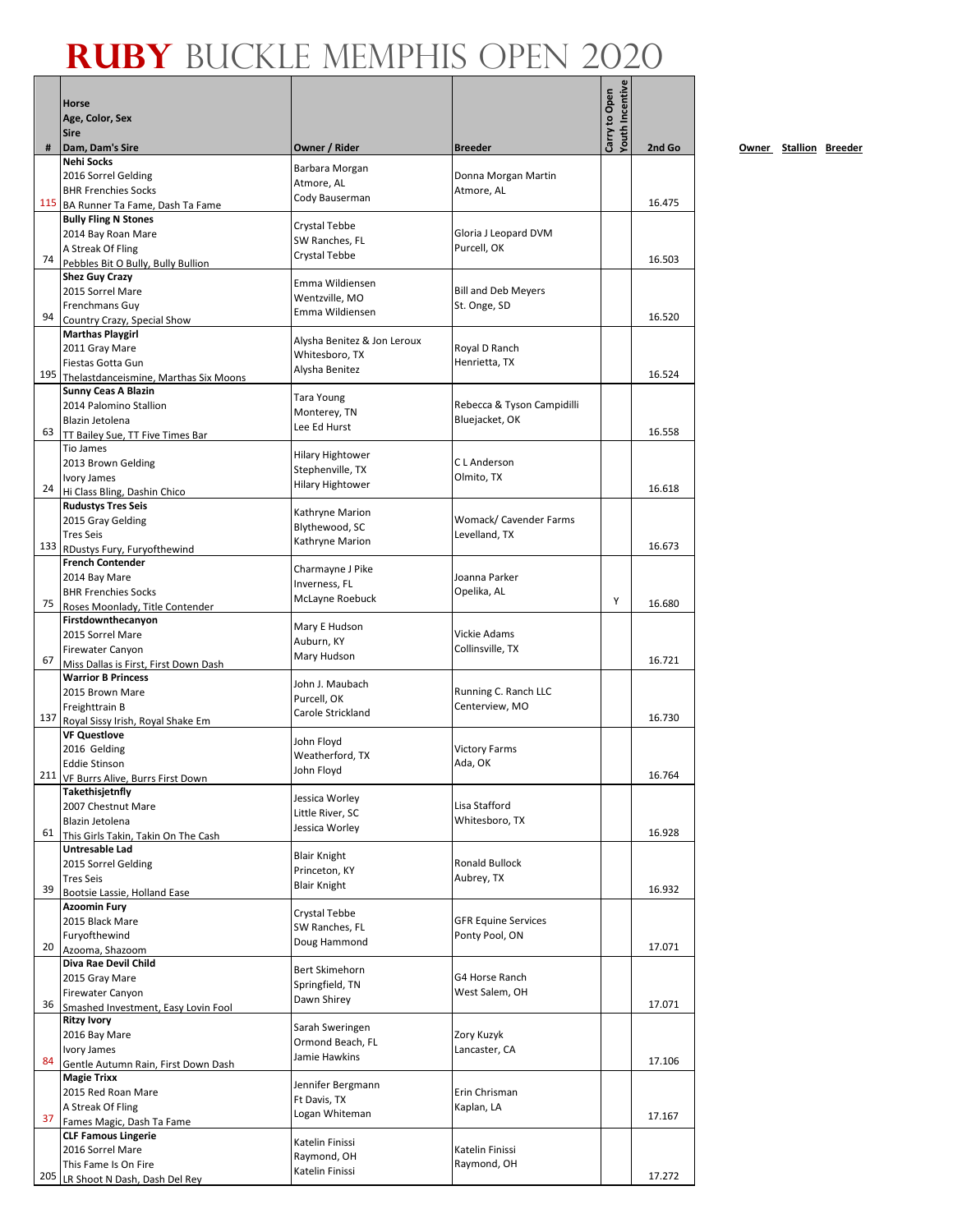|     |                                                             |                                       |                                               | Youth Incentive |        |
|-----|-------------------------------------------------------------|---------------------------------------|-----------------------------------------------|-----------------|--------|
|     | <b>Horse</b>                                                |                                       |                                               |                 |        |
|     | Age, Color, Sex                                             |                                       |                                               | Carry to Open   |        |
| #   | <b>Sire</b><br>Dam, Dam's Sire                              | Owner / Rider                         | <b>Breeder</b>                                |                 | 2nd Go |
|     | LX Famous By Design                                         |                                       |                                               |                 |        |
|     | 2015 Sorrel Gelding                                         | Kristi & Samantha Duran               | Vauna & Randy Walker                          |                 |        |
|     | Slick By Design                                             | Chino Hills, CA<br>Samantha Duran     | Pingree, OH                                   |                 |        |
| 91  | Two Dash To Fame, Dash Ta Fame                              |                                       |                                               | Y               | 17.452 |
|     | <b>Kys One Slick Jet</b>                                    | Kurt Vonn Stone                       |                                               |                 |        |
|     | 2016 Red Dun Gelding<br>Slick by Design                     | Lebanon, TN                           | Kurt Vann Stone<br>Lebanon, TN                |                 |        |
| 63  | SCF Daisy Duke, Special Defenition                          | Sierra Waldrep                        |                                               |                 | 17.538 |
|     | <b>VF Blooming Stinson</b>                                  |                                       |                                               |                 |        |
|     | 2015 Sorrel Mare                                            | Cynthia Layton                        | <b>Victory Farms</b>                          |                 |        |
|     | <b>Eddie Stinson</b>                                        | Newark, OH<br>Michayla Schmitt        | Ada, OK                                       |                 |        |
|     | 182 Bloomingdales, First Down Dash                          |                                       |                                               |                 | 17.688 |
|     | <b>This Guyz Hot</b>                                        | Kristi & Samantha Duran               |                                               |                 |        |
|     | 2015 Palomino Gelding<br>Frenchmans Guy                     | Chino Hills, CA                       | <b>Bill &amp; Debbie Myers</b><br>St Onge, SD |                 |        |
| 48  | Hot Movida, Hot Colours                                     | Samantha Duran                        |                                               | Y               | 17.752 |
|     | <b>Inspect My Design</b>                                    | Linda Jett Mosley & Marti Garrett     |                                               |                 |        |
|     | 2015 Grullo Mare                                            | Vidalia, GA                           | Shannon Ronda                                 |                 |        |
|     | Slick By Design                                             | <b>Tricia Aldridge</b>                | Arcadia, FL                                   |                 |        |
| 124 | Spectrums Omega, Wonders Sprectrum                          |                                       |                                               |                 | 17.754 |
|     | <b>Easy Goin Guy</b><br>2009 Sorrel Gelding                 | For The Fame LLC                      | Crystal Shumate                               |                 |        |
|     | <b>BHR Frenchies Socks</b>                                  | Micanopy, FL                          | Micanopy, FL                                  |                 |        |
|     | 165 Holland Lady, Holland Ease                              | Crystal Shumate                       |                                               |                 | 20.090 |
|     | <b>VF Famous Cowgirl</b>                                    | <b>Dorminy Plantation</b>             |                                               |                 |        |
|     | 2013 Sorrel Mare                                            | Fitzgerald, GA                        | <b>Victory Farms</b>                          |                 |        |
|     | Born Ta Be Famous                                           | Roger Odom                            | Ada, OK                                       |                 |        |
| 69  | Ill Come A Runnin, Royal Shake Em                           |                                       |                                               |                 | 20.166 |
|     | JL Fame in Vegas<br>2014 Sorrel Mare                        | <b>MR Performance Horses</b>          | Jill Lane                                     |                 |        |
|     | French Streaktovegas                                        | Bellville, TX                         | Benton, MT                                    |                 |        |
| 87  | JL Sweet Fame, Dash ta Fame                                 | Jodee Miller                          |                                               |                 | 20.216 |
|     | <b>Gimme Damoney</b>                                        | Jason & Leslie Willis                 |                                               |                 |        |
|     | 2010 Bay Gelding                                            | Chester, SC                           | <b>Hodnett Quarter Horses</b>                 |                 |        |
| 96  | <b>Tres Seis</b>                                            | Leslie Willis                         | Arthur City, TX                               |                 | 20.262 |
|     | Damoney, Mr Eye Opener<br>Rocmysocksoff                     |                                       |                                               |                 |        |
|     | 2016 Bay Gelding                                            | <b>Revolution Equine</b>              | Jodi A Jansen                                 |                 |        |
|     | <b>BHR Frenchies Socks</b>                                  | Cohutta, GA                           | Loxhatchee, FL                                |                 |        |
| 127 | Krimps Rocket, Krimps Elmer                                 | Will Lear                             |                                               |                 | 20.274 |
|     | <b>Slicks Lil Amigo</b>                                     | Deanna Mixon                          |                                               |                 |        |
|     | 2014 Bay Gelding                                            | Sarasota, FL                          | Charlie Cole and Jason Martin                 |                 |        |
| 85  | Slick By Design                                             | Sabra O'Quinn                         | Pilot Point, TX                               |                 | 20.299 |
|     | Bough Chicka Wowwow, Bully Bullion<br><b>VF Eysa Famous</b> |                                       |                                               |                 |        |
|     | 2015 Sorrel Mare                                            | Sarah Rose Waguespack                 | <b>Victory Farms</b>                          |                 |        |
|     | <b>Eddie Stinson</b>                                        | Gonzales, LA<br>Sarah Rose Waguespack | Ada, OK                                       |                 |        |
| 107 | VF Eyesa Red Design, Designer Red                           |                                       |                                               |                 | 20.326 |
|     | <b>Furious Interlude</b>                                    | Abigail Poe/Kelli Jo & Alan Hulsey    |                                               |                 |        |
|     | 2010 Bay Mare                                               | Fitzgerald, GA                        | <b>Bob Moore Farms</b>                        |                 |        |
| 43  | Furyofthewind<br>Secret Interlude, Tejano                   | Abigail Poe                           | Norman, OK                                    | Y               | 20.332 |
|     | Sinaloa Stinson                                             |                                       |                                               |                 |        |
|     | 2016 Bay Gelding                                            | Tricia Aldridge                       | <b>Victory Farms</b>                          |                 |        |
|     | <b>Eddie Stinson</b>                                        | Sanger, TX<br><b>Tricia Aldridge</b>  | Ada, OK                                       |                 |        |
| 45  | Momaimacominhome, Corona Cartel                             |                                       |                                               |                 | 20.359 |
|     | <b>Good Timin Guy</b>                                       | Jennifer McGraw                       |                                               |                 |        |
|     | 2014 Sorrel Gelding<br><b>BHR Frenchies Socks</b>           | Ocala, FL                             | Deborah Semarge<br>Alachua, FL                |                 |        |
| 56  | Good Timin Tinks, Good Timin Hank                           | Jennifer McGraw                       |                                               |                 | 20.397 |
|     | <b>Princess Stinson</b>                                     |                                       |                                               |                 |        |
|     | 2013 Palomino Mare                                          | Janett Dykes<br>Baxley, GA            | Danny Carroll                                 |                 |        |
|     | <b>Eddie Stinson</b>                                        | Janett Dykes                          | Raymore, MI                                   |                 |        |
| 58  | Oro Rose, Man In The Money                                  |                                       |                                               |                 | 20.451 |
|     | <b>Streakin In My Socks</b>                                 | Macy Ford                             | Shawn/ Angela Jackson                         |                 |        |
|     | 2012 Grey Gelding<br><b>BHR Frenchies Socks</b>             | Lithia, FL                            | High Springs, FL                              |                 |        |
| 157 | Justa Sexy Woman, Dashin Is Easy                            | Nicole Monroe                         |                                               |                 | 20.474 |
|     | <b>BS Honor Thy Fame</b>                                    |                                       |                                               |                 |        |
|     | 2010 Sorrel Mare                                            | Donna Workman<br>Katy, TX             | Kris Suard                                    |                 |        |
|     | Born Ta Be Famous                                           | <b>Brielle Workman</b>                | Lockport, LA                                  |                 |        |
|     | 100 Renes Lady Bars, Rene Dan Jet                           |                                       |                                               |                 | 20.478 |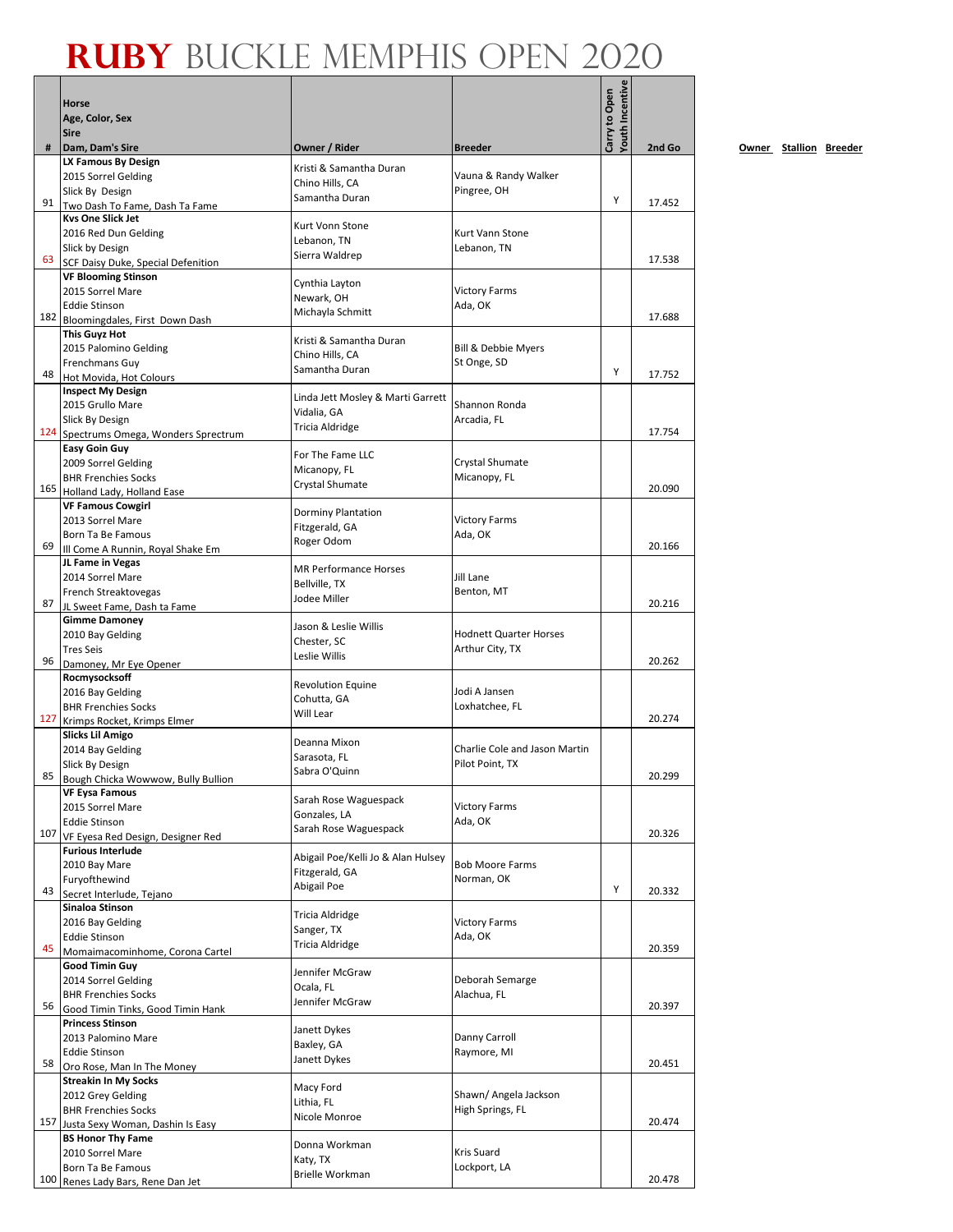|     | <b>Horse</b>                                                           |                                              |                                                  | Youth Incentive<br>Carry to Open |        |
|-----|------------------------------------------------------------------------|----------------------------------------------|--------------------------------------------------|----------------------------------|--------|
|     | Age, Color, Sex<br><b>Sire</b>                                         |                                              |                                                  |                                  |        |
| #   | Dam, Dam's Sire                                                        | Owner / Rider                                | <b>Breeder</b>                                   |                                  | 2nd Go |
|     | Trafficrunawaytrain<br>2015 Buckskin Mare                              | Jenna Graf                                   | Troy & Jaime Ashford                             |                                  |        |
|     | <b>Traffic Guy</b>                                                     | Millsap, TX                                  | Lott, TX                                         |                                  |        |
| 31  | Dashing Performance, Royal Quick Dash                                  | Jenna Graf                                   |                                                  |                                  | 20.501 |
|     | Little Jets A Blazin                                                   | Southern Rose Ranch                          |                                                  |                                  |        |
|     | 2010 Mare<br>Blazin Jetolena                                           | Pelzer, SC                                   | Southern Rose Ranch                              |                                  |        |
|     | 113 Sissys Little Corn, Packin Sixes                                   | Janelle Green                                | Pelzer, SC                                       |                                  | 20.534 |
|     | <b>Dynamos Wonder RRR</b>                                              | Kayla Coker                                  |                                                  |                                  |        |
|     | 2015 Palomino Mare                                                     | Greenville, AL                               | Sammy Gilbreath                                  |                                  |        |
|     | Dashin Dynamo<br>100 Drifting Wonder RRR, CMG Wonder Smoke             | Kayla Coker                                  | Florence, AL                                     |                                  | 20.577 |
|     | StreakinFlinginDisco                                                   |                                              |                                                  |                                  |        |
|     | 2009 Bay Roan Mare                                                     | Rosemary Harrison<br>Maysville, OK           | Lisa Fulton                                      |                                  |        |
|     | A Streak Of Fling                                                      | <b>Tyler Rivette</b>                         | Valentine, NE                                    |                                  |        |
| 198 | Lot A Disco, Disco Jerry                                               |                                              |                                                  |                                  | 20.595 |
|     | <b>Marry Me Fame</b><br>2013 Sorrel Mare                               | Joyce Hanes                                  | Crystal Shumate                                  |                                  |        |
|     | <b>BHR Frenchies Socks</b>                                             | Lancaster, OH                                | Micanopy, FL                                     |                                  |        |
|     | 153 Fame Aint Free, Dash Ta Fame                                       | Joyce Hanes                                  |                                                  |                                  | 20.628 |
|     | <b>Bayou Some Socks</b><br>2014 Chestnut Mare                          | <b>Williams Farms</b>                        | <b>Williams Farms</b>                            |                                  |        |
|     | <b>BHR Frenchies Socks</b>                                             | Hartsville, TN                               | Hartsville, TN                                   |                                  |        |
| 190 | Bayou Babs, Hot Colours                                                | <b>Mendy Williams</b>                        |                                                  |                                  | 20.631 |
|     | <b>HP Slick Chick</b>                                                  | Deanna Mixon                                 |                                                  |                                  |        |
|     | 2014 Black Mare                                                        | Sarasota, FL                                 | Jason Martin and Charley Cole<br>Pilot Point, TX |                                  |        |
| 22  | <b>Stick By Design</b><br>Rods Last Ladvbug. Sharp Rodnev              | Deanna Pietsch                               |                                                  |                                  | 20.638 |
|     | <b>She Pays The Piper</b>                                              | Thomas & Lainee Sampson                      |                                                  |                                  |        |
|     | 2015 Sorrel Mare                                                       | Interior, SD                                 | Lainee Sampson                                   |                                  |        |
| 22  | Irish Pay<br>NF French Kizz, French                                    | Lainee Sampson                               | Interior, SD                                     |                                  | 20.657 |
|     | <b>Epic Guy</b>                                                        | Kristen Williams                             |                                                  |                                  |        |
|     | 2015 Gray Gelding                                                      | Frierson, LA                                 | Kristen Williams                                 |                                  |        |
| 174 | Epic Leader                                                            | Kassie Mowry                                 | Frierson, LA                                     |                                  | 20.658 |
|     | Frenchilicious, Frenchmans Guy<br><b>Slick As PI</b>                   |                                              |                                                  |                                  |        |
|     | 2015 Gelding                                                           | Deanna Ruthedge<br>Aubrey, TX                | Deanna Rutledge                                  |                                  |        |
| 2   | Slick By Design                                                        | Ryann Pedone                                 | Aubrey, TX                                       |                                  | 20.664 |
|     | EMW Cherri Pi. Woodbridge<br><b>Famous TinCadillac</b>                 |                                              |                                                  |                                  |        |
|     | 2011 Mare                                                              | David & Elaine Sloan<br>Jermyn, TX           | <b>Victory Farms</b>                             |                                  |        |
|     | <b>Eddie Stinson</b>                                                   | <b>Tricia Aldridge</b>                       | Ada, OK                                          |                                  | 20.666 |
|     | 196 Ms Cadillac Anny, Dr Nick Bar<br>TY Blazin To Win                  |                                              |                                                  |                                  |        |
|     | 2016 Sorrel Mare                                                       | Bob & Tracy Haberlandt                       | <b>Tara Young</b>                                |                                  |        |
|     | Balazin Jetolena                                                       | Okeechobee, FL<br>Kristin Hanchey            | Monterey, TN                                     |                                  |        |
|     | 106 Sallyes Dash To Win, Dash For Perks<br><b>BlueBlazin Hot Fling</b> |                                              |                                                  |                                  | 20.672 |
|     | 2010 Brown Gelding                                                     | <b>Shelly Shields</b>                        | <b>Fulton Ranch LLC</b>                          |                                  |        |
|     | A Streak Of Fling                                                      | Cochrane, AB CANADA<br><b>Shelly Shields</b> | Valentine, NE                                    |                                  |        |
| 51  | Ima Blue Dragon, Final Contest                                         |                                              |                                                  |                                  | 20.678 |
|     | <b>RH Twaynas Stinson</b><br>2013 Brown Mare                           | Angela Fehr                                  | Casey Harbin                                     |                                  |        |
|     | <b>Eddie Stinson</b>                                                   | Cross Hill, SC                               | Landrum, SC                                      |                                  |        |
| 25  | Adelitas Cash, Twaynas Dash                                            | Priscilla Heyward                            |                                                  |                                  | 20.685 |
|     | <b>Simply Slick</b>                                                    | Jason Eagle                                  | Jason Eagle                                      |                                  |        |
|     | 2015 Brown Gelding<br>Slick By Design                                  | Ward, AR                                     | Ward, AR                                         |                                  |        |
| 86  | Simplyadashtafame, Dash Ta Fame                                        | Jason Eagle                                  |                                                  |                                  | 20.689 |
|     | <b>Turnpikers Wagon</b>                                                | Lazy Susan Ranch LLC                         |                                                  |                                  |        |
|     | 2014 Stallion<br>PYC Paint Your Wagon                                  | Flint, TX                                    | Verna & Nolan Perehouse<br>Webbers Falls, OK     |                                  |        |
| 164 | High Class Turnpike, Roval Quick Flash                                 | <b>Emily Thompson Taylor</b>                 |                                                  |                                  | 20.690 |
|     | <b>KN Jet Fast Czar</b>                                                | Jill Desouge                                 |                                                  |                                  |        |
|     | 2016 Bay Gelding<br><b>KN Famous Czar</b>                              | Tickfaw, LA                                  | Kimi Ann Nichols                                 |                                  |        |
| 93  | VF Im Jet Fast, Designer Red                                           | Dustin Angelle                               | Brownwood, TX                                    |                                  | 20.726 |
|     | <b>CRSB Gun N Sprat</b>                                                | Heather Paumen                               |                                                  |                                  |        |
|     | 2014 Gray Gelding                                                      | Monticello, MN                               | Tony & Allison Ballinger                         |                                  |        |
| 81  | Fiestas Gotta Gun<br>CCR Sprat N Glory, CCR Colonel Sprat              | Heather Paumen                               | Morgan Mill, TX                                  |                                  | 20.750 |
|     |                                                                        |                                              |                                                  |                                  |        |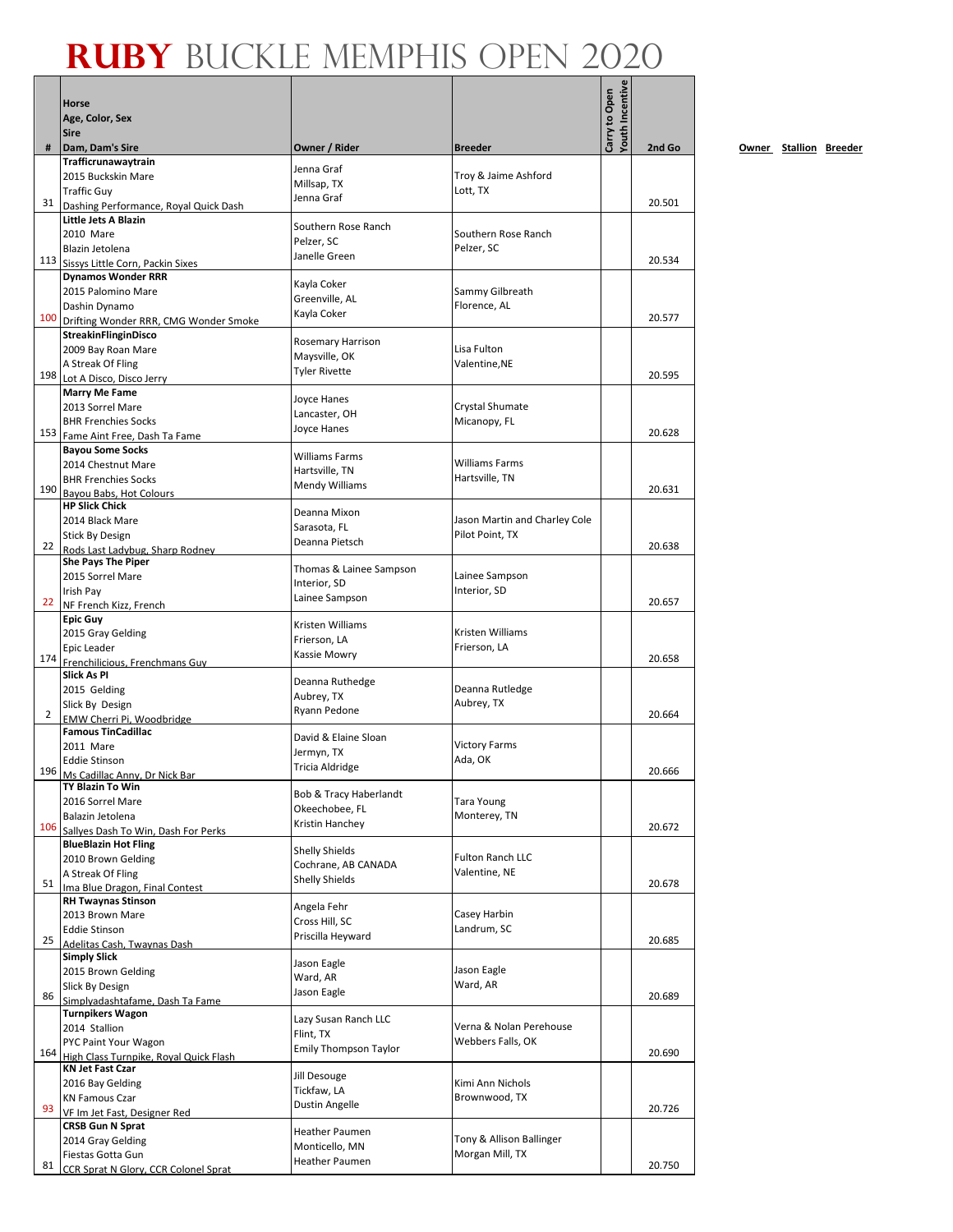|     | Horse                                              |                                            |                            | <b>Touth Incentive</b><br>Carry to Open |        |
|-----|----------------------------------------------------|--------------------------------------------|----------------------------|-----------------------------------------|--------|
|     | Age, Color, Sex<br><b>Sire</b>                     |                                            |                            |                                         |        |
| #   | Dam, Dam's Sire                                    | Owner / Rider                              | <b>Breeder</b>             |                                         | 2nd Go |
|     | <b>Lost Creek Widow</b><br>2015 Sorrel Gelding     | Brandy & Jamey Voge                        | Tony Palermo               |                                         |        |
|     | Rockin W.                                          | Wills Point. TX                            | Sulphur, LA                |                                         |        |
| 204 | Wicked Widow. Widows Freckles                      | <b>Brandy Voge</b>                         |                            |                                         | 20.769 |
|     | California Cash 37 *<br>2013 Brown Stallion        | Raise The Bar Perf. Horses LLC             | Shannon Akerstrom          |                                         |        |
|     | Jess Louisiana Blue                                | Vicksburg, MI                              | Potter Valley, CA          |                                         |        |
|     | 123 Cash Perks, Dash For Cash                      | Rass Pederson                              |                            |                                         | 20.789 |
|     | Itis What It Is Guys<br>2010 Palomino Mare         | Emma Wildiensen                            |                            |                                         |        |
|     | Frenchmans Guy                                     | Wentzville, MO<br>Emma Wildiensen          | <b>Bill and Deb Meyers</b> |                                         |        |
| 53  | DN Shake Em Up, Royal Shake M<br><b>Crewszin</b>   |                                            |                            |                                         | 20.797 |
|     | 2015 Bay Gelding                                   | <b>Edwin Cameron and Tiany</b><br>Schuster | Julie K. Crews             |                                         |        |
|     | <b>Tres Seis</b>                                   | Krum, TX                                   | Rising Star, TX            |                                         |        |
| 98  | Ohmigosh, Shazoom                                  | <b>Troy Crumrine</b>                       |                            |                                         | 20.845 |
|     | <b>Mary Jane Slick</b><br>2016 Black Mare          | Danielle Harrop                            | Danielle Harrop            |                                         |        |
|     | Slick By Design                                    | Swanton, OH<br>Kelly Bowser                | Swanton, OH                |                                         |        |
| 66  | Cash N Charm, Cash N Balance                       |                                            |                            |                                         | 20.846 |
|     | <b>Loose Red Roses</b><br>2014 Sorrel Mare         | Barbara Lynch                              | Barbara Lynch              |                                         |        |
|     | Blazin Jetolena                                    | Jackson, LA                                | Jackson, LA                |                                         |        |
|     | 224 Loose Red Candy, On the Money Red              | Abigail Manning                            |                            |                                         | 20.853 |
|     | <b>VC GoGo Fling</b><br>2016 Chestnut Mare         | Pete Oen                                   | Cristi Copsey Gaffney      |                                         |        |
|     | A Streak Of Fling                                  | Maysville, OK                              | Anselmo, NE                |                                         |        |
| 15  | GoGo Fame, Dash Ta Fame                            | Pete Oen                                   |                            |                                         | 20.866 |
|     | <b>This Tres Breezes</b><br>2010 Bay Gelding       | Maggie Stephens                            | Moya Alejandro             |                                         |        |
|     | <b>Tres Seis</b>                                   | Chandler, TX                               | Edcouch, TX                |                                         |        |
|     | 15 This Chicks Breezin, Chicks Beduino             | Maggie Stephens                            |                            |                                         | 20.899 |
|     | <b>Heza Fiery Fling</b><br>2015 Bay Roan Stallion  | Delancey Enterprises, LLC                  | Ashley Hambrick            |                                         |        |
|     | A Streak Of Fling                                  | Cheyenne, WY                               | Webster Springs, WV        |                                         |        |
| 33  | Sheza Firen Bully, Bully Bullion                   | <b>Christine DeRenzo</b>                   |                            |                                         | 20.914 |
|     | Ima Diva Red Dasher<br>2015 Chestnut Mare          | Robert & Becky Kerr                        | Robert & Becky Kerr        |                                         |        |
|     | The Red Dasher                                     | Carnegie, OK                               | Carnegie, OK               |                                         |        |
| 62  | Assuredly French. Frenchmans Guy                   | Ceri Ward/Cayla Melby                      |                            |                                         | 20.973 |
|     | Kickin Yo Socks Off<br>2013 Sorrel Mare            | <b>Amie Crews</b>                          | Clint Vanvolkemburg        |                                         |        |
|     | <b>BHR Frenchies Socks</b>                         | Kenansville, FL                            | Aurora, IN                 |                                         |        |
| 34  | Kickin Jo, Kickin Country                          | <b>Abbie Crews</b>                         |                            |                                         | 20.986 |
|     | KB Blazin Sinns<br>2015 Gelding                    | <b>Kelly Mathews</b>                       | <b>Kelly Mattews</b>       |                                         |        |
|     | Blazin Jet Olena                                   | <b>Holley MI</b>                           | Holly, OK                  |                                         |        |
| 238 | Carlys got a plan, Calcur                          | Shane Yoder                                |                            |                                         | 20.989 |
|     | <b>Double Down Stinson</b><br>2015 Bay Gelding     | Jody & Tracy Henderson                     | Shawn Coates               |                                         |        |
|     | <b>Eddie Stinson</b>                               | Alvarado, TX                               | Weatherford, TX            |                                         |        |
|     | 212 Sheza Lotta Perks, Dash For Perks              | Randy Hartley                              |                            |                                         | 20.994 |
|     | Slicksurewin<br>2015 Brown Gelding                 | Tifini Martin                              | Deanna Mixon               |                                         |        |
|     | Slick By Design                                    | Sarasota, FL                               | Sarasota, FL               |                                         |        |
| 27  | <b>Bullys French Fox, Bully for Casey</b>          | Deanna Mixon-Pietsch                       |                            |                                         | 21.013 |
|     | <b>He Rocks His Socks</b><br>2015 Chestnut Gelding | Jennifer McGraw                            | Pine Island Ranch          |                                         |        |
|     | <b>BHR Frenchies Socks</b>                         | Ocala, FL                                  | Deridder, LA               |                                         |        |
| 8   | Fortunes N Lace, Brisco County Jr                  | Jennifer McGraw                            |                            |                                         | 21.016 |
|     | Noshoesnosoxnoproblm                               | Linda Jett Mosley                          | Andy E. McClune            |                                         |        |
|     | 2013 Bay Gelding<br><b>BHR Frenchies Socks</b>     | Vidalia, GA                                | Palmetto, GA               |                                         |        |
| 105 | Bids April Twist, Dinks Double Bid                 | Tricia Aldridge                            |                            |                                         | 21.025 |
|     | <b>BR Letitgo</b><br>2015 Buckskin Mare            | <b>Barry Lindsey</b>                       | Boyds Ranch                |                                         |        |
|     | A Smooth Guy                                       | Springfield, TN                            | Summit, MI                 |                                         |        |
| 83  | BR Sheza Nick Bar, Dr Nick Bar                     | <b>Bubby Skimehorn</b>                     |                            |                                         | 21.028 |
|     | <b>Born In The Fastlane</b>                        | Schelista Glenn                            | Kros Suard                 |                                         |        |
|     | 2015 Bay Gelding<br>Born Ta Be Famous              | Traskwood, AR                              | Thibodamx, LA              |                                         |        |
|     | 208 One Hot Lane, Lanes Leinster                   | Darren Boyce                               |                            |                                         | 21.042 |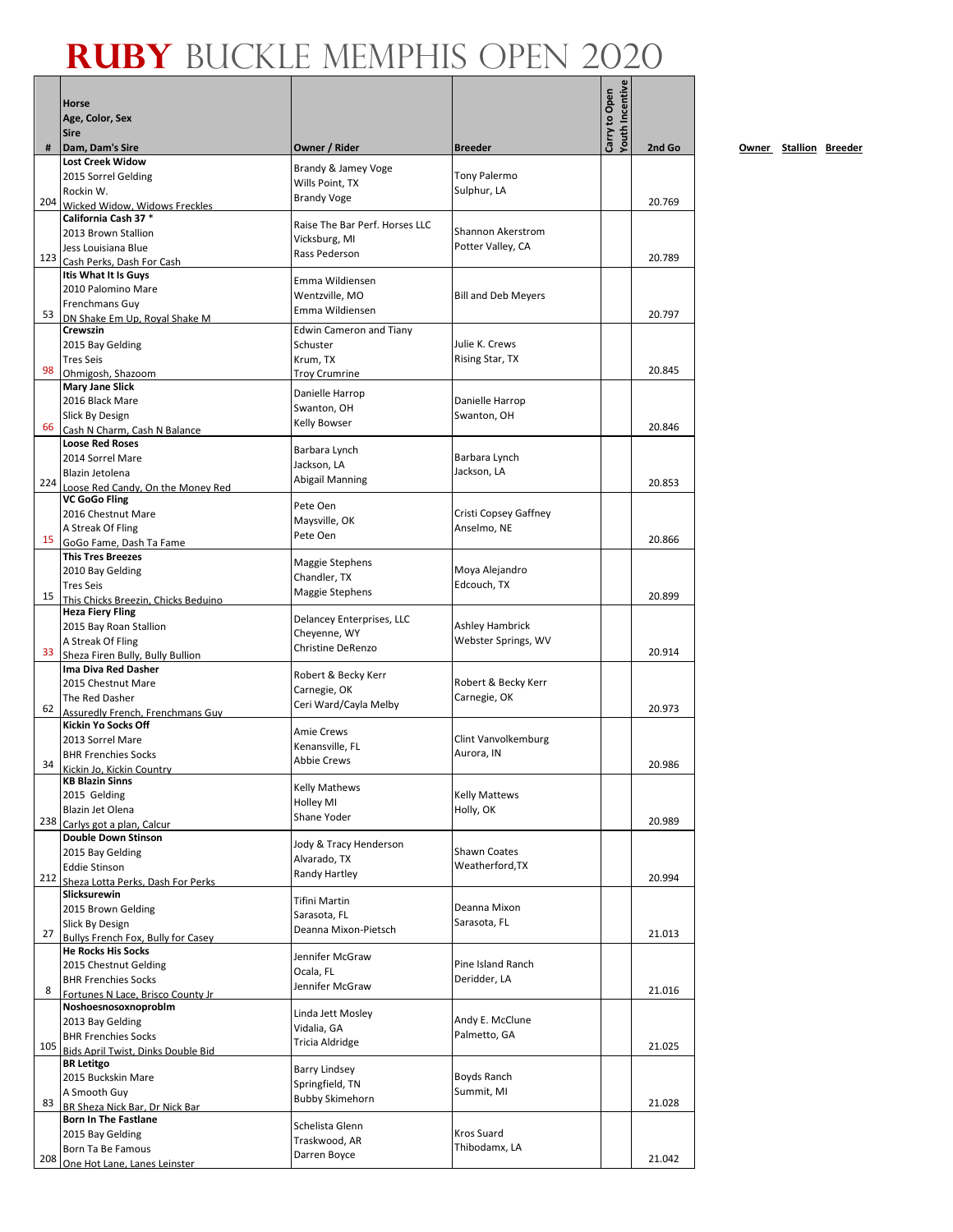|     | Horse                                                                  |                                             |                                          | Youth Incentive<br>Carry to Open |        |
|-----|------------------------------------------------------------------------|---------------------------------------------|------------------------------------------|----------------------------------|--------|
|     | Age, Color, Sex<br><b>Sire</b>                                         |                                             |                                          |                                  |        |
| #   | Dam, Dam's Sire                                                        | Owner / Rider                               | <b>Breeder</b>                           |                                  | 2nd Go |
|     | <b>CP Famous Miss Kitty</b>                                            | <b>Troy Davis</b>                           |                                          |                                  |        |
|     | 2016 Chestnut Mare                                                     | Stephenville, TX                            | <b>Claire Powell</b>                     |                                  |        |
| 14  | Epic Leader<br>CP Famous Diamonds, Dash Ta Fame                        | <b>Hilary Hightower</b>                     | Eldorado, TX                             |                                  | 21.048 |
|     | <b>Herewego Guys</b>                                                   | <b>Honour Yates</b>                         |                                          |                                  |        |
|     | 2012 Sorrel Gelding                                                    | Cumberland Furnace, TN                      | Crystal Shumate                          |                                  |        |
| 143 | <b>BHR Frenchies Socks</b>                                             | Shiloh Branch                               | Micanopy, FL                             |                                  | 21.122 |
|     | Jets Cash Up Front, Easy On The Mark<br><b>Silked N Fame</b>           |                                             |                                          |                                  |        |
|     | 2016 Palomino Gelding                                                  | Amanda Carnes<br>Wapakoneta, OH             | Amanda Carnes                            |                                  |        |
|     | This Fame Is On Fire                                                   | Kelly Bowser                                | Wapakoneta, OH                           |                                  |        |
| 116 | Smashed On A Blue Moon, Connies Smashed<br><b>Summer Traffic</b>       |                                             |                                          |                                  | 21.178 |
|     | 2015 Gelding                                                           | Morgan Nay                                  | Sheila & John Ricketts                   |                                  |        |
|     | <b>Traffic Guy</b>                                                     | Madison, IN                                 | Poplar Bluff, MO                         |                                  |        |
| 244 | Summers Easy Comment, Editorial Comment                                | Morgan Nay                                  |                                          |                                  | 21.249 |
|     | <b>Bet Shesa Rev</b><br>2014 Sorrel Mare                               | <b>Gary Dellinger</b>                       | <b>Gary Dellinger</b>                    |                                  |        |
|     | Bet Hesa Cat                                                           | Catawba, NC                                 | Catawba, NC                              |                                  |        |
| 145 | Paving The Rey, Dual Rey                                               | Savannah Banner                             |                                          |                                  | 21.343 |
|     | <b>VF A Mans Game</b>                                                  |                                             |                                          |                                  |        |
|     | 2014 Chestnut Stallion<br>Eddie Stinson,                               | Kenzi Pogue<br>Emory, TX                    | <b>Victory Farms</b>                     |                                  |        |
|     | A Dash Of Reality, Some Dasher                                         | Kenzi Pogue                                 | Ada, OK                                  |                                  |        |
| 233 |                                                                        |                                             |                                          |                                  | 21.344 |
|     | <b>Jets Rebel Yell</b>                                                 | Alissa Flores                               |                                          |                                  |        |
|     | 2016 Mare<br>Blazin Jetolena                                           | Laredo, TX                                  | <b>Busby Quarterhorse</b><br>Millsap, TX |                                  |        |
| 117 | Rebs Little Fame, Dash Ta Fame                                         | Suade Furr                                  |                                          |                                  | 21.346 |
|     | <b>Bye Felicia</b>                                                     | Joanna Parker                               |                                          |                                  |        |
|     | 2014 Sorrel Gelding                                                    | Opelika, AL                                 | Karl Smith                               |                                  |        |
| 109 | <b>Eddie Stinson</b><br>Ima Burr Bugg, Burrs First Down                | <b>Brett Monroe</b>                         | Lucedale, MS                             |                                  | 21.385 |
|     | <b>Merrisocks</b>                                                      |                                             |                                          |                                  |        |
|     | 2007 Sorrel Mare                                                       | <b>Dement Quarter Horses</b><br>Jackson, TN | Crystal Shumate                          |                                  |        |
| 161 | <b>BHR Frenchies Socks</b>                                             | Darcy Dement                                | Micanopy, FL                             | Y                                | 21.494 |
|     | Perfume N Moonlight. Leavemonaroll<br><b>KVS Payday By Design</b>      |                                             |                                          |                                  |        |
|     | 2015 Grullo Mare                                                       | Darrell & Jamie Garrett<br>Byrdstown, TN    | Kurt Vonn Stone                          |                                  |        |
|     | Slick By Design                                                        | Jamie Garrett                               | Lebanon, TN                              |                                  |        |
| 55  | <b>SCF Daisy Duke, Special Definition</b><br><b>Stilettos And Lace</b> |                                             |                                          |                                  | 21.630 |
|     | 2013 Palomino Mare                                                     | Colleen Hershey                             | Janet Brunkan                            |                                  |        |
|     | First Down French                                                      | Mount Joy, PA<br>Colleen Hershey            | Oskaloosa, KS                            |                                  |        |
| 166 | Annaly Nick Bar, Dr. Nick Bar                                          |                                             |                                          |                                  | 21.686 |
|     | This Fame Is On Fire *<br>2012 Chestnut Stallion                       | Raise The Bar Perf. Horses LLC              | <b>Heath Boucher</b>                     |                                  |        |
|     | Fire Water Flit                                                        | Vicksburg, MI                               | Galion, OH                               |                                  |        |
| 151 | Famous Slik Panties, Dash Ta Fame                                      | Rebecca Barton                              |                                          |                                  | 21.827 |
|     | <b>My Favorite Fling</b>                                               | Gay Wynn                                    | Gary Langford                            |                                  |        |
|     | 2015 Bay Roan Mare<br>A Streak Of Fling                                | Newberry, FL                                | Daytona Beach, FL                        |                                  |        |
| 70  | Kansas Ivory, Ivory James                                              | Caryn Henry                                 |                                          |                                  | 21.949 |
|     | <b>BT ScoredLolaStinson</b>                                            | <b>Bridget Thomas</b>                       |                                          |                                  |        |
|     | 2014 Bay Mare                                                          | Combine, TX                                 | <b>Bridget Ann Thomas</b><br>Combine, TX |                                  |        |
| 11  | <b>Eddie Stinson</b><br>Scored Big Time, Even The Score                | <b>Billie Ann Harmon</b>                    |                                          |                                  | 22.038 |
|     | FM Rizzo                                                               | Abigail Poe                                 |                                          |                                  |        |
|     | 2015                                                                   | Griffin, GA                                 | <b>Tim Elliott</b>                       |                                  |        |
| 89  | Carrizzo<br>Nonstopfrenchbanilla, KN A Bully In March                  | Abigail Poe                                 | Lavonia, GA                              | Y                                | 22.259 |
|     | Da Sani                                                                |                                             |                                          |                                  |        |
|     | 2015 Sorrel Mare                                                       | Mike Stephens<br>Covington, LA              | Chad Hart                                |                                  |        |
|     | Fire Water Canyon<br>123 Streakin Moonlight, Streakin Six              | Cambrie Delaune                             | Royston, GA                              |                                  |        |
|     | A Guy With Magnolias                                                   |                                             |                                          |                                  | 22.553 |
|     | 2016 Sorrel Gelding                                                    | Garrett & Brittany Tonozzi                  | Garrett & Brittany Tonozzi               |                                  |        |
|     | A Guy With Proof                                                       | Lampasas, TX<br><b>Brittany Tonozzi</b>     | Lampasas, TX                             |                                  |        |
| 10  | Steele Magnolias, Magnolia Bar Jet                                     |                                             |                                          |                                  | 22.778 |
|     | Dial A Blazin Bunny<br>2016 Brown Gelding                              | Julia Clark                                 | Julia Clark                              |                                  |        |
|     | Blazin Jetolena                                                        | Rolling Fork, MS                            | Rolling Fork, MS                         |                                  |        |
| 79  | Bullys Dialed In, Bully Bullion                                        | Maggie Carter                               |                                          |                                  | 25.309 |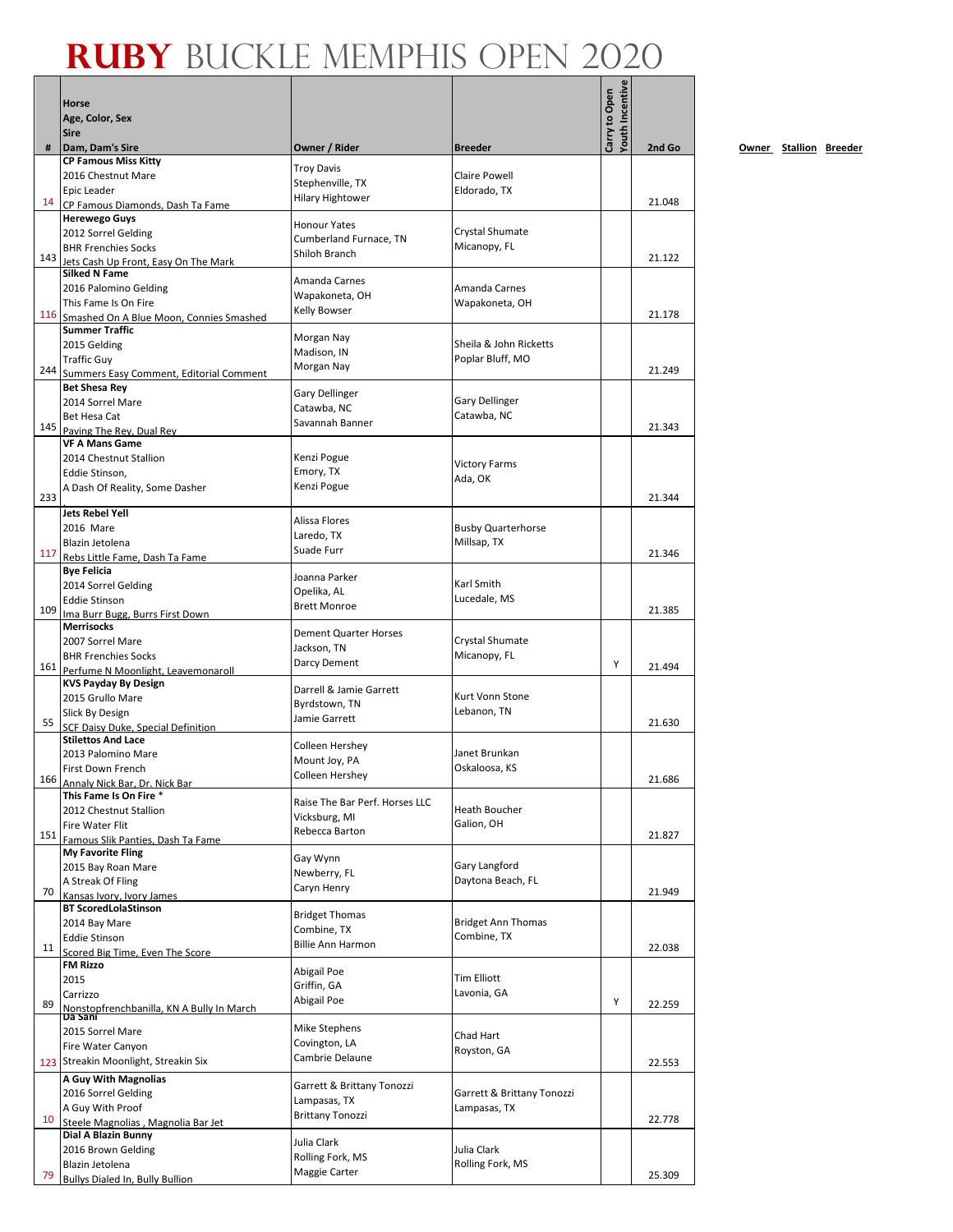$\mathbf{r}$ 

|     | Horse<br>Age, Color, Sex                                    |                                         |                                 | <b>Youth Incentive</b><br>Carry to Open |         |
|-----|-------------------------------------------------------------|-----------------------------------------|---------------------------------|-----------------------------------------|---------|
|     | <b>Sire</b>                                                 |                                         |                                 |                                         |         |
| #   | Dam, Dam's Sire                                             | Owner / Rider                           | <b>Breeder</b>                  |                                         | 2nd Go  |
|     | <b>Hoosier Stinson</b>                                      | Heidi Crider                            | <b>Blue Lake Farms</b>          |                                         |         |
|     | 2010 Bay Gelding<br><b>Eddie Stinson</b>                    | Huntingdon, TN                          | Terre Haute, IN                 |                                         |         |
| 120 | Hoosier Mama, Bends Me Mind                                 | Heidi Crider                            |                                 |                                         | 25.453  |
|     | <b>Guys Fame N Fortune</b>                                  |                                         |                                 |                                         |         |
|     | 2012 Palomino Mare                                          | Kathy Donegan<br>Bluff Dale, TX         | Bill & Debbie Myers             |                                         |         |
|     | Frenchmans Guy                                              | Lacey Harmon                            | St Onge, SD                     |                                         |         |
| 227 | Miss Dash Of Fame, Dash Ta Fame                             |                                         |                                 |                                         | 25.876  |
|     | <b>First Famous Chic</b><br>2016 Gray Mare                  | <b>Tesha Fredericks</b>                 | Jennifer Ruzsa                  |                                         |         |
|     | Epic Leader                                                 | Weatherford, TX                         | Shelby, SD                      |                                         |         |
| 88  | Imarealtreasure, Dash Ta Fame                               | Molli Montgomery                        |                                 |                                         | 25.991  |
|     | <b>Hold My Vodka</b>                                        |                                         |                                 |                                         |         |
|     | 2016 Sorrel Gelding                                         | Luann Johnson<br>Dublin, TX             | <b>Withney Godinez</b>          |                                         |         |
|     | Triple Vodka                                                | <b>Whitney Godinez</b>                  | Dublin, TX                      |                                         |         |
| 46  | Fire Flits and Rockets, Firewater Flit                      |                                         |                                 |                                         | 26.055  |
|     | So French Iam Famous                                        | <b>Sitnal Livestock LLC</b>             | John G Johnson                  |                                         |         |
|     | 2012 Chestnut Mare                                          | Spearfish, SD                           | Lemmon, SD                      |                                         |         |
| 189 | Frenchmans Guy<br>Sadie Hawkins Vision, Dash Ta Fame        | Amy Lantis                              |                                 |                                         | 26.084  |
|     | <b>Bogie Stinson</b>                                        | John and Melissa Wilks                  |                                 |                                         |         |
|     | 2015 Sorrel Gelding                                         | Boaz, AL                                | Danny K. Carroll                |                                         |         |
|     | <b>Eddie Stinson</b>                                        | John Wilks                              | Raymore, MI                     |                                         |         |
|     | 149 BW Hard Headed Woman, Dash In Elvis                     |                                         |                                 |                                         | 26.193  |
|     | <b>KN Ashley</b>                                            | Danielle Wallace                        | Kimi Ann Nichols                |                                         |         |
|     | 2013 Sorrel Mare                                            | Winter Park. FL                         | Brownwood, TX                   |                                         |         |
| 42  | A Streak Of Fling<br>KN Shesa Regular Girl, Nothin But Cash | Danielle Wallace                        |                                 |                                         | 26.261  |
|     | Letta Traffic Do It                                         |                                         |                                 |                                         |         |
|     | 2015 Buckskin Mare                                          | Janett Dykes<br>Baxley, GA              | <b>Troy Ashford</b>             |                                         |         |
|     | <b>Traffic Guy</b>                                          | Jaime Stackpole                         | Lott, TX                        |                                         |         |
|     | 115 April Rose For Hank, Letta Hank Do It                   |                                         |                                 |                                         | 26.385  |
|     | <b>HGFFlinging Frosted</b>                                  | Suzanne Moran                           |                                 |                                         |         |
|     | 2015 Mare                                                   | Shepherd, TX                            | Suzanne Moran<br>Shepherd, TX   |                                         |         |
|     | A Streak Of Fling<br>114 PC Smoke Sun Holly, Sun Frost      | Payton Brown                            |                                 |                                         | 26.491  |
|     | High Road Ta Fame *                                         |                                         |                                 |                                         |         |
|     | 2015 Brown Stallion                                         | Chuck & Mary Crago<br>Belle Fourche, SD | Chuck & Mary Crago              |                                         |         |
|     | Dash Ta Fame                                                | Jade Crago                              | Belle Fourche, SD               |                                         |         |
| 87  | CM Bubblin Dynamite, CM Dynamite Frost                      |                                         |                                 |                                         | 26.496  |
|     | <b>Lil Allante</b>                                          | Ryan Reynolds                           |                                 |                                         |         |
|     | 2015 Bay Mare<br>Freighttrain B                             | Collinsville, TX                        | Ashley Snedegar<br>Willis, TX   |                                         |         |
| 245 | VF Coup De Ville, Burrs First Down                          | Ryan Reynolds                           |                                 |                                         | 28.307  |
|     | Streak N Goodbye                                            |                                         |                                 |                                         |         |
|     | 2015 Chestnut Gelding                                       | Dr. Zachary Bruggen                     | Rubylee Walker                  |                                         |         |
|     | The Goodbye Lane                                            | Ward, AR<br>Zachary Bruggen             | Pingree, ID                     |                                         |         |
| 4   | Streak N Wink, Sterakin Jewel                               |                                         |                                 |                                         | 999.000 |
|     | <b>Bar B Streak Ta Flit</b>                                 | Casey Clark                             |                                 |                                         |         |
|     | 2014 Bay Gelding                                            | Ivanhoe, TX                             | Michelle Darling<br>Medford, OK |                                         |         |
| 9   | A Streak Of Fling<br>Iza Starr, Sixes Royal                 | Casey Keeton                            |                                 |                                         | 999.000 |
|     | <b>Sweet By Design</b>                                      |                                         |                                 |                                         |         |
|     | 2015 Bay Mare                                               | Jamie Johnson<br>Stanwood, MI           | Amanda Sellers                  |                                         |         |
|     | Slick By Design                                             | Jamie Johnson                           | Abilene, TX                     |                                         |         |
| 10  | Beyond Sweet, Sweet First Down                              |                                         |                                 |                                         | 999.000 |
|     | Dash for Redwood                                            | <b>Todd Flinn</b>                       | Lance Robinson & Max            |                                         |         |
|     | 2008 Bay Mare                                               | Newman Grove, NE                        | Anderson                        |                                         |         |
| 14  | PC Redwood Manny<br>Dash With the Stars, Dash ta Fame       | Taci Flinn                              | Spanish Fork, UT                |                                         | 999.000 |
|     | <b>Hes Furious</b>                                          |                                         |                                 |                                         |         |
|     | 2014 Bay Gelding                                            | Kysan Buckner                           | The Running A LLC               |                                         |         |
|     | The Goodbye Lane                                            | Brenham, TX<br>Kysan Buckner            | Helper, UT                      |                                         |         |
| 18  | Furyx, Calyx                                                |                                         |                                 |                                         | 999.000 |
|     | Uh Huh Im Streakin                                          | Courtney Donegan                        |                                 |                                         |         |
|     | 2015 Brown Gelding                                          | Stephenville, TX                        | Kathy Donegan<br>Bluff Dale, TX |                                         |         |
| 28  | French Streaktovegas<br>Uh Huh Bug, Shawne Bug              | Courtney Donegan                        |                                 |                                         | 999.000 |
|     | A French Cappuccino                                         |                                         |                                 |                                         |         |
|     | 2012 Buckskin Mare                                          | <b>Tara Young</b>                       | Karen Ottinger                  |                                         |         |
|     | Frenchmans Guy                                              | Monterey, TN                            | Livingston, TX                  |                                         |         |
| 29  | Water For Chocolat, Spotted Shawne Bull                     | <b>Tara Young</b>                       |                                 |                                         | 999.000 |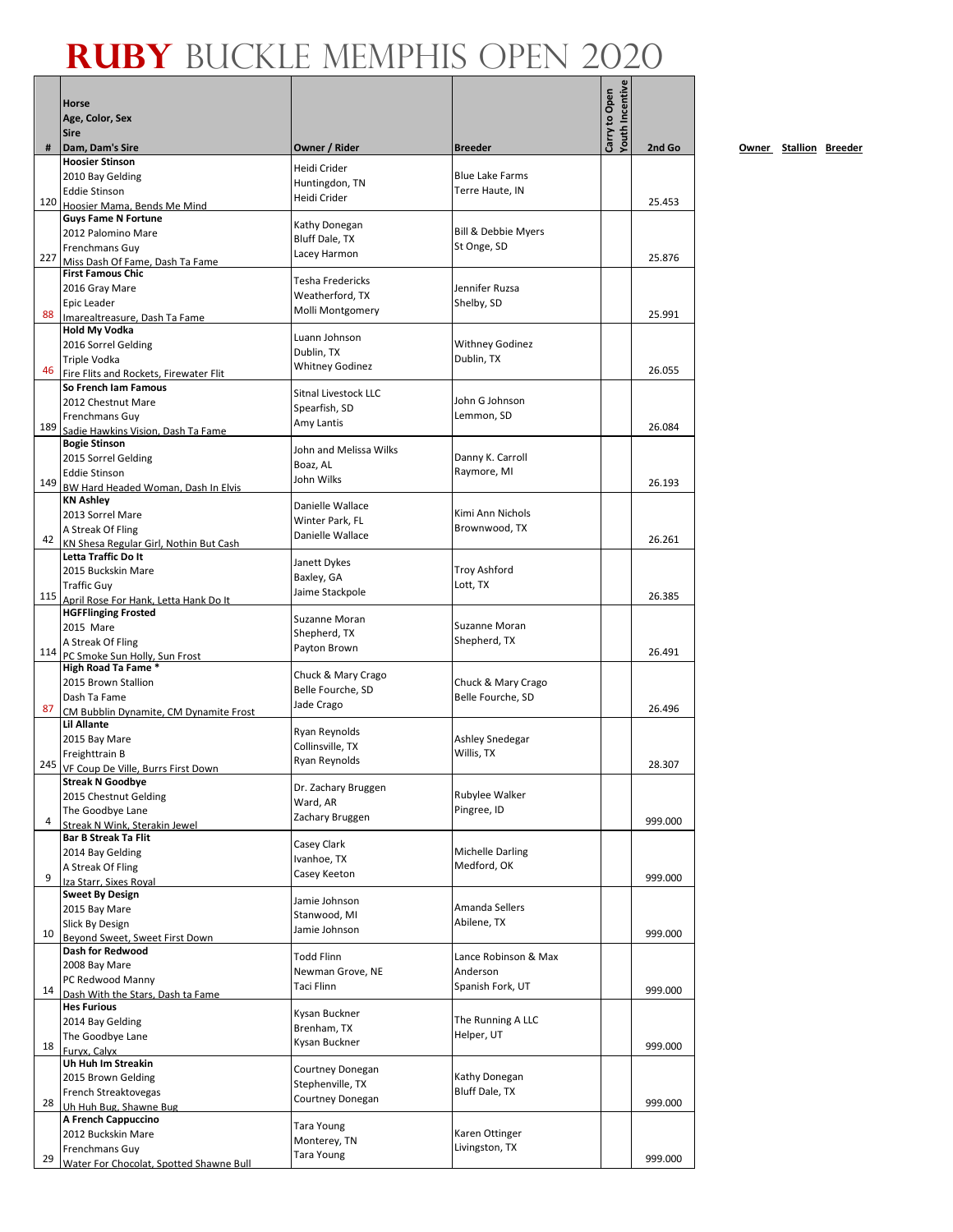|     | Horse<br>Age, Color, Sex                                      |                                           |                                       | <b>/outh Incentive</b><br>Carry to Open |         |
|-----|---------------------------------------------------------------|-------------------------------------------|---------------------------------------|-----------------------------------------|---------|
| #   | <b>Sire</b><br>Dam, Dam's Sire                                | Owner / Rider                             | <b>Breeder</b>                        |                                         | 2nd Go  |
|     | Governmentassistance                                          | Dale Green                                |                                       |                                         |         |
|     | 2016 Gray Stallion                                            | Swansea, SC                               | Dale Green                            |                                         |         |
| 32  | This Fame Is On Fire                                          | JD Kneece                                 | Swansea, SC                           |                                         | 999.000 |
|     | Silver Bell Bar Bee. Joseph Paul<br><b>BQH Jetson</b>         |                                           |                                       |                                         |         |
|     | 2013 Sorrel Gelding                                           | Casey Clark                               | <b>Busby Quarterhorse LLC</b>         |                                         |         |
|     | Blazin Jetolena                                               | Ivanhoe, TX<br>Casey Keeton               | Millsap, TX                           |                                         |         |
| 52  | Rebs Little Fame, Dash Ta Fame<br>Jet Oh Lena                 |                                           |                                       |                                         | 999.000 |
|     | 2009 Gray Gelding                                             | <b>Celeste Foster</b>                     | WJ Williamson Jr                      |                                         |         |
|     | Blazin Jetolena                                               | Davie. FL                                 | Gray Court, SC                        |                                         |         |
| 54  | Serenely, Runaway Winner                                      | Celeste Foster                            |                                       |                                         | 999.000 |
|     | <b>Jezabells Hot Advice</b>                                   | Charles Holcomb                           | Don Vandiver                          |                                         |         |
|     | 2012 Sorrel Mare<br><b>Best Advice</b>                        | Cannelton, IN                             | Wainwright, OK                        |                                         |         |
| 65  | Make Em Hot, Hot Colours                                      | <b>Charles Holcomb</b>                    |                                       |                                         | 999.000 |
|     | <b>Master The Wagon</b>                                       | Kevin & Trish Charleston                  |                                       |                                         |         |
|     | 2008 Brown Gelding                                            | Reeds. MO                                 | Matthews F.D                          |                                         |         |
| 73  | PYC Paint Your Wagon<br>Miss Due Master, Master Hand          | Emma Charleston                           | Bristow, OK                           |                                         | 999.000 |
|     | <b>DontBJealousImFirst</b>                                    |                                           |                                       |                                         |         |
|     | 2016 Sorrel Mare                                              | <b>Lindsey Pedrick</b><br>Spring Hill, TN | <b>Stacy Gross</b>                    |                                         |         |
| 77  | First Down Drench                                             | Jennifer Dunn                             | Hot Springs Vill, AR                  |                                         | 999.000 |
|     | Their Just Jealous, Rene Dan Jet<br><b>Moons Train</b>        |                                           |                                       |                                         |         |
|     | 2013 Gray Gelding                                             | Karen Arnold                              | Wendell Blankenship                   |                                         |         |
|     | Freighttrain B                                                | Owensboro, KY                             | Plainview, TX                         |                                         |         |
| 82  | Moonpie Marauder, Royal Shake Em                              | Ashley Arnold                             |                                       |                                         | 999.000 |
|     | Packin Smooth Guy                                             | Art Gutterson                             | Hope Martin                           |                                         |         |
|     | 2014 Palomino Gelding<br>A Smooth Guy                         | Greeley, CO                               | Huntsville, TX                        |                                         |         |
|     | 102 Packin Honor Jet, Packin Sixes                            | <b>Storme Camarillo</b>                   |                                       |                                         | 999.000 |
|     | Yo Rocco                                                      | Lad Herbst                                |                                       |                                         |         |
|     | 2012 Sorrel Gelding                                           | Stephenville, TX                          | Gary Lynn Olson<br>Great Falls, MT    |                                         |         |
|     | JL Sirocco<br>103 Badger Be Good, Camiseta Badger             | Jane Fambro                               |                                       |                                         | 999.000 |
|     | <b>Kaydens Girl</b>                                           | Rachel Miller                             |                                       |                                         |         |
|     | 2009 Brown Mare                                               | Mannington, WV                            | Jordan Ray Jones                      |                                         |         |
| 108 | Eddie Stinson                                                 | Rachel Miller                             | Ambrose, GA                           |                                         | 999,000 |
|     | Razzle Dazzle Dozen, Jody O Toole<br><b>Leos Pretty Woman</b> |                                           |                                       |                                         |         |
|     | 2015 Sorrel Mare                                              | Nickelbar Ranch LLC<br>San Angelo, TX     | Nickelbar Ranch LLC                   |                                         |         |
|     | Shawne Bug Leo                                                | Janna Brown                               | San Angelo, TX                        |                                         | 999.000 |
| 112 | KR Tinker Bell, Dash Ta Fame                                  |                                           |                                       |                                         |         |
|     | Smooth Finances<br>2013 Buckskin Mare                         | Nikki Cain                                | Nikki Cain                            |                                         |         |
|     | A Smooth Guy                                                  | Whitesboro, TX<br>Nikki Cain              | Whitesboro, TX                        |                                         |         |
| 116 | Financial Flood, Financially                                  |                                           |                                       |                                         | 999.000 |
|     | Pressure on A High<br>2016 Sorrel Mare                        | Clayton Hayden                            | Erika Ashley                          |                                         |         |
|     | No Pressure on Me                                             | Milledgeville, GA                         | Krum, TX                              |                                         |         |
| 118 | A Midnight High, All Night High                               | Ryann Pedone                              |                                       |                                         | 999.000 |
|     | The Duke Of Ivory                                             | <b>Brooke Taylor</b>                      |                                       |                                         |         |
|     | 2013 Bay Gelding                                              | Hockley, TX                               | <b>Bobby Cox</b><br>Fort Worth, TX    |                                         |         |
| 121 | Ivory James<br>Miss Royal Baby Doll, Royal Quick Dash         | <b>Brooke Taylor</b>                      |                                       |                                         | 999.000 |
|     | <b>Folsom Prisoner</b>                                        | Robin Weaver                              |                                       |                                         |         |
|     | 2013 Sorrel Gelding                                           | Mahaffey, PA                              | Varner Brandy                         |                                         |         |
| 126 | Blazin Jetolena                                               | Robin Weaver                              | Johnstown, PA                         |                                         | 999.000 |
|     | Honor This Nonstop, Mr. Honor Bound<br>MP Lead Me To Hay      |                                           |                                       |                                         |         |
|     | 2015 Sorrel Mare                                              | <b>Ashley Parks</b><br>Dania, FL          | Mel O Potter                          |                                         |         |
|     | PC Frenchmans Hay Day                                         | Amanda Weekley                            | Marana, AZ                            |                                         |         |
| 155 | Hum Dash Special, Special Leader                              |                                           |                                       |                                         | 999.000 |
|     | Unshakable Kingdom<br>2014 Bay Gelding                        | River and Ray Stuckey                     | James Sills                           |                                         |         |
|     | Freighttrain B                                                | Whitesboro, TX                            | Cider Hills, TX                       |                                         |         |
| 168 | Cartel Bride, Carters Cartel                                  | <b>River Stuckey</b>                      |                                       |                                         | 999.000 |
|     | <b>BR Snow White</b>                                          | Garland Ray Baker                         |                                       |                                         |         |
|     | 2012 Mare<br>A Streak Of Fling                                | Russellville, AR                          | Garland Ray Baker<br>Russellville, AR |                                         |         |
|     | 171 KN Docs Grey Gold, Groanies Grey Pony                     | <b>Whitney Davison</b>                    |                                       |                                         | 999.000 |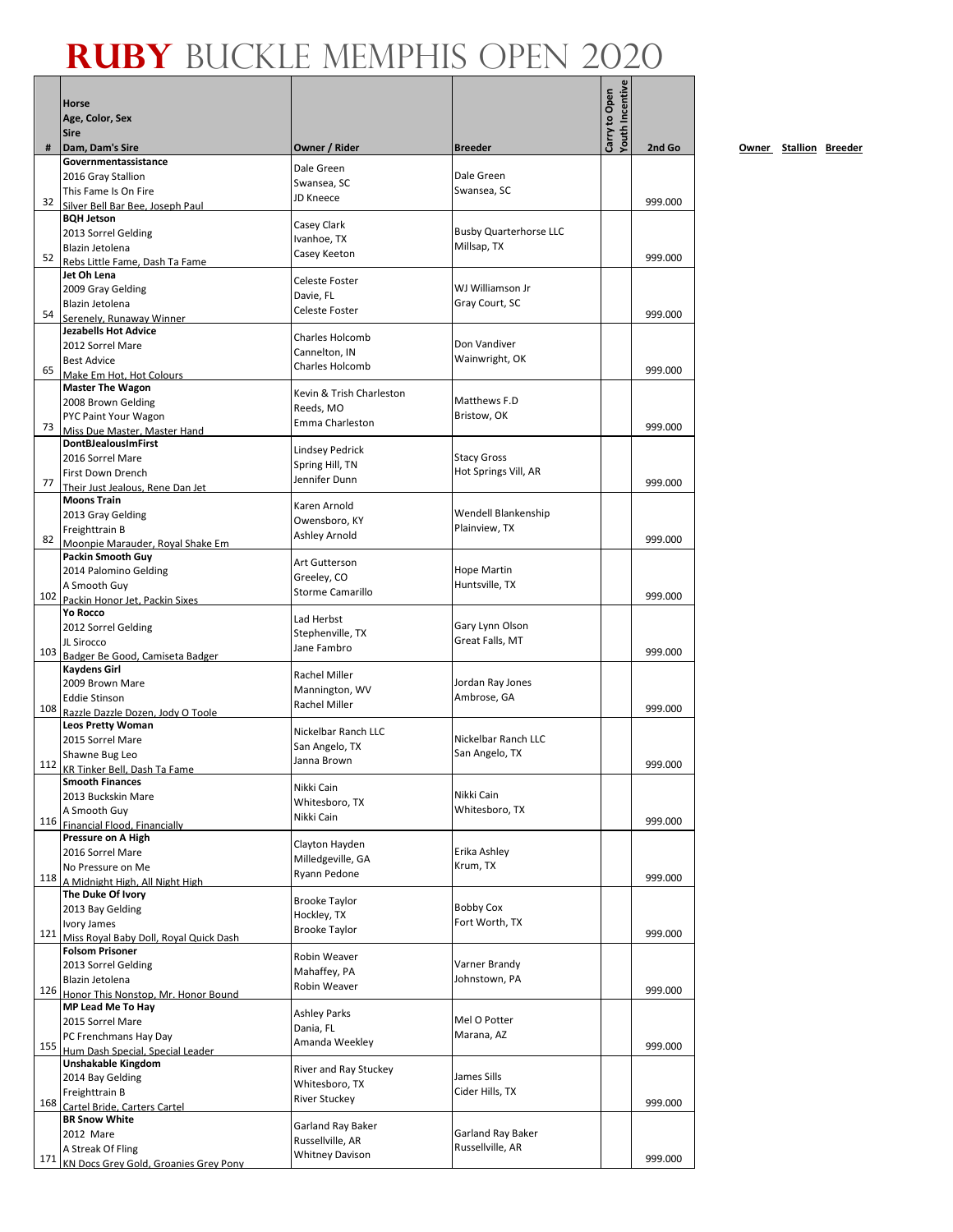|     |                                                                      |                                     |                                          | Youth Incentive |         |
|-----|----------------------------------------------------------------------|-------------------------------------|------------------------------------------|-----------------|---------|
|     | <b>Horse</b><br>Age, Color, Sex                                      |                                     |                                          |                 |         |
|     | <b>Sire</b>                                                          |                                     |                                          | Carry to Open   |         |
| #   | Dam, Dam's Sire                                                      | Owner / Rider                       | <b>Breeder</b>                           |                 | 2nd Go  |
|     | <b>VF A Little Bit Red</b>                                           | Ryann Pedone                        |                                          |                 |         |
|     | 2008 Sorrel Mare<br>Designer Red                                     | Sunset, TX                          | <b>Victory Farms</b><br>Ada, OK          |                 |         |
|     | 172 Little Bit Princess. Super Fence Amilion                         | <b>Aubrey Smith</b>                 |                                          |                 | 999.000 |
|     | A Streak of Hot Pie                                                  | <b>Aubrey Sprouse</b>               |                                          |                 |         |
|     | 2015 Black Mare                                                      | Lilbourn, MO                        | Marble A Ranch                           |                 |         |
|     | A Streak Of Fling                                                    | <b>Audrey Sprouse</b>               | Bowe, AZ                                 |                 | 999.000 |
|     | 176 Say Bye Pie, Pie in the Sky<br><b>This Guys No Angel</b>         |                                     |                                          |                 |         |
|     | 2011 Palomino Stallion                                               | John J. Maubach                     | <b>Bill or Debbie Myers</b>              |                 |         |
|     | Frenchmans Guy                                                       | Purcell, OK<br>Pete Oen             | Saint Onge, SD                           |                 |         |
|     | 178 Briscos Angel, Brisco County Jr.                                 |                                     |                                          |                 | 999.000 |
|     | <b>Tellers Dash</b><br>2007 Sorrel Stallion                          | Curtis Walker                       |                                          |                 |         |
|     | Corona Cartel                                                        | Lauren Howe                         | C/C Stock Farm                           |                 |         |
|     | 179 Tellers Cash, Dash For Cash                                      |                                     |                                          |                 | 999.000 |
|     | <b>French Rivierra</b>                                               | Kylar Terlip                        |                                          |                 |         |
|     | 2007 Palomino Mare                                                   | Aledo, TX                           | Marcus Smith                             |                 |         |
|     | Frenchmans Guy<br>181 Volley Six, Streakin Six                       | Kylar Terlip                        | Dallas, TX                               |                 | 999.000 |
|     | Nick O Drama                                                         |                                     |                                          |                 |         |
|     | 2008 Gelding                                                         | Julie Vosberg                       |                                          |                 |         |
|     | As Good As Nick Gets                                                 | Greensbrer, AR<br>Josh Andrews      | Justin Winget                            |                 |         |
|     | 186 Dama For Ya Moma, Martha Le Mours                                |                                     |                                          |                 | 999.000 |
|     | <b>Eddies Midnight Girl</b><br>2015 Dun Mare                         | <b>Brandy Irons</b>                 | Madilyne Devereaux                       |                 |         |
|     | <b>Eddie Stinson</b>                                                 | Meridian, MS                        | Meeker, OK                               |                 |         |
| 191 | Midnight Sierra, Mr Bo Gingles                                       | <b>Brent Irons</b>                  |                                          |                 | 999.000 |
|     | LWFrenchmansredmoon                                                  | Sam Laney                           |                                          |                 |         |
|     | 2008 Mare                                                            | Grunbury, TX                        | Wade Harris/Boo Floney<br>FL.            |                 |         |
|     | Frenchmans Guy<br>194 Flying Hearts Sugar, Bordeaux Kirk             | Jessica Morris                      |                                          |                 | 999.000 |
|     | This Guyz A Leader                                                   |                                     |                                          |                 |         |
|     | 2011 Gelding                                                         | Scott & Lisa Gray<br>Stillwater, OK | <b>Bill &amp; Debbie Myers</b>           |                 |         |
|     | Frenchmans Guy                                                       | Callie Gray-Creager                 | St Onge, SD                              |                 |         |
|     | 217 Bugs Special Cash, Special Leader                                |                                     |                                          |                 | 999.000 |
|     | <b>Bring N The Heat</b><br>2010 Brown Gelding                        | Sierra Davenpoer                    | Michael Pohl                             |                 |         |
|     | Corona Cartel                                                        | Pembroke, VA                        | Montgomery, TX                           |                 |         |
|     | 226 First Black Rose. Heza Fast Man                                  | Lauren Howe                         |                                          |                 | 999.000 |
|     | La Epica                                                             | Katie Weaver                        |                                          |                 |         |
|     | 2015 Sorrel Mare                                                     | Krum, TX                            | Holly Serensky-Lupo<br>Streetsboro, OH   |                 |         |
| 228 | Epic Leader<br>Dashing Valismy Name, Dashing Val                     | Katie Weaver                        |                                          |                 | 999.000 |
|     | A Valiant Nicky                                                      |                                     |                                          |                 |         |
|     | 2013 Sorrel Mare                                                     | Merritt Potter<br>Moody, TX         | Jud Little                               |                 |         |
|     | Valiant Hero                                                         | Tammy Fisher                        | Ardmore, OK                              |                 | 999.000 |
| 229 | Nicky Brick House, Brick House Bouncy<br><b>Aint Seen Maples Yet</b> |                                     |                                          |                 |         |
|     | 2015 Palomino Mare                                                   | Copsey Gaffney Ranch                | Jackie Behrens                           |                 |         |
|     | Aint Seen Nothin Yet                                                 | Anselmo, NE                         | Brady, TX                                |                 |         |
| 231 | Lost Maples, Kings Cup                                               | Cristi Copsey Gaffney               |                                          |                 | 999.000 |
|     | Feel the Sting *                                                     | Jason Martin & Charlie Cole         |                                          |                 |         |
|     | 2013 Chestnut Stallion<br>Dash Ta Fame                               | Pilot Point, TX                     | Mel O Potter/ Sherry Cervi<br>Marana, AZ |                 |         |
| 235 | MP Meter My Hay, PC Frenchmans Hayday                                | Ryann Pedone                        |                                          |                 | 999.000 |
|     | A Full Moon Fling                                                    | Chelsie Leggett                     |                                          |                 |         |
|     | 2015 Bay Roan Mare                                                   | Huntsville, TX                      | M3 Performance Horses LLC                |                 |         |
| 239 | A Streak Of Fling                                                    | Jodee Miller                        |                                          |                 | 999.000 |
|     | Change A Moon, Bully Bullion<br><b>MTS Mister Brilliant</b>          |                                     |                                          |                 |         |
|     | 2010 Brown Gelding                                                   | Sharee Stamper                      | Michael T Samples                        |                 |         |
|     | Ivory James                                                          | Lindsay, OK<br>Sharee Stamper       | Abilene, KS                              |                 |         |
| 246 | Addietakesall, Taken On The Cash                                     |                                     |                                          |                 | 999.000 |
|     | <b>Sipping On Firewater</b>                                          | Tiffani Sonnier                     | Nickelbar Ranch LLC                      |                 |         |
|     | 2015 Sorrel Mare<br>Shawne Bug Leo                                   | Boling, TX                          | San Angelo, tX                           |                 |         |
| 26  | Firewater Squaw, Firewater Flit                                      | Tiffani Sonnier                     |                                          |                 | 999.000 |
|     | <b>Runaway Fury</b>                                                  | Jason & Leslie Willis               |                                          |                 |         |
|     | 2015 Sorrel Gelding                                                  | Chester, SC                         | Racin RNS                                |                 |         |
| 27  | Furyofthewind                                                        | Leslie Willis                       | Wapanucka, OK                            |                 | 999.000 |
|     | Runaway Mad, Runaway Colors                                          |                                     |                                          |                 |         |